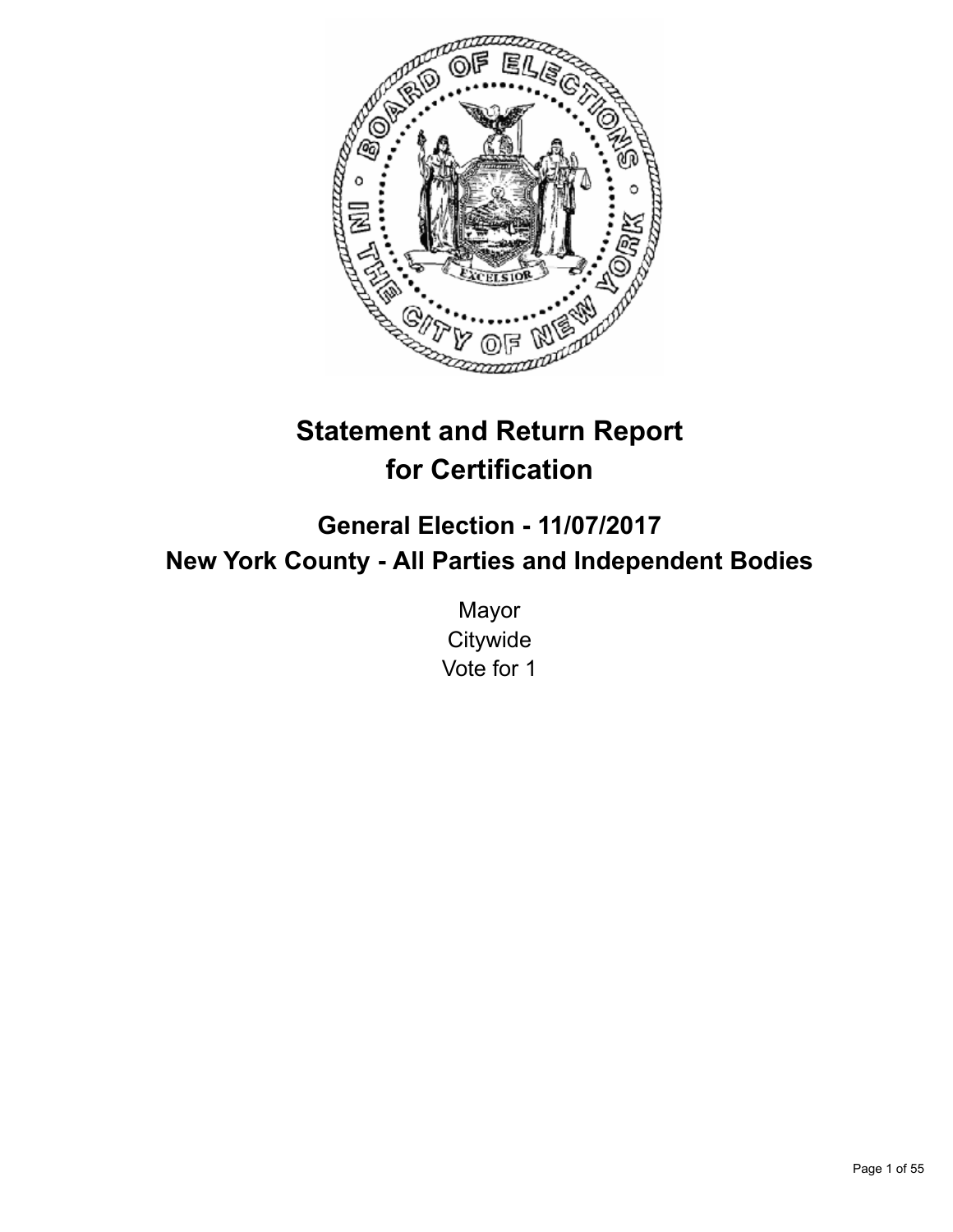

| PUBLIC COUNTER                                           | 18,367       |
|----------------------------------------------------------|--------------|
| MANUALLY COUNTED EMERGENCY                               | 0            |
| <b>ABSENTEE / MILITARY</b>                               | 404          |
| AFFIDAVIT                                                | 225          |
| <b>Total Ballots</b>                                     | 18,996       |
| Less - Inapplicable Federal/Special Presidential Ballots | 0            |
| <b>Total Applicable Ballots</b>                          | 18,996       |
| BILL DE BLASIO (DEMOCRATIC)                              | 10,966       |
| NICOLE MALLIOTAKIS (REPUBLICAN)                          | 4,037        |
| NICOLE MALLIOTAKIS (CONSERVATIVE)                        | 475          |
| AKEEM BROWDER (GREEN)                                    | 329          |
| BILL DE BLASIO (WORKING FAMILIES)                        | 926          |
| SAL F. ALBANESE (REFORM)                                 | 678          |
| BO DIETL (DUMP THE MAYOR)                                | 184          |
| NICOLE MALLIOTAKIS (STOP DE BLASIO)                      | 119          |
| AARON COMMEY (LIBERTARIAN)                               | 92           |
| MICHAEL TOLKIN (SMART CITIES)                            | 302          |
| ALEX MCALOUN (WRITE-IN)                                  | 1            |
| ALEXANDER HAMILTON (WRITE-IN)                            | 1            |
| ANTHONY WONG (WRITE-IN)                                  | 2            |
| BARACK OBAMA (WRITE-IN)                                  | 4            |
| BEYONCE KNOWLES (WRITE-IN)                               | 1            |
| <b>BOB GANGI (WRITE-IN)</b>                              | 1            |
| BRIAN LEHRER (WRITE-IN)                                  | 1            |
| <b>BRUCE FRENCH (WRITE-IN)</b>                           | 1            |
| CAITLIN KELMAR (WRITE-IN)                                | 9            |
| CHARLAINE MCCRAY (WRITE-IN)                              | 1            |
| CHARLES BARON (WRITE-IN)                                 | 1            |
| CHRISTINE QUINN (WRITE-IN)                               | 6            |
| CHRISTOPHER JONES (WRITE-IN)                             | 1            |
| DANIEL L. DOCTOROFF (WRITE-IN)                           | 1            |
| DAVAN LOMAX (WRITE-IN)                                   | $\mathbf{1}$ |
| DAVID MILNE (WRITE-IN)                                   | 1            |
| DOMINIQUE DAY (WRITE-IN)                                 | 1            |
| DON MATTINGLY (WRITE-IN)                                 | 1            |
| DONALD HAY (WRITE-IN)                                    | 1            |
| DOVAN LOMAX (WRITE-IN)                                   | 1            |
| ELIZABETH HOFFMAN ESQ (WRITE-IN)                         | 1            |
| ERIC BRUZAITIS (WRITE-IN)                                | 1            |
| EVA MOSKOWITZ (WRITE-IN)                                 | 1            |
| FELICIA GORDON (WRITE-IN)                                | 1            |
| GLORIA BROWNE-MARSHALL (WRITE-IN)                        | 1            |
| HAKEEM JEFFRIES (WRITE-IN)                               | 1            |
| HILARY BAVOR (WRITE-IN)                                  | 1            |
| HILLARY CLINTON (WRITE-IN)                               | 2            |
| HIRAM MONSERRATTE (WRITE-IN)                             | 1            |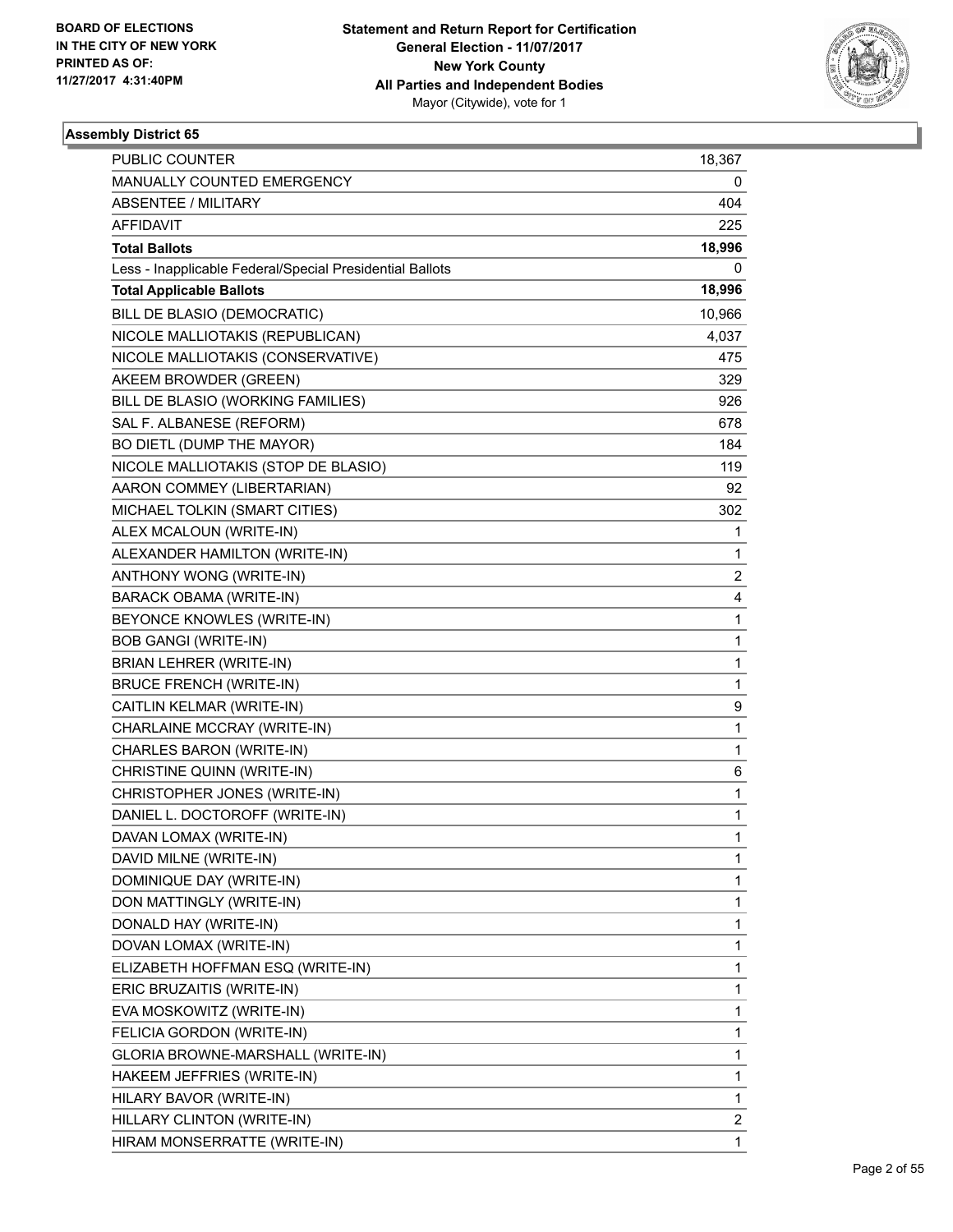

| STEPHEN COLBERT (WRITE-IN)                                 | 1      |
|------------------------------------------------------------|--------|
| SCHEHERAZADE SHERMANSONG (WRITE-IN)                        | 1      |
| SARAH MARQUEZ (WRITE-IN)                                   | 1      |
| SAM LEBLUE (WRITE-IN)                                      | 1      |
| ROW R. MILLER (WRITE-IN)                                   | 1      |
| ROBIN LAVERNE WILSON (WRITE-IN)                            | 1      |
| ROBIN ARZON (WRITE-IN)                                     | 1      |
| ROBERT GANGI (WRITE-IN)                                    | 1      |
| RICHARD BASHSNER (WRITE-IN)                                | 1      |
| RAY KELLY (WRITE-IN)                                       | 2      |
| PRESTON NIBLACK, PHD (WRITE-IN)                            | 1      |
| PETER WERTHIEM (WRITE-IN)                                  | 2      |
| PATTY NG (WRITE-IN)                                        | 1      |
|                                                            |        |
| <b>OSBORNE HART (WRITE-IN)</b>                             | 2      |
| NORMAN MAILER (WRITE-IN)                                   | 1      |
| MING MUI (WRITE-IN)                                        | 1      |
| MICHAEL HALPERT (WRITE-IN)                                 | 1      |
| MICHAEL BLOOMBERG (WRITE-IN)                               | 35     |
| MARK WEPRIN (WRITE-IN)<br>MARSHA HARRIS (WRITE-IN)         | 1      |
|                                                            | 1      |
| MANNY J. SHAPIRO (WRITE-IN)<br>MANNY SILVERBERG (WRITE-IN) | 1      |
| LINDA SARSOUR (WRITE-IN)                                   | 1<br>1 |
| LEILA PASSOFF (WRITE-IN)                                   | 1      |
| KENNETH N. WEINE (WRITE-IN)                                | 1      |
| KEN BONE (WRITE-IN)                                        | 1      |
| JUSTINE CUCCIA (WRITE-IN)                                  | 1      |
| JOSEPH MORRISOE (WRITE-IN)                                 | 1      |
| JOHN GANGI (WRITE-IN)                                      | 1      |
| JENNIFER LYNN WATER (WRITE-IN)                             | 1      |
| JARED FOGLE (WRITE-IN)                                     | 1      |
| JANE G. BUHKS (WRITE-IN)                                   | 1      |
| JAMES ROBERT LESTER (WRITE-IN)                             | 1      |
| JACKON SUKKAK (WRITE-IN)                                   | 1      |
| JACK SILBERT (WRITE-IN)                                    | 1      |
|                                                            |        |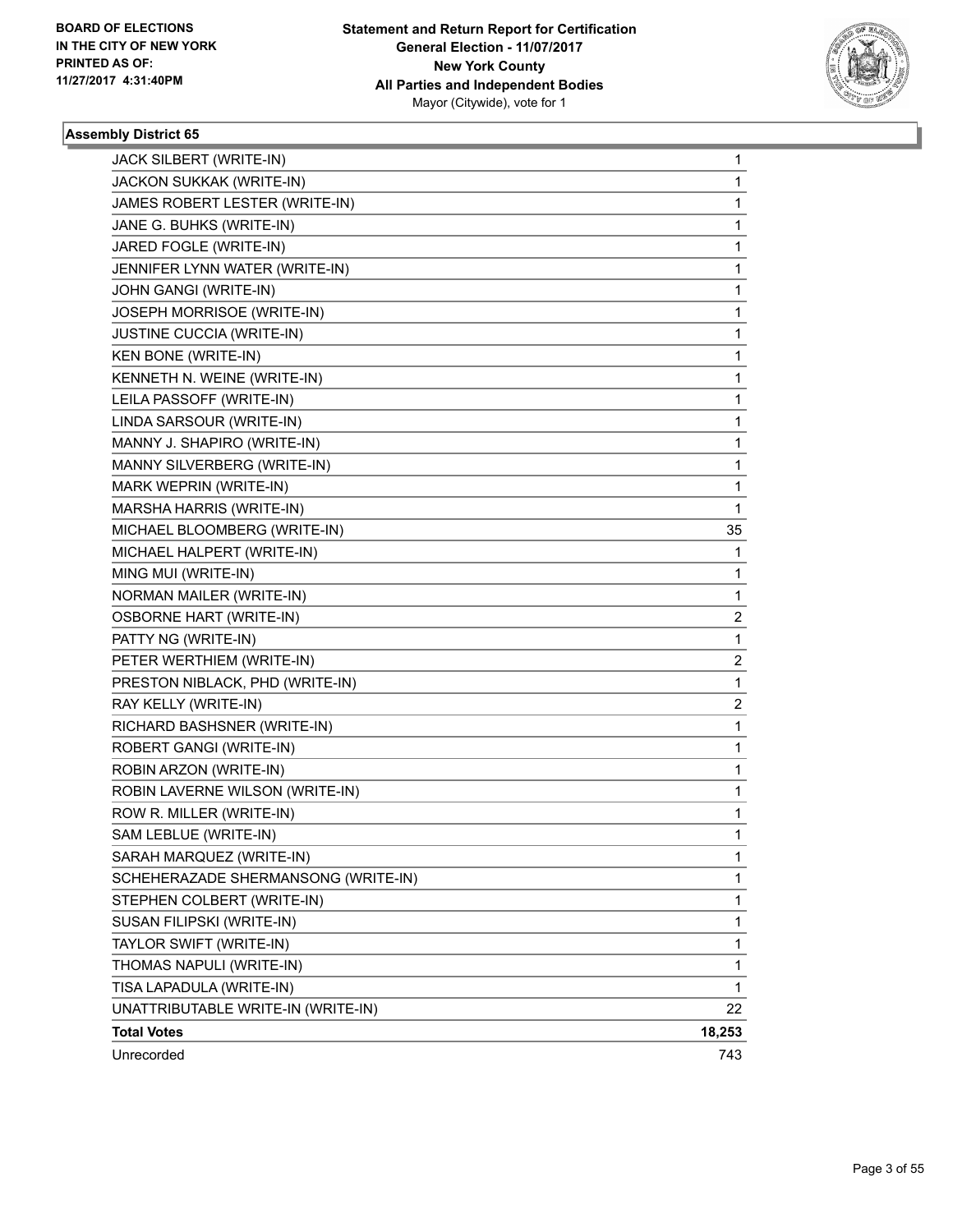

| <b>PUBLIC COUNTER</b>                                    | 22,055 |
|----------------------------------------------------------|--------|
| MANUALLY COUNTED EMERGENCY                               | 0      |
| ABSENTEE / MILITARY                                      | 677    |
| AFFIDAVIT                                                | 217    |
| <b>Total Ballots</b>                                     | 22,949 |
| Less - Inapplicable Federal/Special Presidential Ballots | 0      |
| <b>Total Applicable Ballots</b>                          | 22,949 |
| BILL DE BLASIO (DEMOCRATIC)                              | 14,052 |
| NICOLE MALLIOTAKIS (REPUBLICAN)                          | 3,685  |
| NICOLE MALLIOTAKIS (CONSERVATIVE)                        | 346    |
| AKEEM BROWDER (GREEN)                                    | 533    |
| BILL DE BLASIO (WORKING FAMILIES)                        | 1,629  |
| SAL F. ALBANESE (REFORM)                                 | 940    |
| BO DIETL (DUMP THE MAYOR)                                | 205    |
| NICOLE MALLIOTAKIS (STOP DE BLASIO)                      | 150    |
| AARON COMMEY (LIBERTARIAN)                               | 90     |
| MICHAEL TOLKIN (SMART CITIES)                            | 468    |
| AARON JUDGE (WRITE-IN)                                   | 2      |
| ADRIENNE KOCH (WRITE-IN)                                 | 1      |
| ANDREW BLUESTONE (WRITE-IN)                              | 1      |
| ANDY OSTROY (WRITE-IN)                                   | 1      |
| ANGEL HERNANDEZ (WRITE-IN)                               | 1      |
| ARIEL E PETER (WRITE-IN)                                 | 1      |
| <b>BARACK OBAMA (WRITE-IN)</b>                           | 1      |
| BENJAMIN D. BLEIBERG (WRITE-IN)                          | 1      |
| BENJAMIN ISALLOS (WRITE-IN)                              | 1      |
| BERNIE SANDERS (WRITE-IN)                                | 4      |
| BOB HOLMAN (WRITE-IN)                                    | 1      |
| BRAD LANDER (WRITE-IN)                                   | 2      |
| BRANDON KENNEDY (WRITE-IN)                               | 1      |
| <b>BRIAN LEHREOZ (WRITE-IN)</b>                          | 1      |
| BRIAN STANN (WRITE-IN)                                   | 1      |
| CAITLIN KELMAR (WRITE-IN)                                | 2      |
| CAITLYN KELMAR (WRITE-IN)                                | 1      |
| CAROLEA GOLDFARB (WRITE-IN)                              | 1      |
| CHARLENE WAFFLES BARDIN (WRITE-IN)                       | 1      |
| CHRISTINE QUINN (WRITE-IN)                               | 14     |
| CHRISTOPHER GONZALEZ (WRITE-IN)                          | 1      |
| CHRISTOPHER LAGARES (WRITE-IN)                           | 1      |
| CHUAN DANOVAN (WRITE-IN)                                 | 1      |
| CHUCK SCHUMER (WRITE-IN)                                 | 1      |
| COREY JOHNSON (WRITE-IN)                                 | 1      |
| COURTNEY GROSS (WRITE-IN)                                | 1      |
| CURRY JOHNSON (WRITE-IN)                                 | 1      |
| DAN DOCTOROFF (WRITE-IN)                                 | 1      |
| DAN GARODNICK (WRITE-IN)                                 | 3      |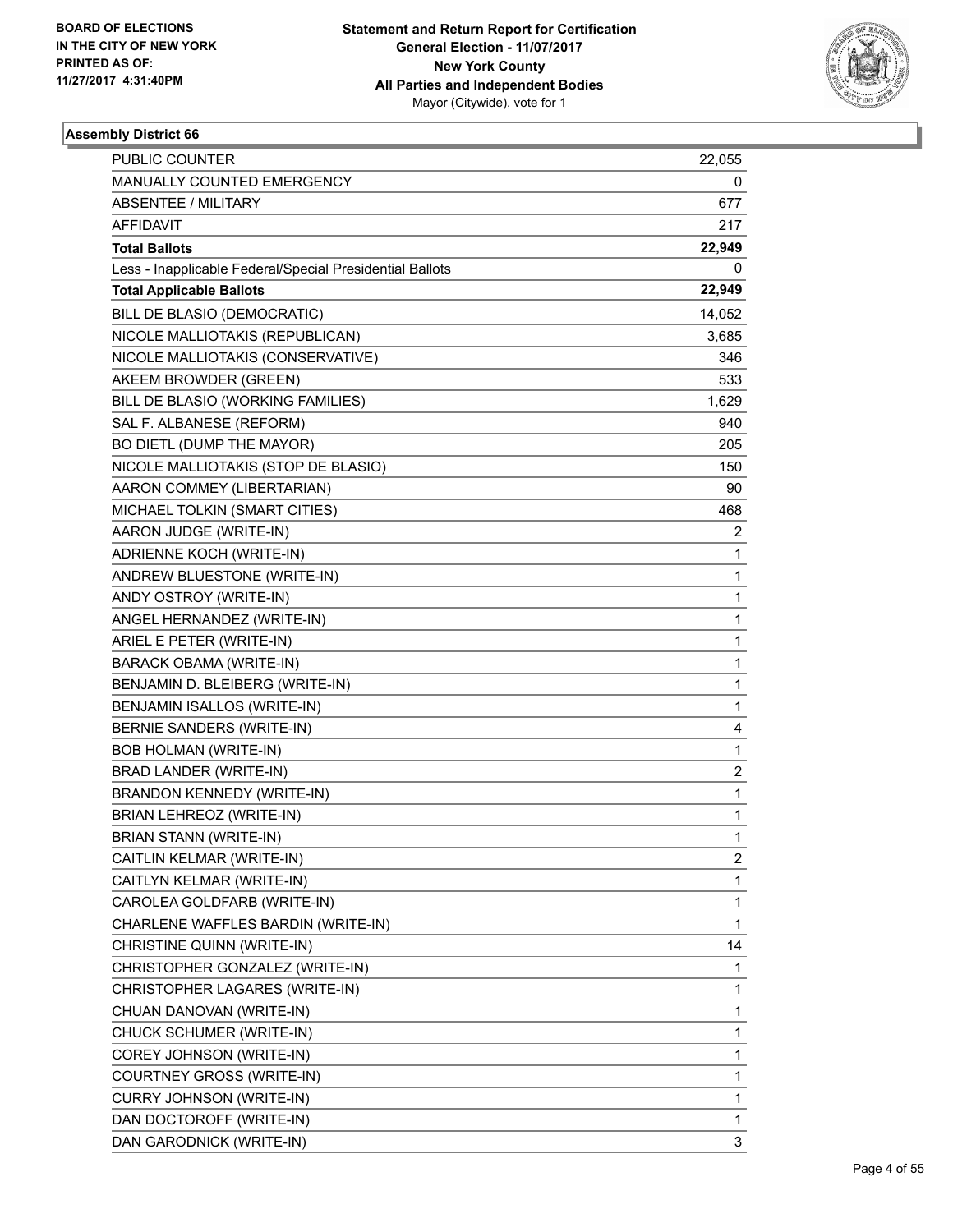

| DOMINIC BREWER (WRITE-IN)       | $\overline{2}$ |
|---------------------------------|----------------|
| DONALD TRUMP (WRITE-IN)         | 1              |
| DWAYNE OWENS (WRITE-IN)         | 1              |
| ELIZABETH CREMMINS (WRITE-IN)   | 1              |
| ELLIOT SPITZER (WRITE-IN)       | 1              |
| ERIC ADAMS (WRITE-IN)           | 1              |
| ERIK TORKELLS (WRITE-IN)        | 1              |
| ERROL LOUIS (WRITE-IN)          | 1              |
| EUGENE SHATZ (WRITE-IN)         | 1              |
| EVAN AZUS (WRITE-IN)            | 1              |
| FIORELLO LAGUARDIA (WRITE-IN)   | 1              |
| GABRIEL BENINCASA (WRITE-IN)    | 1              |
| <b>GARTH POWELL (WRITE-IN)</b>  | 1              |
| <b>GARY FERTMAN (WRITE-IN)</b>  | 1              |
| <b>GENE KAUFMAN (WRITE-IN)</b>  | 1              |
| HAKEEM JEFFRIES (WRITE-IN)      | 2              |
| HAL FRIEDMAN (WRITE-IN)         | 1              |
| HELENE ZERA (WRITE-IN)          | 1              |
| HILDA LEURG SWITZ (WRITE-IN)    | 1              |
| HILLARY CLINTON (WRITE-IN)      | 19             |
| HOWARD STERN (WRITE-IN)         | 1              |
| IRINA A. VEKSELMAN (WRITE-IN)   | 1              |
| ISAIAH DAMYON (WRITE-IN)        | 1              |
| JACOB LANDSMAN (WRITE-IN)       | 1              |
| JACOB WEINER (WRITE-IN)         | 1              |
| JAIME DIMOU (WRITE-IN)          | 1              |
| JAMES AVALLONE (WRITE-IN)       | 1              |
| JAMES BERGER (WRITE-IN)         | 1              |
| JANE BRADBURY (WRITE-IN)        | 1              |
| JC POLANCO (WRITE-IN)           | 1              |
| JEFFREY LICHTSTEIN (WRITE-IN)   | 1              |
| JENNIFER BRIGHT (WRITE-IN)      | $\mathbf{1}$   |
| JERRY NADLER (WRITE-IN)         | 1              |
| JESSAMYN HOPE (WRITE-IN)        | 1              |
| JESSICA MARSHALL (WRITE-IN)     | 1              |
| JIMMY MCMILLIAN (WRITE-IN)      | 1              |
| JOE JAFFONI (WRITE-IN)          | 1              |
| JOEL MAXMAN (WRITE-IN)          | 1              |
| JOHN FORTH PEACHY (WRITE-IN)    | 1              |
| JOHN GILCH (WRITE-IN)           | 1              |
| JULIE BOSE (WRITE-IN)           | 2              |
| KATHARINE POWELL (WRITE-IN)     | 1              |
| KAYE TURNER (WRITE-IN)          | 1              |
| KENNETH WAGNER (WRITE-IN)       | 1              |
| KEVIN SHEEKY (WRITE-IN)         | 1              |
| KIM ABLONDI DAFO SVA (WRITE-IN) | 1              |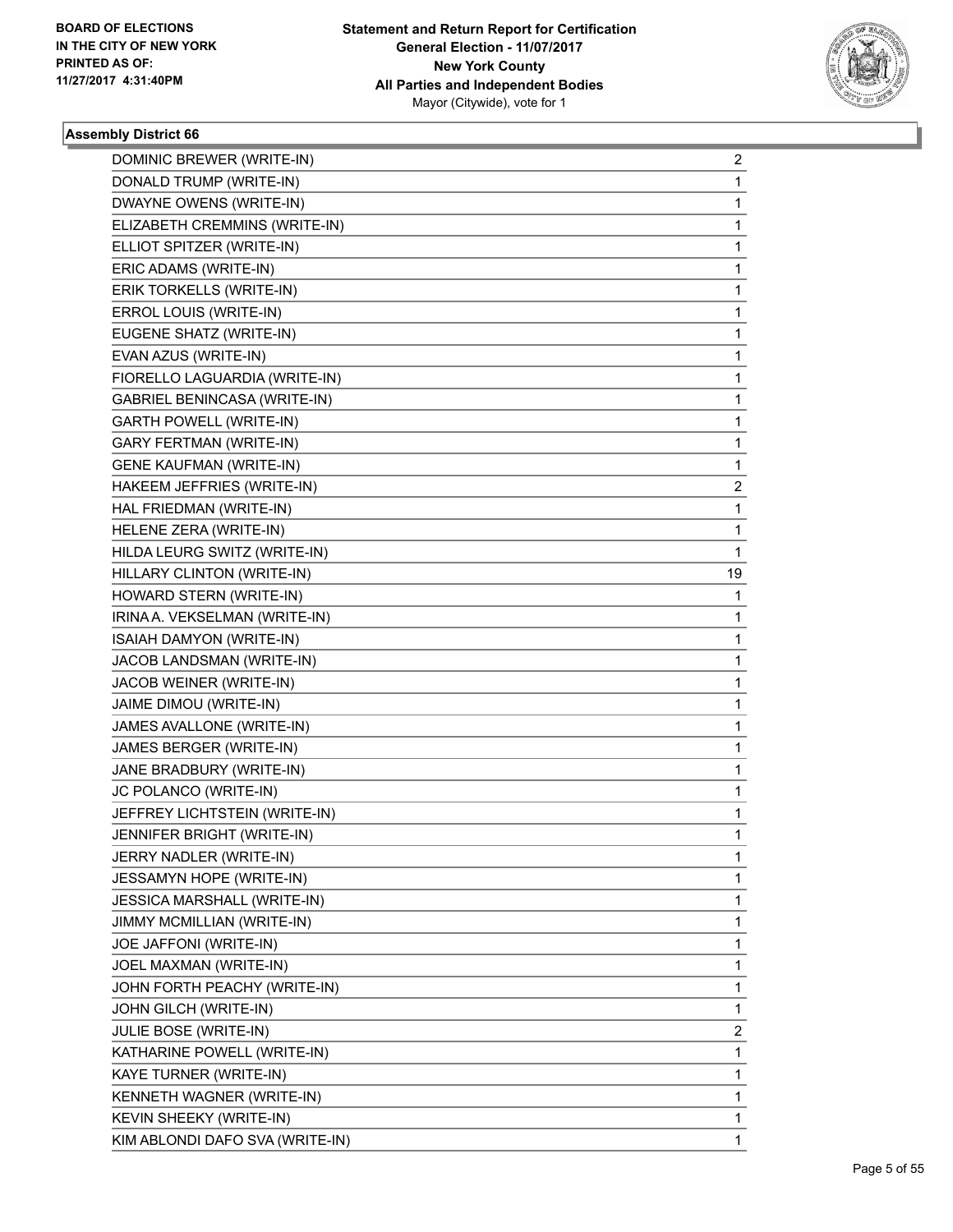

| KIRSTEN GILLIBRAND (WRITE-IN)     | 1  |
|-----------------------------------|----|
| LARA CRYSTAL (WRITE-IN)           | 1  |
| LAURA PODOLNICK (WRITE-IN)        | 1  |
| LAUREN WICHTERMAN (WRITE-IN)      | 1  |
| LINDSAY HOLCOMB (WRITE-IN)        | 1  |
| LISA RUBIN (WRITE-IN)             | 1  |
| MADDY DELORE (WRITE-IN)           | 1  |
| MARC BAUN (WRITE-IN)              | 1  |
| MARC FLIEDNER (WRITE-IN)          | 1  |
| MARGARET ANNE WEINRICH (WRITE-IN) | 1  |
| MARGUERITE KREUZER (WRITE-IN)     | 1  |
| MARK BERGER (WRITE-IN)            | 1  |
| MARK GREENE (WRITE-IN)            | 1  |
| MARK HANNEMANN (WRITE-IN)         | 1  |
| MARTIN SWEENEY (WRITE-IN)         | 1  |
| MATTHEW BARBEHENN (WRITE-IN)      | 1  |
| MATTHEW STRAZZA (WRITE-IN)        | 1  |
| MICHAEL ALLEGRETTI (WRITE-IN)     | 1  |
| MICHAEL BASCH (WRITE-IN)          | 1  |
| MICHAEL BLOOMBERG (WRITE-IN)      | 76 |
| MICHAEL HILLER (WRITE-IN)         | 1  |
| MICHAEL HOVELLBERG (WRITE-IN)     | 1  |
| MICHAEL R. BLOOMBERG (WRITE-IN)   | 1  |
| MICHAEL STREETER LEWIS (WRITE-IN) | 1  |
| MONA JOY ROTH (WRITE-IN)          | 1  |
| NORMAN MAILER (WRITE-IN)          | 1  |
| PAUL NEWELL (WRITE-IN)            | 2  |
| PAUL STEDG WHITE (WRITE-IN)       | 1  |
| PETER MIGLIORINI (WRITE-IN)       | 1  |
| PETER MOSES (WRITE-IN)            | 1  |
| PETER WERTHEIM (WRITE-IN)         | 1  |
| PHILIP KARASYK (WRITE-IN)         | 1  |
| PREET BHARARA (WRITE-IN)          | 2  |
| RACHEL MADDOW (WRITE-IN)          | 1  |
| RITA DUMAIN (WRITE-IN)            | 1  |
| ROSE LINDSEY (WRITE-IN)           | 1  |
| RUBEN DIAZ JR (WRITE-IN)          | 1  |
| RUDY GIULIANI (WRITE-IN)          | 1  |
| RUTH CASSELL (WRITE-IN)           | 1  |
| SCOTT STRINGER (WRITE-IN)         | 5  |
| SETH MEYERS (WRITE-IN)            | 1  |
| SHARON EGILINSKY (WRITE-IN)       | 1  |
| SPIKE LEE (WRITE-IN)              | 1  |
| STEPHEN LEVY (WRITE-IN)           | 1  |
| SUSAN CACCAPPOLO (WRITE-IN)       | 1  |
| TED STERNS (WRITE-IN)             | 1  |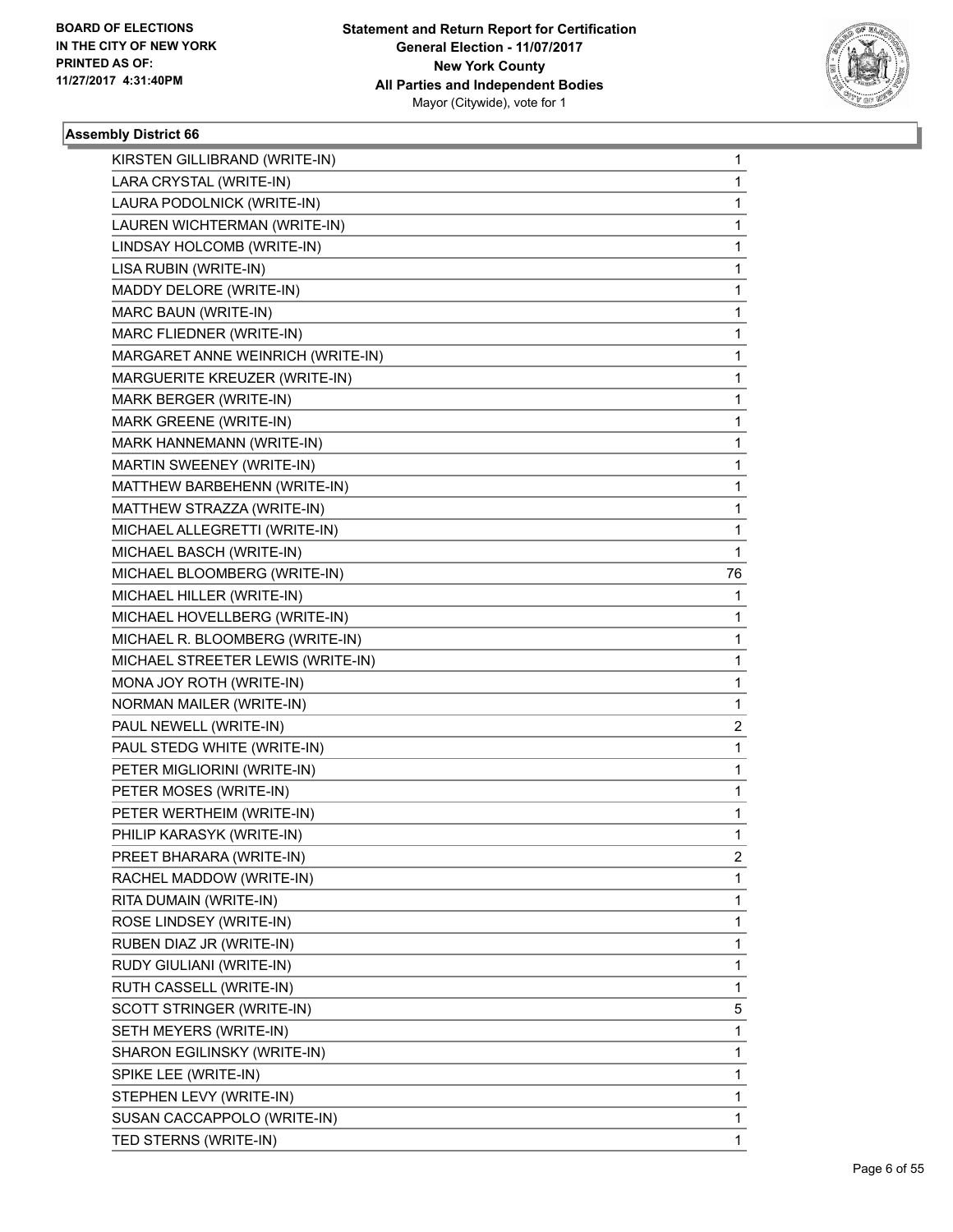

| TIMOTHY J CAHN (WRITE-IN)          |        |
|------------------------------------|--------|
| TIMOTHY MCGILLICUDDY (WRITE-IN)    |        |
| TONY AVELLA (WRITE-IN)             | 2      |
| UNATTRIBUTABLE WRITE-IN (WRITE-IN) | 23     |
| <b>VERONICA JEAN (WRITE-IN)</b>    |        |
| <b>VIVIAN ORLEU (WRITE-IN)</b>     |        |
| WILLIAM BRADFORD JAIMAN (WRITE-IN) |        |
| WILLIAM VAN DOLSEN (WRITE-IN)      |        |
| WILLIAM WHITE (WRITE-IN)           |        |
| WILSON URIST (WRITE-IN)            |        |
| YOAV BERENER (WRITE-IN)            |        |
| <b>Total Votes</b>                 | 22,376 |
| Unrecorded                         | 573    |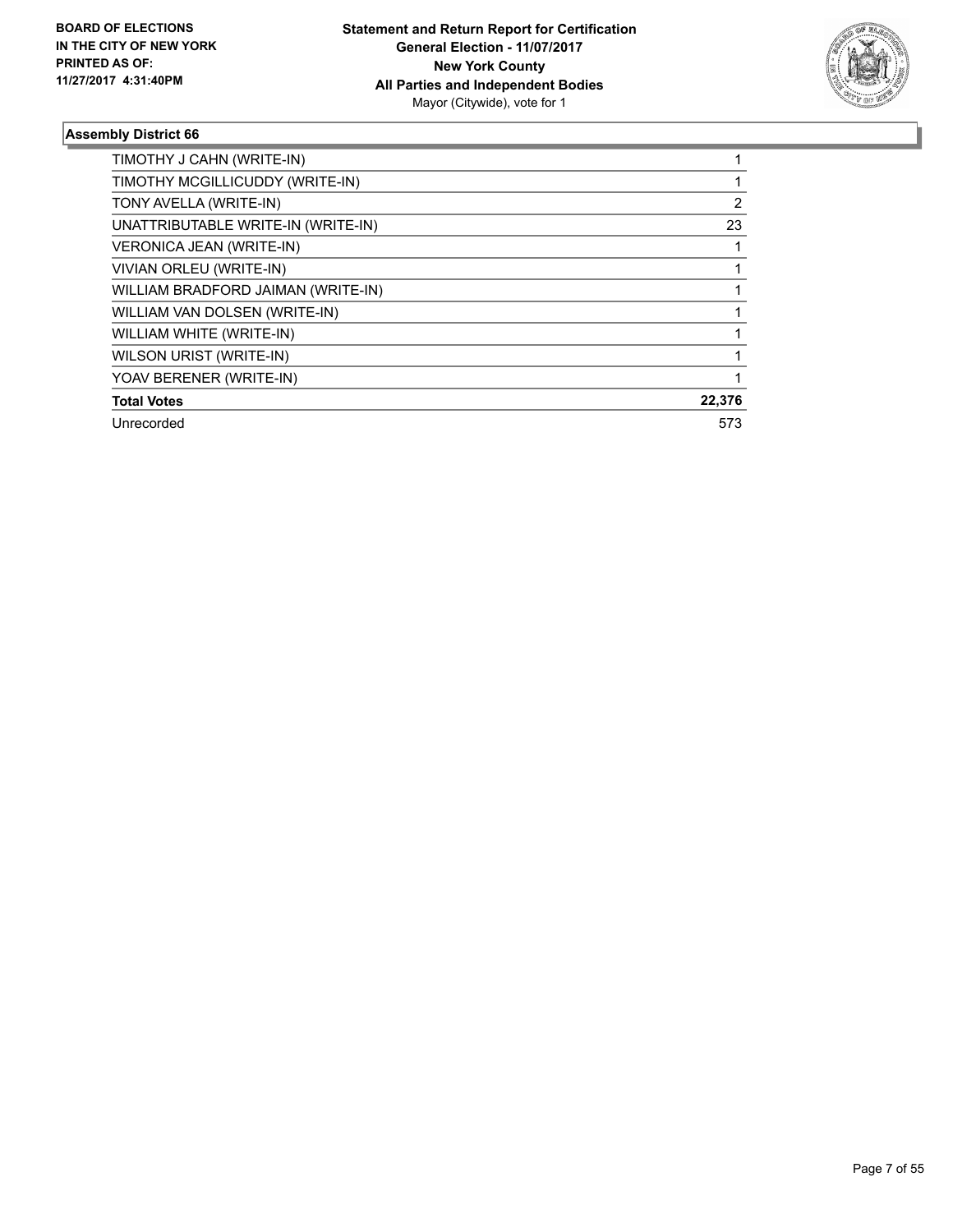

| <b>PUBLIC COUNTER</b>                                    | 26,849      |
|----------------------------------------------------------|-------------|
| MANUALLY COUNTED EMERGENCY                               | 0           |
| ABSENTEE / MILITARY                                      | 794         |
| AFFIDAVIT                                                | 302         |
| <b>Total Ballots</b>                                     | 27,945      |
| Less - Inapplicable Federal/Special Presidential Ballots | 0           |
| <b>Total Applicable Ballots</b>                          | 27,945      |
| BILL DE BLASIO (DEMOCRATIC)                              | 17,308      |
| NICOLE MALLIOTAKIS (REPUBLICAN)                          | 5,496       |
| NICOLE MALLIOTAKIS (CONSERVATIVE)                        | 499         |
| AKEEM BROWDER (GREEN)                                    | 427         |
| BILL DE BLASIO (WORKING FAMILIES)                        | 1,329       |
| SAL F. ALBANESE (REFORM)                                 | 907         |
| BO DIETL (DUMP THE MAYOR)                                | 238         |
| NICOLE MALLIOTAKIS (STOP DE BLASIO)                      | 137         |
| AARON COMMEY (LIBERTARIAN)                               | 101         |
| MICHAEL TOLKIN (SMART CITIES)                            | 505         |
| ABI MAUSS (WRITE-IN)                                     | 1           |
| ADAM NOOR (WRITE-IN)                                     | 1           |
| ALBERT S. KRAMER (WRITE-IN)                              | 1           |
| ANDREW CUSEMO (WRITE-IN)                                 | 1           |
| ANN PASSER (WRITE-IN)                                    | 1           |
| ANNA HAYES LEVIN (WRITE-IN)                              | 1           |
| <b>AUSTIN PENDLETON (WRITE-IN)</b>                       | 1           |
| BARACK OBAMA (WRITE-IN)                                  | 1           |
| BERNIE SANDERS (WRITE-IN)                                | 2           |
| BETH M LIEBOWITZ (WRITE-IN)                              | $\mathbf 1$ |
| <b>BILL BRATTON (WRITE-IN)</b>                           | 1           |
| BILL MURAWSKI (WRITE-IN)                                 | 3           |
| BILL THOMAS (WRITE-IN)                                   | 1           |
| <b>BOB GANGI (WRITE-IN)</b>                              | 3           |
| BRIAN CUNNINGHAM (WRITE-IN)                              | 1           |
| BRIAN LEHRER (WRITE-IN)                                  | 3           |
| <b>BRUCE ROSEN (WRITE-IN)</b>                            | 1           |
| BRUCE STONE (WRITE-IN)                                   | 1           |
| CALVIN BROADUS JR. (WRITE-IN)                            | 1           |
| CAMERON HOLT (WRITE-IN)                                  | 1           |
| CAS HOLLOWAY (WRITE-IN)                                  | 2           |
| CHARLENE DEBLASSIO (WRITE-IN)                            | 1           |
| CHARLES N SCHORIN (WRITE-IN)                             | 1           |
| CHARLES OAKLEY (WRITE-IN)                                | 1           |
| CHARLES XAVIER (WRITE-IN)                                | 1           |
| CHARLOTTE PARKER (WRITE-IN)                              | 1           |
| CHRISTINE ANNECHINO (WRITE-IN)                           | 2           |
| CHRISTINE IRWIN-KARAMANOGLOU (WRITE-IN)                  | 1           |
| CHRISTINE QUINN (WRITE-IN)                               | 26          |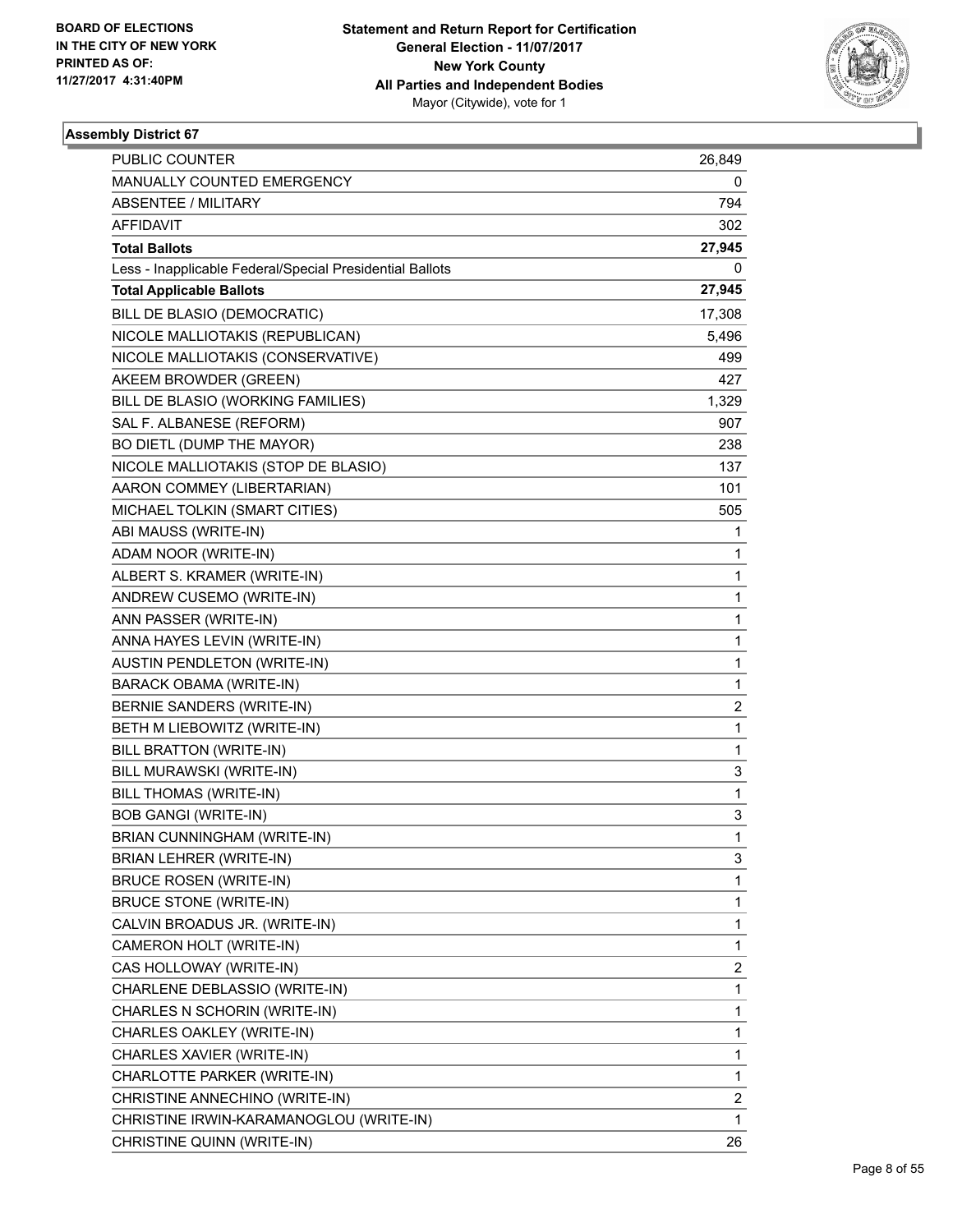

| DAN DOCTOROFF (WRITE-IN)             | 1  |
|--------------------------------------|----|
| DAN GORDANICK (WRITE-IN)             | 3  |
| DANA LIBBY KAPP (WRITE-IN)           | 1  |
| DANIEL BERNER (WRITE-IN)             | 1  |
| DAVID C. OWENS (WRITE-IN)            | 1  |
| DAVID DINKINS (WRITE-IN)             | 1  |
| DAVID FABER (WRITE-IN)               | 1  |
| DAVID YASSKY (WRITE-IN)              | 1  |
| DEBORAH HARTNETT (WRITE-IN)          | 1  |
| DELORES RUBIN (WRITE-IN)             | 1  |
| EDWARD L. POWERS (WRITE-IN)          | 1  |
| ERIC ADAMS (WRITE-IN)                | 2  |
| ERIC L. ADAMS (WRITE-IN)             | 1  |
| ERIC MCCLARE (WRITE-IN)              | 1  |
| ERICK SALGADO (WRITE-IN)             | 1  |
| FIORELLO LAGUARDIA (WRITE-IN)        | 1  |
| <b>GAIL BREWER (WRITE-IN)</b>        | 1  |
| <b>GALE BREWER (WRITE-IN)</b>        | 3  |
| GARY HENNION JR. (WRITE-IN)          | 2  |
| GEFFREY DIRECTOR (WRITE-IN)          | 1  |
| <b>GREG S. MORGAN (WRITE-IN)</b>     | 1  |
| <b>GREGORY GETTAS (WRITE-IN)</b>     | 1  |
| HAROLD LASHER (WRITE-IN)             | 1  |
| HAROLD M. SHULTZ (WRITE-IN)          | 2  |
| HEATHER GRANTHAM DEUTSCH (WRITE-IN)  | 1  |
| HELEN ROSENTHAL (WRITE-IN)           | 1  |
| HELEN ROSETHAL (WRITE-IN)            | 1  |
| HELENE AGRESS (WRITE-IN)             | 1  |
| HENRY SMOKER (WRITE-IN)              | 1  |
| HILLARY CLINTON (WRITE-IN)           | 23 |
| HOWARD LASHER (WRITE-IN)             | 1  |
| HOWARD STERN (WRITE-IN)              | 1  |
| IMOGEN SENA LYNCH (WRITE-IN)         | 1  |
| IRINA ALEXANDRA VEKSELMAN (WRITE-IN) | 1  |
| JAMES A. MERRILL (WRITE-IN)          | 1  |
| JEFF SERUGGS (WRITE-IN)              | 1  |
| JEREMY AUSTIN DAVIS (WRITE-IN)       | 1  |
| JEREMY FEIST (WRITE-IN)              | 1  |
| <b>JEREMY SCHIFFRES (WRITE-IN)</b>   | 1  |
| JESSE AVIRARE (WRITE-IN)             | 1  |
| JIMMY MCMIILLAN (WRITE-IN)           | 1  |
| JOE LHOTA (WRITE-IN)                 | 2  |
| JOHN FLUEUU (WRITE-IN)               | 1  |
| JOHN M. CASEY (WRITE-IN)             | 1  |
| JOHN OLIVER (WRITE-IN)               | 1  |
| JONATHAN GOLDSTEINQ (WRITE-IN)       | 1  |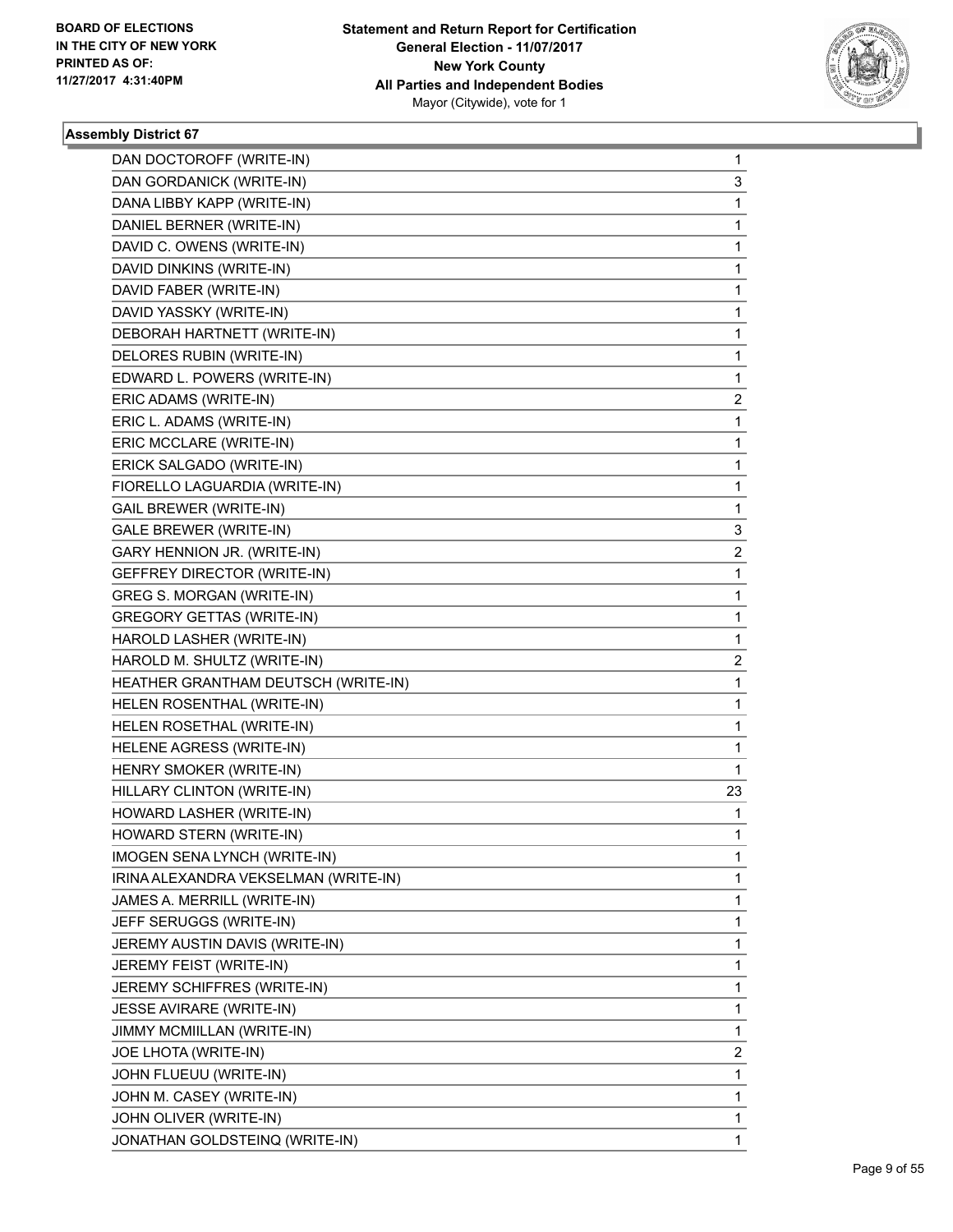

| JORDAN TIRCIO (WRITE-IN)        | 1                       |
|---------------------------------|-------------------------|
| JOSH LOCKWOOD (WRITE-IN)        | 1                       |
| JOSH PINKERTON (WRITE-IN)       | 1                       |
| JOSHUA RUTHIZER (WRITE-IN)      | 3                       |
| JOSHUA SHAPIRO (WRITE-IN)       | 1                       |
| JUDITH BROWN (WRITE-IN)         | 1                       |
| JULIA KIRCHHAUSEN (WRITE-IN)    | 1                       |
| KARL BOCK (WRITE-IN)            | 1                       |
| KEITH LOVE JR. (WRITE-IN)       | 1                       |
| KEITH MENDENHALL (WRITE-IN)     | 1                       |
| KEVIN SHEEKEY (WRITE-IN)        | 1                       |
| LAURA PODOLRICK (WRITE-IN)      | 1                       |
| LAWRENCE O'DONELL (WRITE-IN)    | 1                       |
| LEAH AVIRAM (WRITE-IN)          | 1                       |
| LEIGH N. SILVER (WRITE-IN)      | 1                       |
| LETITIA JAMES (WRITE-IN)        | 1                       |
| LILIAN HUANG (WRITE-IN)         | 1                       |
| LINDA SARSOUR (WRITE-IN)        | 1                       |
| LOGAN KESSLER (WRITE-IN)        | 1                       |
| MAGDA BROWN (WRITE-IN)          | 1                       |
| MALCOLM MACKAY (WRITE-IN)       | 1                       |
| MARC FLIEDNER (WRITE-IN)        | 2                       |
| MARK MANYSON (WRITE-IN)         | 1                       |
| MARK THOMPSON (WRITE-IN)        | 1                       |
| MATT CONNELLY (WRITE-IN)        | 1                       |
| MATTHEW JACOBS (WRITE-IN)       | 1                       |
| MATTHEW LEE ODELL (WRITE-IN)    | 1                       |
| MATTHEW STRAZZA (WRITE-IN)      | 1                       |
| MAX VARON (WRITE-IN)            | 1                       |
| MEGAN SANTA MARIA (WRITE-IN)    | 1                       |
| MELANIE ZUCKERMAN (WRITE-IN)    | 1                       |
| MICAH LASHER (WRITE-IN)         | 1                       |
| MICHAEL BLECHER (WRITE-IN)      | 1                       |
| MICHAEL BLOOMBERG (WRITE-IN)    | 125                     |
| MICHAEL JACOBS (WRITE-IN)       | $\mathbf{2}$            |
| MICHAEL R. BLOOMBERG (WRITE-IN) | $\mathbf{1}$            |
| MICHEAL BLOOMBERG (WRITE-IN)    | 3                       |
| MICHELLE OBAMA (WRITE-IN)       | $\overline{\mathbf{c}}$ |
| MITCHELL SILVER (WRITE-IN)      | 1                       |
| MOPSIE ROSENBERG (WRITE-IN)     | 1                       |
| NILY ROZIE (WRITE-IN)           | 1                       |
| NORMAN SIEGEL (WRITE-IN)        | 1                       |
| ORENTHAL J. SIMPSON (WRITE-IN)  | 1                       |
| PAUL HUDSON (WRITE-IN)          | 1                       |
| PAUL HYMAN (WRITE-IN)           | $\overline{c}$          |
| PAUL MANSOUR (WRITE-IN)         | 1                       |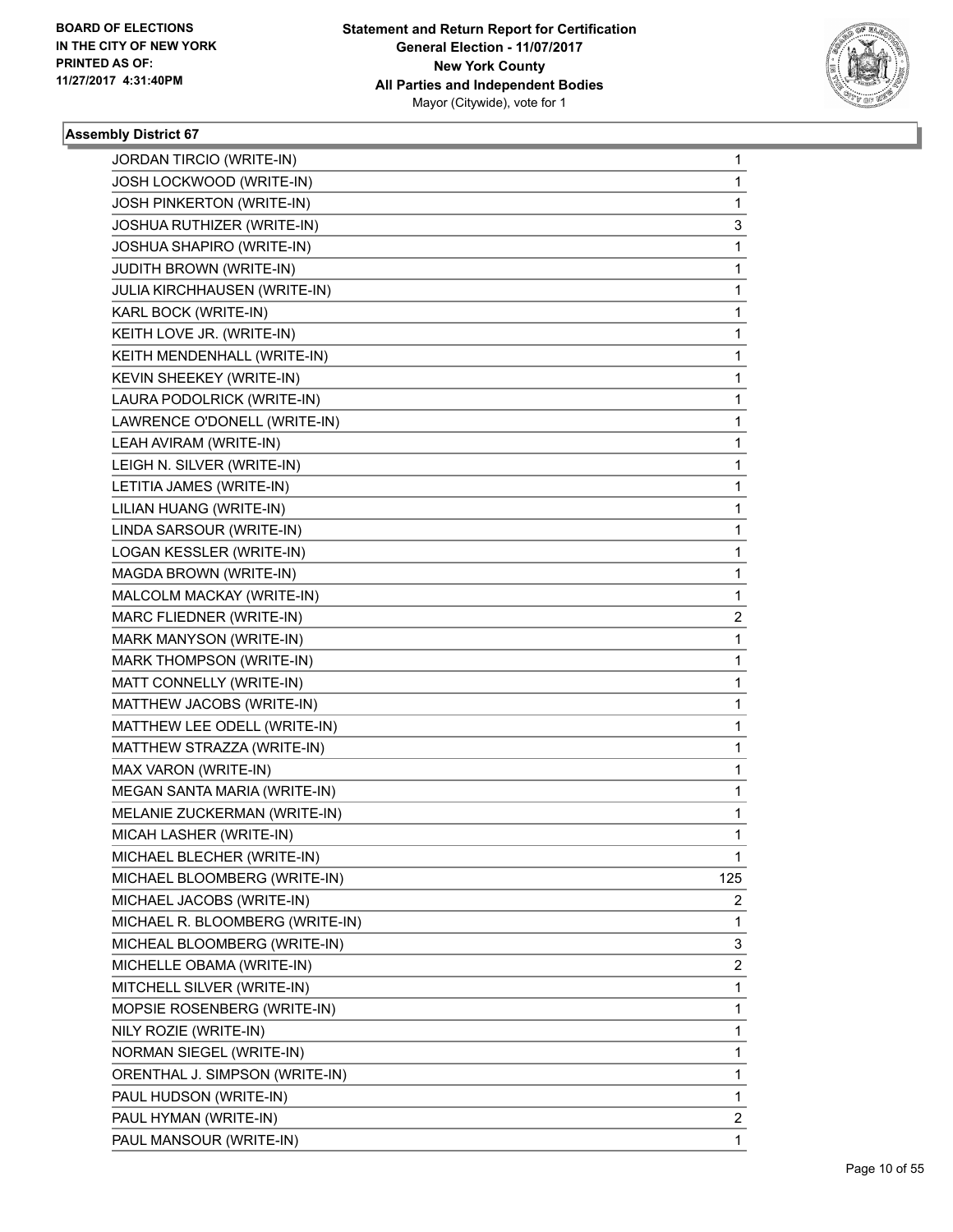

| PAUL MASSEY (WRITE-IN)                    | 1            |
|-------------------------------------------|--------------|
| PERN WALLACH (WRITE-IN)                   | 1            |
| PHILIP KARASYK (WRITE-IN)                 | 1            |
| PHILIP SEGAL (WRITE-IN)                   | $\mathbf 1$  |
| RANDA JAWAD SHLASH (WRITE-IN)             | $\mathbf 1$  |
| RAYMOND FRAUTZ (WRITE-IN)                 | $\mathbf 1$  |
| RICHARD KLEIN (WRITE-IN)                  | 1            |
| RICHARD PUNCH (WRITE-IN)                  | 1            |
| ROBERT F. COTTER JR. (WRITE-IN)           | 1            |
| ROBERT GANGI (WRITE-IN)                   | 2            |
| ROBERT GANSI (WRITE-IN)                   | $\mathbf{1}$ |
| ROBERT H KANE (WRITE-IN)                  | 1            |
| ROLANDO PUJOL (WRITE-IN)                  | 1            |
| RONALD CURRIE (WRITE-IN)                  | 1            |
| ROSE-MARIE CRYSTALBARRY (WRITE-IN)        | $\mathbf 1$  |
| SAM HUDIS (WRITE-IN)                      | 1            |
| SAMUEL PAUL JANIS (WRITE-IN)              | 2            |
| SARAH FINE (WRITE-IN)                     | 1            |
| SCOTT STRINGER (WRITE-IN)                 | 5            |
| SHAWN DONOVAN (WRITE-IN)                  | $\mathbf{1}$ |
| STANLEY ZABAR (WRITE-IN)                  | $\mathbf{1}$ |
| STEVEN JONES (WRITE-IN)                   | 1            |
| SUSAN B. WEAVER (WRITE-IN)                | 1            |
| TED CRUZ (WRITE-IN)                       | 1            |
| THEO BONIN (WRITE-IN)                     | $\mathbf 1$  |
| THEODORE VICTOR MARZILLI (WRITE-IN)       | $\mathbf{1}$ |
| TIM ROBERTS (WRITE-IN)                    | $\mathbf 1$  |
| TONY AVELLA (WRITE-IN)                    | 1            |
| TRENT RHOTON (WRITE-IN)                   | 1            |
| UNATTRIBUTABLE WRITE-IN (WRITE-IN)        | 23           |
| UNCOUNTED WRITE-IN PER STATUTE (WRITE-IN) | 2            |
| YANIS RODRIGUEZ (WRITE-IN)                | 1            |
| <b>Total Votes</b>                        | 27,325       |
| Unrecorded                                | 620          |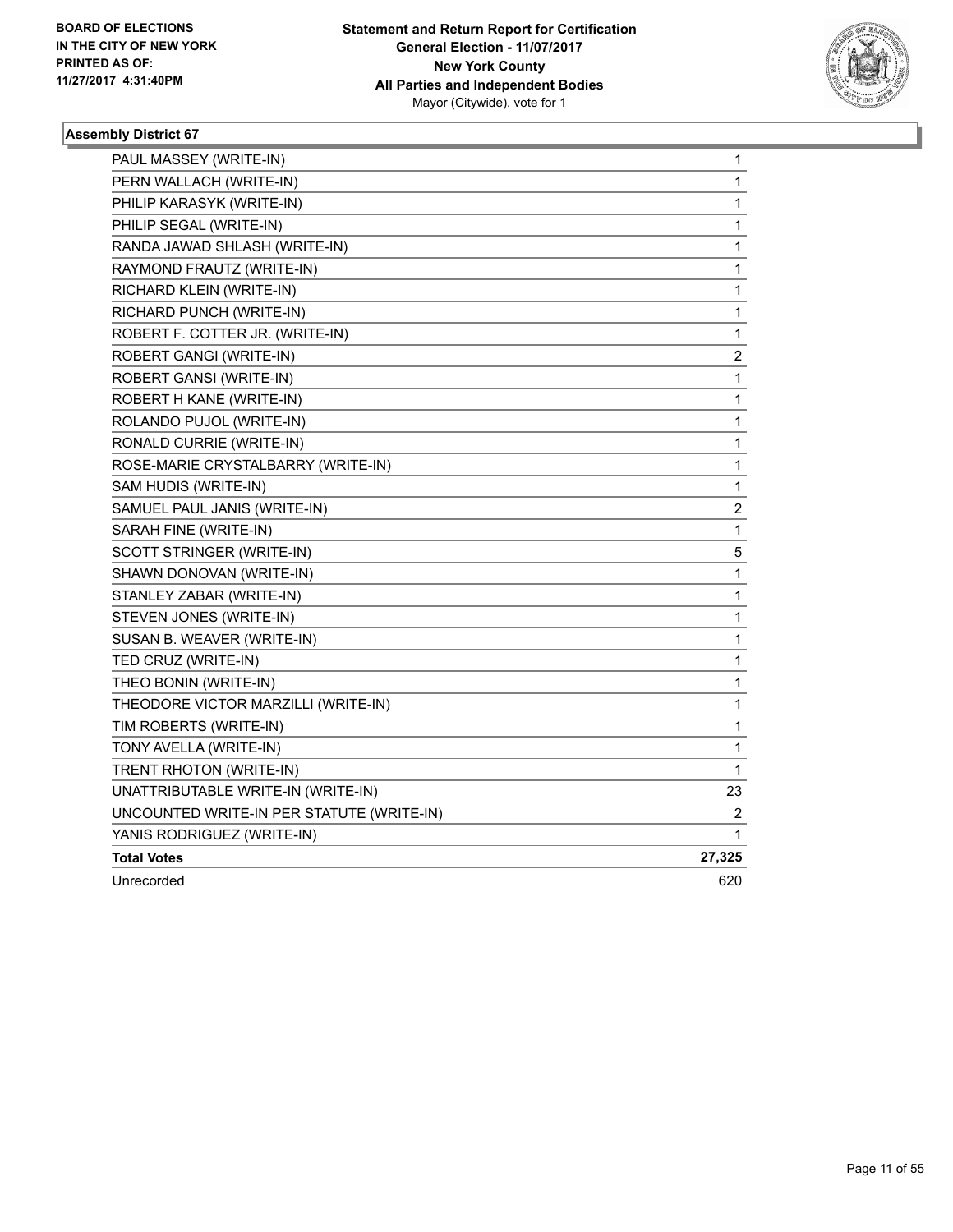

| PUBLIC COUNTER                                           | 17,249 |
|----------------------------------------------------------|--------|
| MANUALLY COUNTED EMERGENCY                               | 0      |
| <b>ABSENTEE / MILITARY</b>                               | 538    |
| <b>AFFIDAVIT</b>                                         | 216    |
| <b>Total Ballots</b>                                     | 18,003 |
| Less - Inapplicable Federal/Special Presidential Ballots | 0      |
| <b>Total Applicable Ballots</b>                          | 18,003 |
| BILL DE BLASIO (DEMOCRATIC)                              | 13,951 |
| NICOLE MALLIOTAKIS (REPUBLICAN)                          | 1,946  |
| NICOLE MALLIOTAKIS (CONSERVATIVE)                        | 250    |
| AKEEM BROWDER (GREEN)                                    | 284    |
| BILL DE BLASIO (WORKING FAMILIES)                        | 617    |
| SAL F. ALBANESE (REFORM)                                 | 259    |
| BO DIETL (DUMP THE MAYOR)                                | 94     |
| NICOLE MALLIOTAKIS (STOP DE BLASIO)                      | 62     |
| AARON COMMEY (LIBERTARIAN)                               | 35     |
| MICHAEL TOLKIN (SMART CITIES)                            | 178    |
| ADAM KARP (WRITE-IN)                                     | 1      |
| AMANDA PAUL (WRITE-IN)                                   | 1      |
| ANDREW CUOMO (WRITE-IN)                                  | 1      |
| ARCHANA PRAKAUH (WRITE-IN)                               | 1      |
| <b>BEATRICE WEICS (WRITE-IN)</b>                         | 1      |
| <b>BOB BODIAN (WRITE-IN)</b>                             | 1      |
| <b>BOB GANGI (WRITE-IN)</b>                              | 1      |
| BRIAN LEHRER (WRITE-IN)                                  | 1      |
| BRIAN S. MONSANTO (WRITE-IN)                             | 1      |
| CHRISTINE QUINN (WRITE-IN)                               | 3      |
| COLIN KAEPERNICK (WRITE-IN)                              | 1      |
| DANIEL E. HODGES (WRITE-IN)                              | 1      |
| DAVON LOMAX (WRITE-IN)                                   | 2      |
| DEREK JETER (WRITE-IN)                                   | 1      |
| DONALD J. TRUMP (WRITE-IN)                               | 1      |
| DONALD TRUMP (WRITE-IN)                                  | 1      |
| ELIZABETH EILENDER (WRITE-IN)                            | 1      |
| GALE A. BREWER (WRITE-IN)                                | 2      |
| GEORGE KELLEN JR. (WRITE-IN)                             | 1      |
| HILLARY CLINTON (WRITE-IN)                               | 5      |
| JEAN CLAUDE VON JOHNSON (WRITE-IN)                       | 1      |
| JEREMY SHOCKETT (WRITE-IN)                               | 1      |
| LASHAWN PIERRE (WRITE-IN)                                | 1      |
| MAHFUZUR RAHMAN (WRITE-IN)                               | 1      |
| MARK MENTIG (WRITE-IN)                                   | 1      |
| MARVIN HOLLAND (WRITE-IN)                                | 1      |
| MARY BASSETT (WRITE-IN)                                  | 1      |
| MARY BERNER (WRITE-IN)                                   | 1      |
| MATTHEW SEARS (WRITE-IN)                                 | 1      |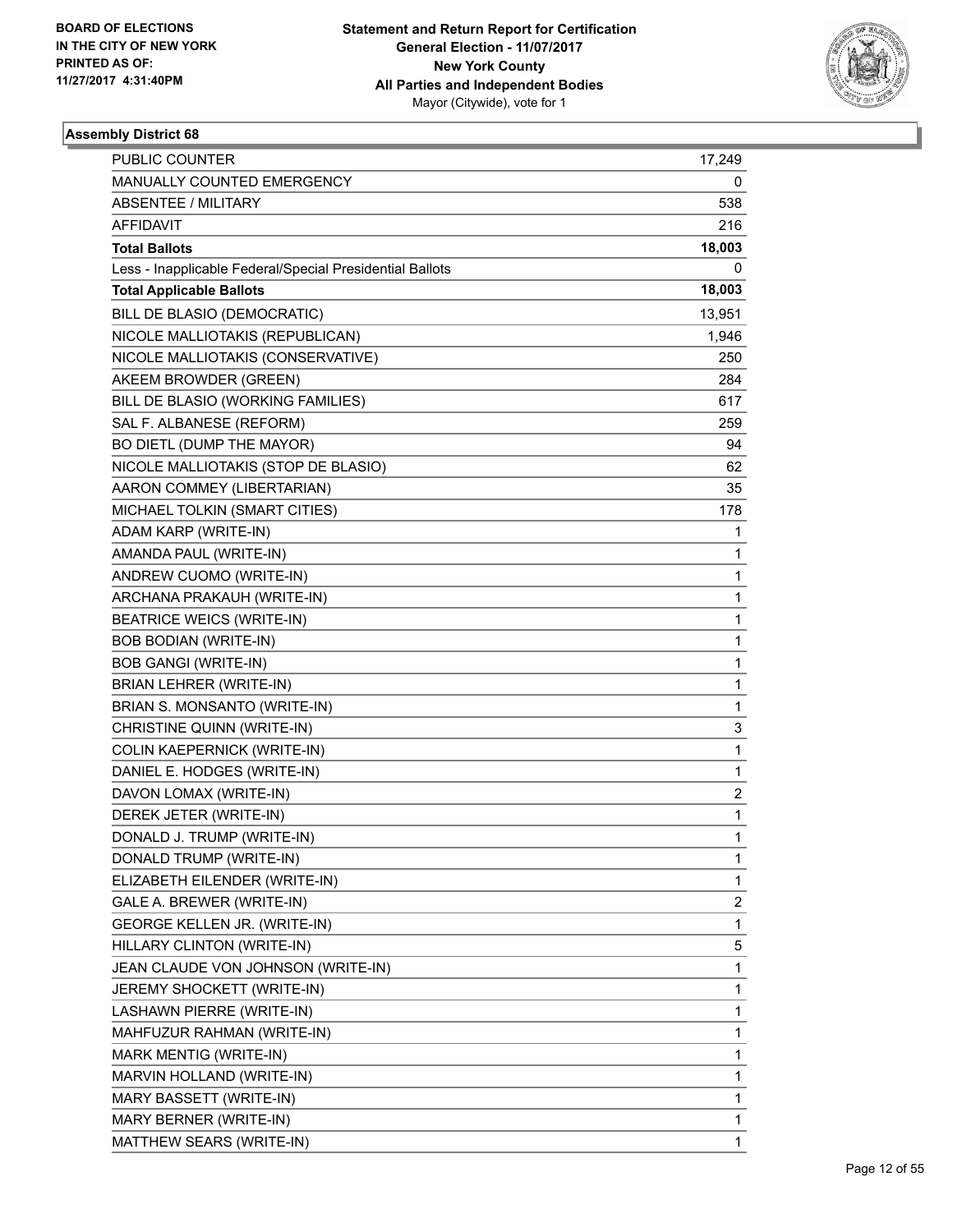

| MELISSA MARK VIVERITO (WRITE-IN)          | 1               |
|-------------------------------------------|-----------------|
| MELISSA MARK VIVIERITO (WRITE-IN)         | 1               |
| MICHAEL BLOOMBERG (WRITE-IN)              | 16              |
| MICHAEL GREY (WRITE-IN)                   | 1               |
| PHILIP KARASYK (WRITE-IN)                 | 1               |
| PREET BHARARA (WRITE-IN)                  | 1               |
| RACHEL HONIG (WRITE-IN)                   | 1               |
| REBECCA LINDSKOV LAUSEN (WRITE-IN)        | 1               |
| ROBERT GANGI (WRITE-IN)                   | 1               |
| SANDRA YORDELMAN (WRITE-IN)               | 1               |
| SCOTT STRINGER (WRITE-IN)                 | 1               |
| SEAN DIXON (WRITE-IN)                     | 1               |
| SEAN ROLLE (WRITE-IN)                     | 1               |
| STEVEN B. ROSS (WRITE-IN)                 | 1               |
| TAYLOR VATTER (WRITE-IN)                  | 1               |
| TOM DELONGE (WRITE-IN)                    | 1               |
| TRYON PRYCE (WRITE-IN)                    | 1               |
| UNATTRIBUTABLE WRITE-IN (WRITE-IN)        | 12 <sup>°</sup> |
| UNCOUNTED WRITE-IN PER STATUTE (WRITE-IN) | 2               |
| <b>Total Votes</b>                        | 17,759          |
| Unrecorded                                | 244             |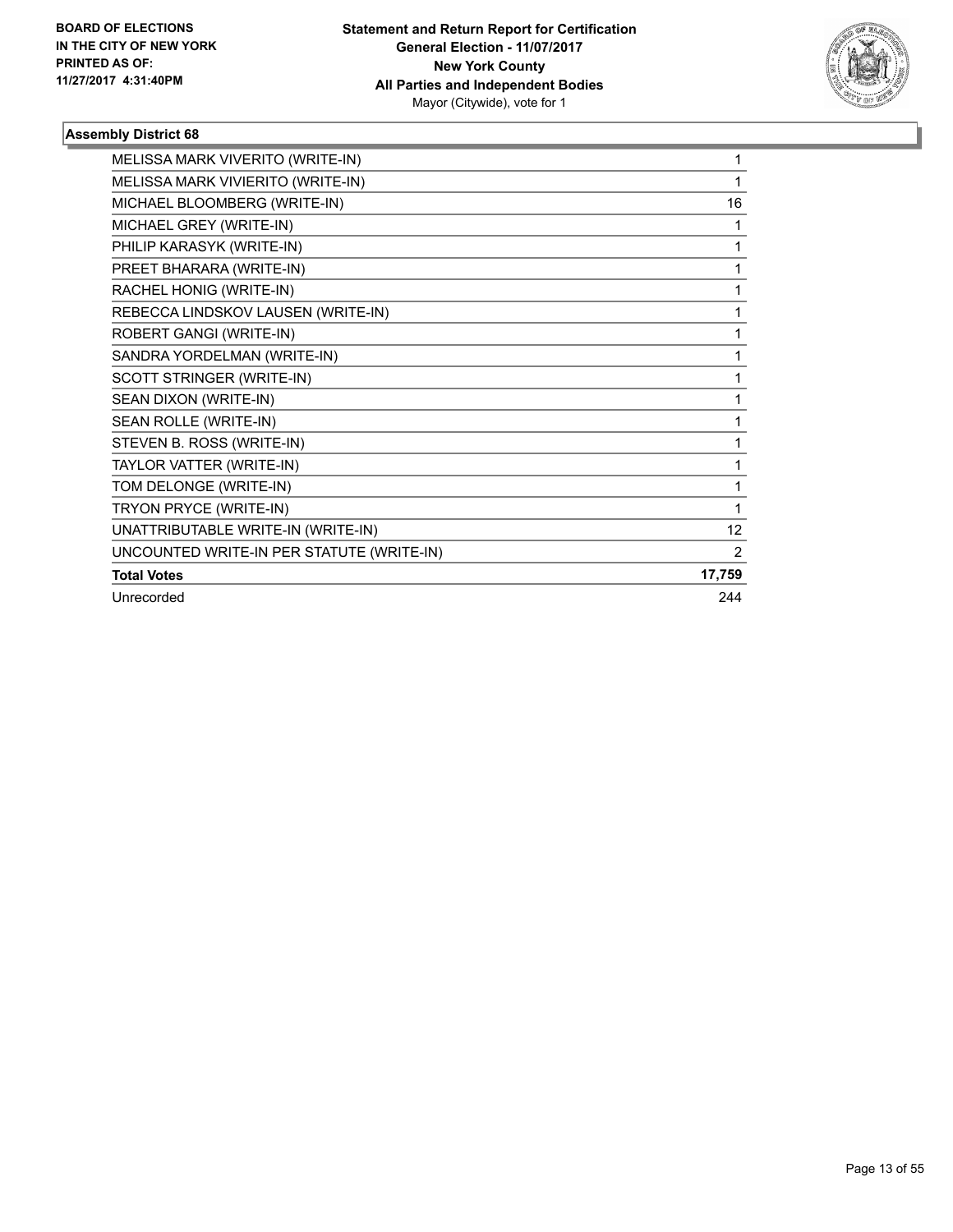

| <b>PUBLIC COUNTER</b>                                    | 27,040 |
|----------------------------------------------------------|--------|
| MANUALLY COUNTED EMERGENCY                               | 0      |
| ABSENTEE / MILITARY                                      | 812    |
| <b>AFFIDAVIT</b>                                         | 302    |
| <b>Total Ballots</b>                                     | 28,154 |
| Less - Inapplicable Federal/Special Presidential Ballots | 0      |
| <b>Total Applicable Ballots</b>                          | 28,154 |
| BILL DE BLASIO (DEMOCRATIC)                              | 19,640 |
| NICOLE MALLIOTAKIS (REPUBLICAN)                          | 3,152  |
| NICOLE MALLIOTAKIS (CONSERVATIVE)                        | 352    |
| AKEEM BROWDER (GREEN)                                    | 503    |
| BILL DE BLASIO (WORKING FAMILIES)                        | 2,053  |
| SAL F. ALBANESE (REFORM)                                 | 861    |
| BO DIETL (DUMP THE MAYOR)                                | 163    |
| NICOLE MALLIOTAKIS (STOP DE BLASIO)                      | 120    |
| AARON COMMEY (LIBERTARIAN)                               | 97     |
| MICHAEL TOLKIN (SMART CITIES)                            | 392    |
| ADELE NIEDERMAN (WRITE-IN)                               | 2      |
| AINSLEY ATWELL (WRITE-IN)                                | 1      |
| ALEX KADVAN (WRITE-IN)                                   | 1      |
| ALLISON ZIMMER (WRITE-IN)                                | 1      |
| ALVIS PRETZEL (WRITE-IN)                                 | 1      |
| ANEYA LEBLANCA (WRITE-IN)                                | 1      |
| <b>BARACK OBAMA (WRITE-IN)</b>                           | 3      |
| BARBARA MICHELSON (WRITE-IN)                             | 1      |
| BERNIE SANDERS (WRITE-IN)                                | 2      |
| BRIAN CUSHMAN (WRITE-IN)                                 | 1      |
| CARLA MATERO (WRITE-IN)                                  | 1      |
| CARMEN YULIN CRUZ (WRITE-IN)                             | 2      |
| <b>CHARLES NEIDELL (WRITE-IN)</b>                        | 1      |
| CHARLIE GROSSO (WRITE-IN)                                | 1      |
| CHRISTINE QUINN (WRITE-IN)                               | 10     |
| CHRISTOPHER HENRY (WRITE-IN)                             | 2      |
| COREY SCLAR (WRITE-IN)                                   | 1      |
| CRISTOBAL SILVA (WRITE-IN)                               | 1      |
| DAN DOCTOROFE (WRITE-IN)                                 | 1      |
| DAN DOCTOROFF (WRITE-IN)                                 | 1      |
| DAN GARODNICK (WRITE-IN)                                 | 1      |
| DAN JACOB (WRITE-IN)                                     | 1      |
| DAVID EISENBACH (WRITE-IN)                               | 1      |
| DAVID HOCHMAN (WRITE-IN)                                 | 1      |
| DECLAN WALKER (WRITE-IN)                                 | 1      |
| DONALD TRUMP (WRITE-IN)                                  | 1      |
| DONNA KLOEPFER (WRITE-IN)                                | 1      |
| DONNA KLOEPHER (WRITE-IN)                                | 1      |
| DUTCH C. OLIVER (WRITE-IN)                               | 1      |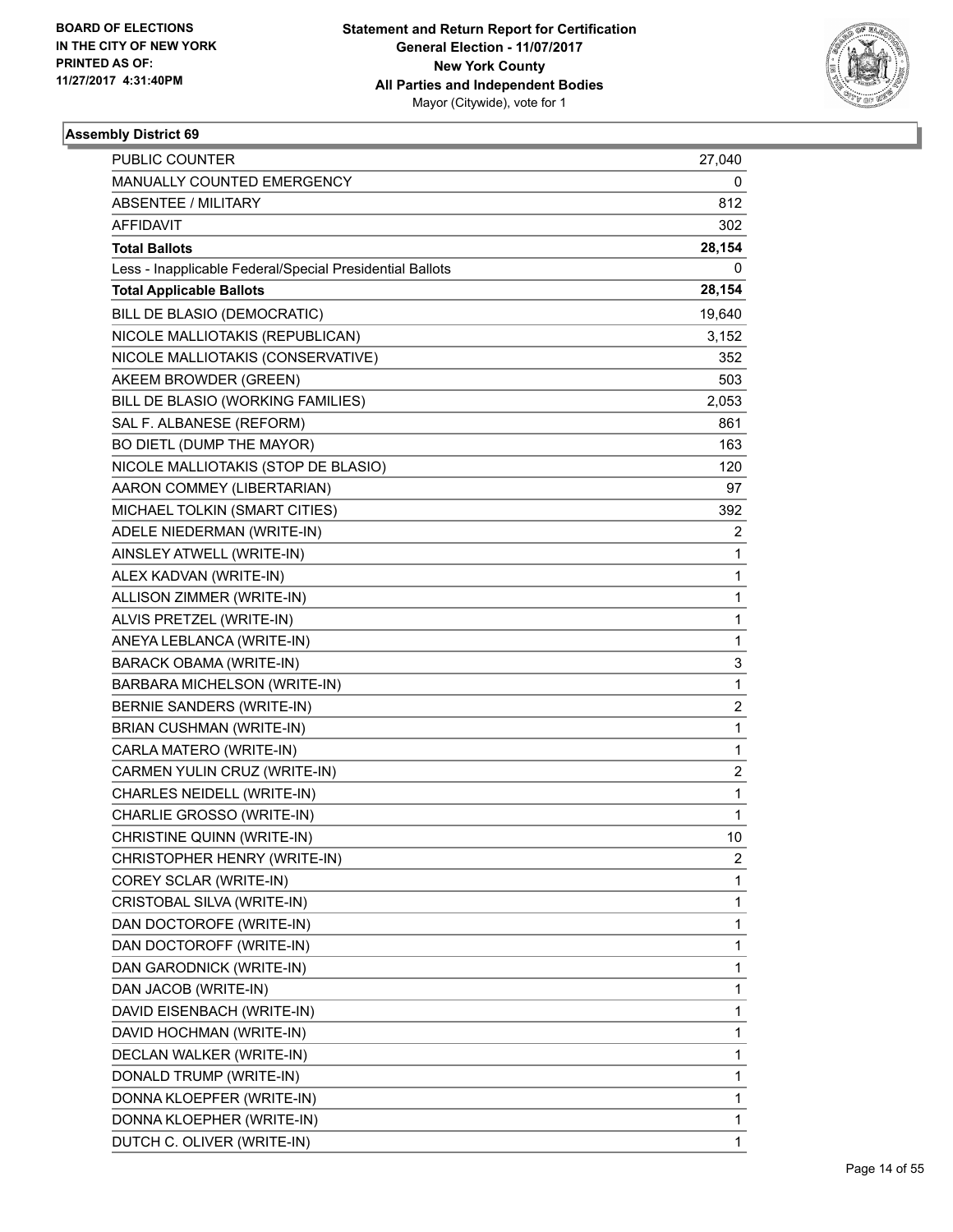

| ED KOCH (WRITE-IN)                   | 1                       |
|--------------------------------------|-------------------------|
| EDWARD WIPPER (WRITE-IN)             | 2                       |
| ELIZABETH WARREN (WRITE-IN)          | 1                       |
| ERIC GOLDSTEIN (WRITE-IN)            | 1                       |
| ERIC M. WEINGARTHER (WRITE-IN)       | 1                       |
| ERIN Z. HUSSEIN (WRITE-IN)           | 1                       |
| ERROL LOUIS (WRITE-IN)               | 2                       |
| GAIL D.H. MCMILLAN (WRITE-IN)        | 1                       |
| GAIL MCMILLAN (WRITE-IN)             | 1                       |
| <b>GALE BREWER (WRITE-IN)</b>        | 2                       |
| GARY E. OSIUS (WRITE-IN)             | 2                       |
| <b>GEORGE OLSEN (WRITE-IN)</b>       | 1                       |
| GIA MACHLIN (WRITE-IN)               | 1                       |
| <b>GREGORY GATTAS (WRITE-IN)</b>     | 2                       |
| HAKEEM JEFFRIES (WRITE-IN)           | 1                       |
| HELEN ROSENTHAL (WRITE-IN)           | 1                       |
| HILLARY CLINTON (WRITE-IN)           | 16                      |
| IAN CAMERON (WRITE-IN)               | $\mathbf{1}$            |
| IRINA ALEXANDRA VERSELMAN (WRITE-IN) | 1                       |
| JAY BURSTEIN (WRITE-IN)              | 1                       |
| JEFFREY E. FELMUS (WRITE-IN)         | 1                       |
| JENIFFER SCHOENFELD (WRITE-IN)       | 1                       |
| JENNIFER BRIGHT (WRITE-IN)           | 1                       |
| JIM ROSENTHAL (WRITE-IN)             | 1                       |
| JOE BIDEN (WRITE-IN)                 | 1                       |
| JOEL MAXMAN (WRITE-IN)               | 1                       |
| JOHN KATZHAN (WRITE-IN)              | 1                       |
| JONATHAN GOLDIN (WRITE-IN)           | 1                       |
| JOO-HYUN KANG (WRITE-IN)             | 1                       |
| JOSEPH P. RAPPAPORT (WRITE-IN)       | 1                       |
| JOSHUA THOMPSON (WRITE-IN)           | 1                       |
| <b>JOSMAR TRUJILLO (WRITE-IN)</b>    | 1                       |
| JUDGE KIBBIE F. PAYNE (WRITE-IN)     | 1                       |
| KACIE L. DRAGON (WRITE-IN)           | 1                       |
| KAMALA HARRIS (WRITE-IN)             | $\overline{\mathbf{c}}$ |
| KATIA KELLY (WRITE-IN)               | $\overline{2}$          |
| KEVIN BAKER (WRITE-IN)               | $\mathbf{1}$            |
| LINDA SARSOUR (WRITE-IN)             | $\overline{\mathbf{c}}$ |
| LIZ KRUEGER (WRITE-IN)               | 1                       |
| LOLITA JACKSON (WRITE-IN)            | 1                       |
| LUKE D. MILLER (WRITE-IN)            | 1                       |
| MARC FLIEDNER (WRITE-IN)             | $\overline{2}$          |
| MARK LANDIS (WRITE-IN)               | $\mathbf{1}$            |
| MARK STEIN (WRITE-IN)                | 1                       |
| MARK THOMPSON (WRITE-IN)             | 1                       |
| MAUDE M. MITCHELL (WRITE-IN)         | 1                       |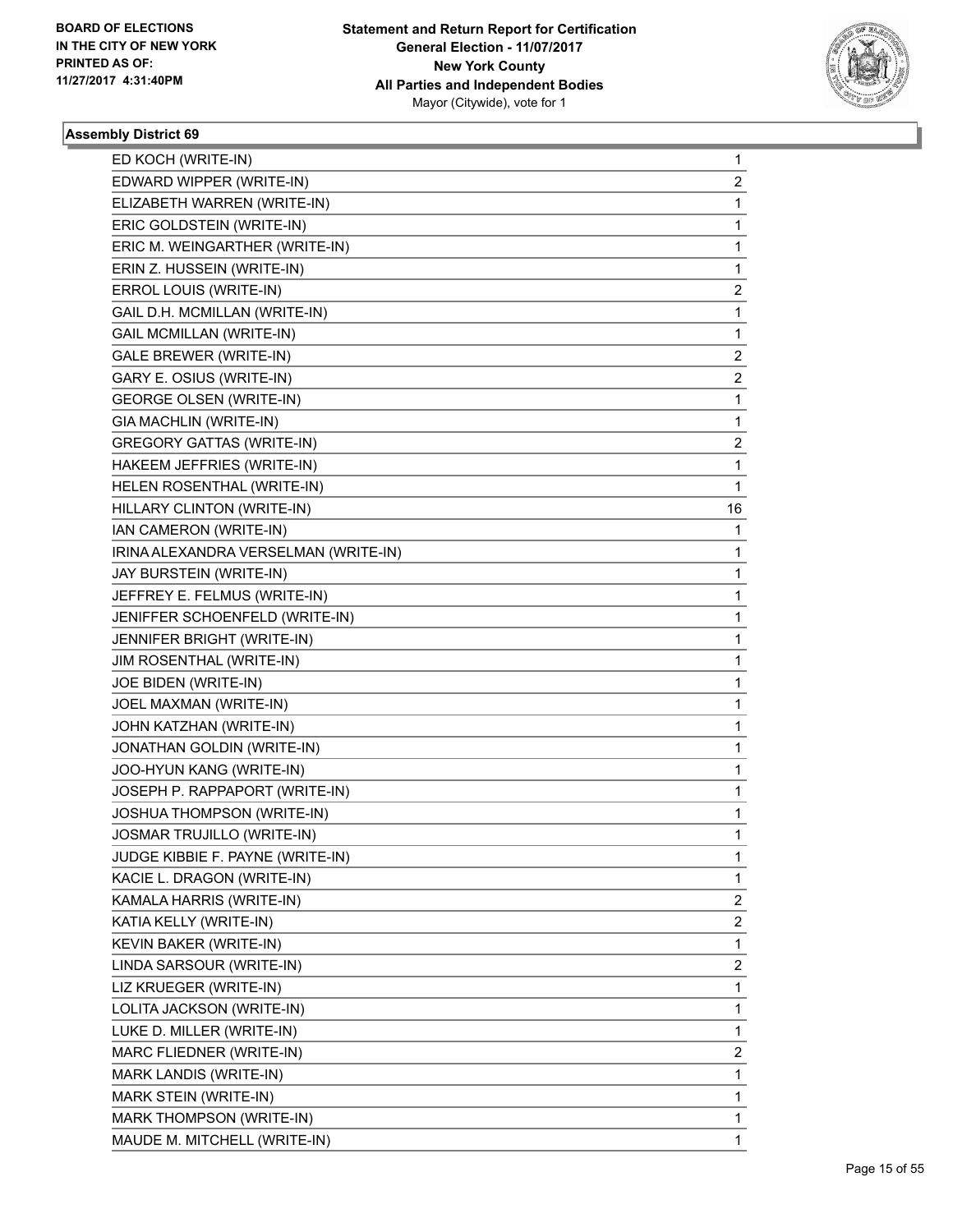

| MELISSA MARK VIVERTO (WRITE-IN)           | 1            |
|-------------------------------------------|--------------|
| MICHAEL BLOOMBERG (WRITE-IN)              | 77           |
| MICHAEL ENGBER (WRITE-IN)                 | 1            |
| MICHAEL JONES (WRITE-IN)                  | 1            |
| MICHAEL MOORE (WRITE-IN)                  | 1            |
| MICHAEL R. BLOOMBERG (WRITE-IN)           | 1            |
| NELINI STAMP (WRITE-IN)                   | 1            |
| OTIS WETHERBEE (WRITE-IN)                 | 1            |
| PAUL FISHER (WRITE-IN)                    | 1            |
| PETER KUPFER (WRITE-IN)                   | 1            |
| PETER SCHWARTZ (WRITE-IN)                 | 1            |
| POLLY TROTTENBERG (WRITE-IN)              | 1            |
| PREET BHARARA (WRITE-IN)                  | 3            |
| RACHEL MADDOW (WRITE-IN)                  | 2            |
| RICHARD BASHNER (WRITE-IN)                | 1            |
| RICHARD BOSHNER (WRITE-IN)                | 1            |
| ROBERT GANGI (WRITE-IN)                   | 4            |
| ROBERT JEWELL (WRITE-IN)                  | 1            |
| ROBERT PAKOWITZ (WRITE-IN)                | 1            |
| ROSE M. PECK (WRITE-IN)                   | 1            |
| SCOTT A. WEINBERG (WRITE-IN)              | 1            |
| SCOTT DTRINGER (WRITE-IN)                 | 1            |
| SCOTT STRINGER (WRITE-IN)                 | 3            |
| SEAN MAGERS (WRITE-IN)                    | 1            |
| SEAN MCKENZIE (WRITE-IN)                  | 1            |
| STANLEY ARONOWIDZ (WRITE-IN)              | 1            |
| STEVEN KAY (WRITE-IN)                     | 1            |
| TODD GLICK (WRITE-IN)                     | 1            |
| TOMHANKS (WRITE-IN)                       | $\mathbf{1}$ |
| UNATTRIBUTABLE WRITE-IN (WRITE-IN)        | 22           |
| UNCOUNTED WRITE-IN PER STATUTE (WRITE-IN) | 4            |
| W. DYER HALPERN (WRITE-IN)                | 2            |
| W. IAN LIPKIN (WRITE-IN)                  | 1            |
| WINSTON WARNER (WRITE-IN)                 | 1            |
| <b>Total Votes</b>                        | 27,590       |
| Unrecorded                                | 564          |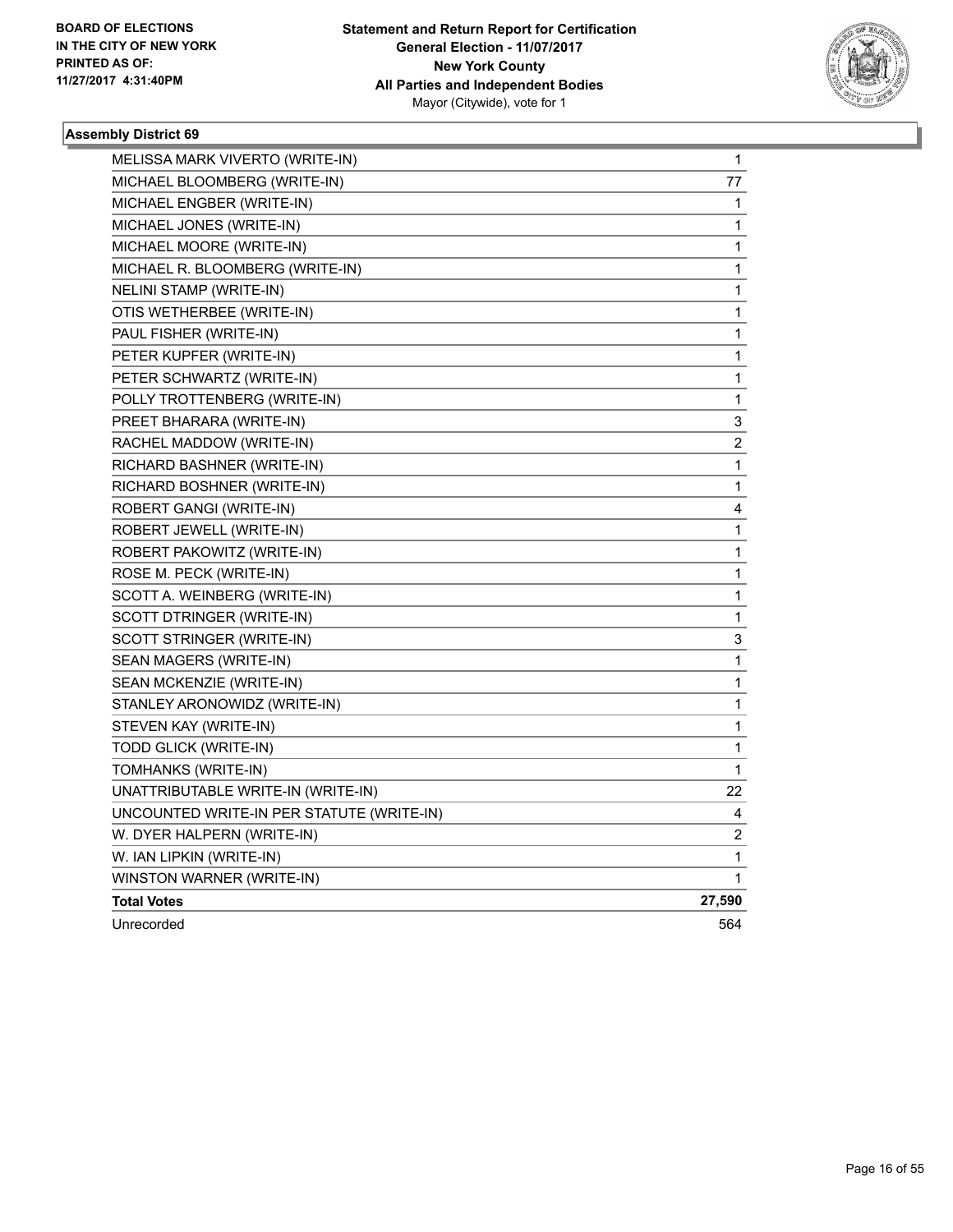

| <b>PUBLIC COUNTER</b>                                    | 22,281 |
|----------------------------------------------------------|--------|
| MANUALLY COUNTED EMERGENCY                               | 1      |
| ABSENTEE / MILITARY                                      | 711    |
| AFFIDAVIT                                                | 382    |
| <b>Total Ballots</b>                                     | 23,375 |
| Less - Inapplicable Federal/Special Presidential Ballots | 0      |
| <b>Total Applicable Ballots</b>                          | 23,375 |
| BILL DE BLASIO (DEMOCRATIC)                              | 19,475 |
| NICOLE MALLIOTAKIS (REPUBLICAN)                          | 1,022  |
| NICOLE MALLIOTAKIS (CONSERVATIVE)                        | 167    |
| AKEEM BROWDER (GREEN)                                    | 493    |
| BILL DE BLASIO (WORKING FAMILIES)                        | 1,028  |
| SAL F. ALBANESE (REFORM)                                 | 357    |
| BO DIETL (DUMP THE MAYOR)                                | 76     |
| NICOLE MALLIOTAKIS (STOP DE BLASIO)                      | 40     |
| AARON COMMEY (LIBERTARIAN)                               | 66     |
| MICHAEL TOLKIN (SMART CITIES)                            | 233    |
| ALETHA MAYBANK (WRITE-IN)                                | 1      |
| BARACK OBAMA (WRITE-IN)                                  | 2      |
| CALVIN BECKETT (WRITE-IN)                                | 1      |
| CAROLYN HIRSCH (WRITE-IN)                                | 1      |
| CEA WEAVER (WRITE-IN)                                    | 1      |
| CHARLES L. ANDERSON (WRITE-IN)                           | 1      |
| CHRIS CUOMO (WRITE-IN)                                   | 1      |
| CHRISTINE QUINN (WRITE-IN)                               | 7      |
| CHRISTOPHER ANDERSON (WRITE-IN)                          | 1      |
| CHRISTOPHER S. HOPKINS (WRITE-IN)                        | 1      |
| CLEVELAND DACOSTA (WRITE-IN)                             | 1      |
| DELRAUN SMELL (WRITE-IN)                                 | 1      |
| EDWIN G. CADIZ (WRITE-IN)                                | 1      |
| <b>GRACE CRANE (WRITE-IN)</b>                            | 1      |
| HARRIET TUBMAN (WRITE-IN)                                | 1      |
| HILLARY CLINTON (WRITE-IN)                               | 9      |
| IAN. P. BALOM (WRITE-IN)                                 | 1      |
| JAMES S. DENNIS (WRITE-IN)                               | 1      |
| JANETTE SADIK-KHAN (WRITE-IN)                            | 1      |
| JEREMY HARRISON (WRITE-IN)                               | 1      |
| JHANNA DAVIS (WRITE-IN)                                  | 1      |
| JILL STEIN (WRITE-IN)                                    | 1      |
| JOE GIRARDI (WRITE-IN)                                   | 1      |
| JOHN BRENT HILL (WRITE-IN)                               | 1      |
| JOHN LIU (WRITE-IN)                                      | 1      |
| JOHN ORT (WRITE-IN)                                      | 1      |
| JULIAN FRAUTASCH (WRITE-IN)                              | 1      |
| KEITH R. VESSELL (WRITE-IN)                              | 1      |
| KEN CHENAULT (WRITE-IN)                                  | 1      |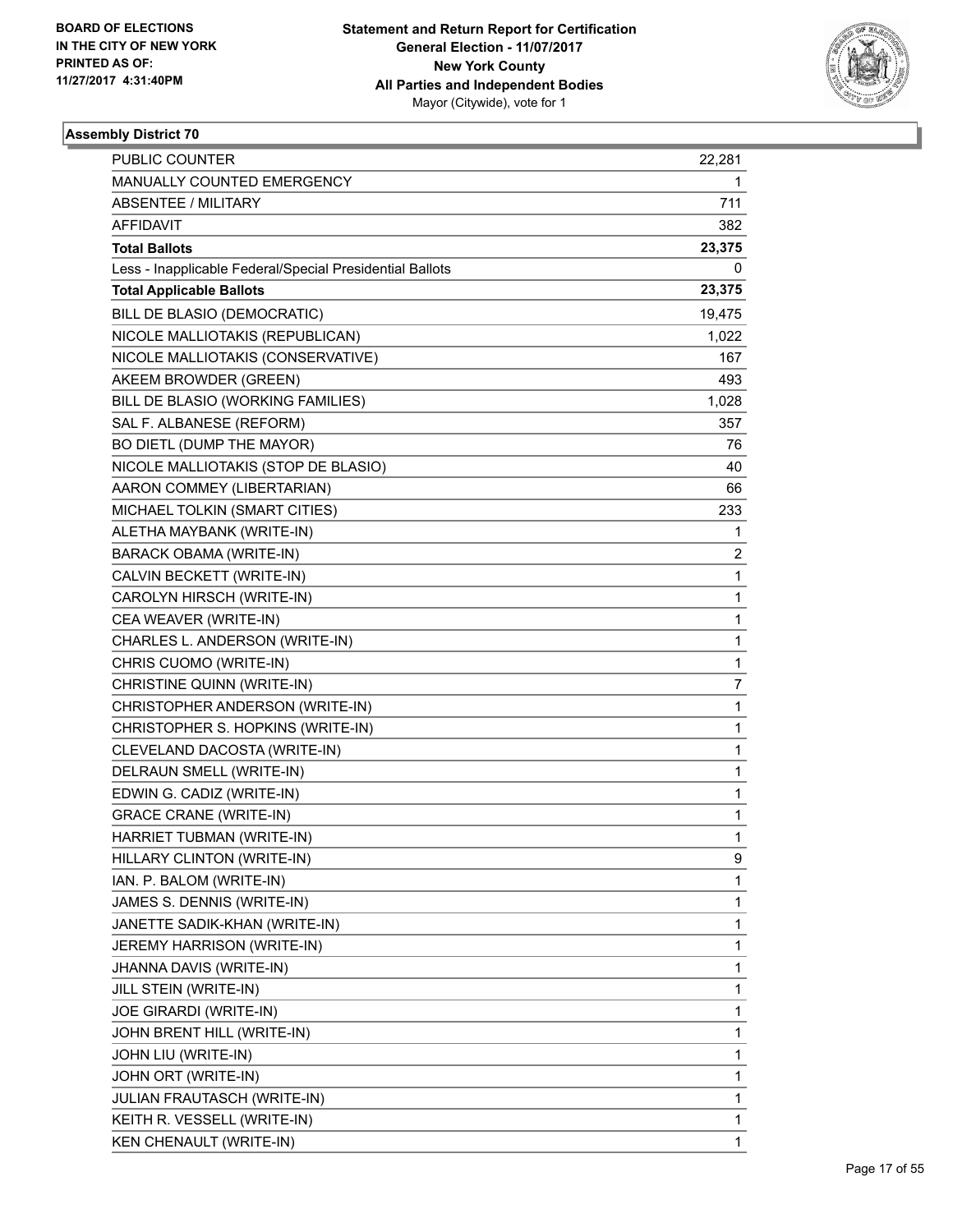

| KEVIN SHEEKEY (WRITE-IN)                  | 1              |
|-------------------------------------------|----------------|
| KIM SMITH (WRITE-IN)                      | 1              |
| KRISTOPS PORZINGIS (WRITE-IN)             | 1              |
| LESLIE BERNARD JOSEPH (WRITE-IN)          | 1              |
| LESLIE KNOGE (WRITE-IN)                   | 1              |
| LETITIA JAMES (WRITE-IN)                  | 2              |
| LINDA SARSOUR (WRITE-IN)                  | 1              |
| LUIS TEJADA (WRITE-IN)                    | 1              |
| LUKE D. MILLER (WRITE-IN)                 | 1              |
| MARCIE CLEARY (WRITE-IN)                  | 1              |
| MARCIE VICALE CLEARY (WRITE-IN)           | 1              |
| MARVIN SPRUILL (WRITE-IN)                 | 1              |
| MICHAEL BLOOMBERG (WRITE-IN)              | 12             |
| NICOLE BRISBAN (WRITE-IN)                 | 1              |
| <b>OSBORNE HART (WRITE-IN)</b>            | $\overline{c}$ |
| PREET BHARARA (WRITE-IN)                  | 1              |
| ROBERT REFFLAN (WRITE-IN)                 | 1              |
| ROBYN RIHANNA FENTY (WRITE-IN)            | 1              |
| ROCHELLE THOMPSON (WRITE-IN)              | 1              |
| RUBY ALDEN RUBENSTEIN (WRITE-IN)          | 1              |
| SANDRA MERRILL (WRITE-IN)                 | 1              |
| SCOTT STRINGER (WRITE-IN)                 | 3              |
| STEPHEN BUTTERS (WRITE-IN)                | 1              |
| SUSAN WATSON (WRITE-IN)                   | 1              |
| SYDNEY WILLIAMS (WRITE-IN)                | 2              |
| TAINE STRUNG (WRITE-IN)                   | 1              |
| UNATTRIBUTABLE WRITE-IN (WRITE-IN)        | 10             |
| UNCOUNTED WRITE-IN PER STATUTE (WRITE-IN) | 3              |
| WES MOORE (WRITE-IN)                      | 1              |
| WILLIAM C. THOMPSON (WRITE-IN)            | 1              |
| <b>Total Votes</b>                        | 23,058         |
| Unrecorded                                | 317            |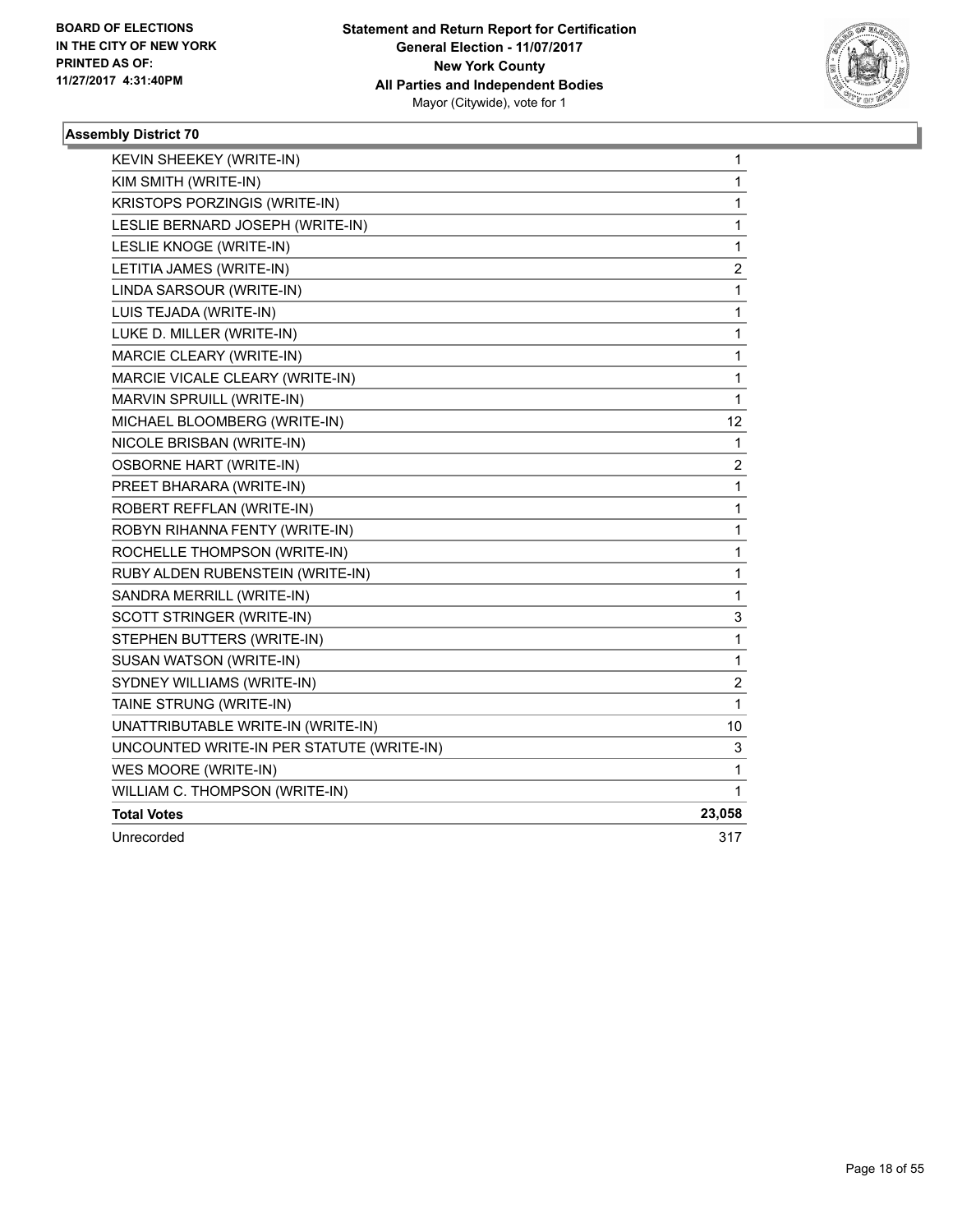

| <b>PUBLIC COUNTER</b>                                    | 21,654 |
|----------------------------------------------------------|--------|
| MANUALLY COUNTED EMERGENCY                               | 0      |
| <b>ABSENTEE / MILITARY</b>                               | 513    |
| AFFIDAVIT                                                | 356    |
| <b>Total Ballots</b>                                     | 22,523 |
| Less - Inapplicable Federal/Special Presidential Ballots | 0      |
| <b>Total Applicable Ballots</b>                          | 22,523 |
| BILL DE BLASIO (DEMOCRATIC)                              | 17,993 |
| NICOLE MALLIOTAKIS (REPUBLICAN)                          | 1,450  |
| NICOLE MALLIOTAKIS (CONSERVATIVE)                        | 192    |
| AKEEM BROWDER (GREEN)                                    | 429    |
| BILL DE BLASIO (WORKING FAMILIES)                        | 1,177  |
| SAL F. ALBANESE (REFORM)                                 | 447    |
| BO DIETL (DUMP THE MAYOR)                                | 83     |
| NICOLE MALLIOTAKIS (STOP DE BLASIO)                      | 44     |
| AARON COMMEY (LIBERTARIAN)                               | 44     |
| MICHAEL TOLKIN (SMART CITIES)                            | 281    |
| ALTON H. MADDOX (WRITE-IN)                               | 1      |
| ANNE EDELSTEIN (WRITE-IN)                                | 1      |
| ANTHONY S. THOMAS (WRITE-IN)                             | 1      |
| <b>ASTOR ROBERTS (WRITE-IN)</b>                          | 1      |
| BARACK OBAMA (WRITE-IN)                                  | 1      |
| BARBARA STREISAND (WRITE-IN)                             | 1      |
| BETHENNY FRANKEL (WRITE-IN)                              | 1      |
| BETSY FEIST (WRITE-IN)                                   | 2      |
| BEYONCE KNOWLES (WRITE-IN)                               | 1      |
| BEYONCE KNOWLES CARTER (WRITE-IN)                        | 1      |
| BRIA SMITH (WRITE-IN)                                    | 1      |
| CALVIN BUTTS (WRITE-IN)                                  | 1      |
| CALVIN D. BUTTS, III (WRITE-IN)                          | 1      |
| CAROL BANKS (WRITE-IN)                                   | 1      |
| CAROLINE TRUEBLOOD (WRITE-IN)                            | 1      |
| CHEN CRUZ (WRITE-IN)                                     | 1      |
| CHRISTINE QUINN (WRITE-IN)                               | 5      |
| CORY KADAMANI (WRITE-IN)                                 | 1      |
| DAVID N DINKINS (WRITE-IN)                               | 1      |
| DIOGENES D'SENAPE (WRITE-IN)                             | 1      |
| DONALD BROW (WRITE-IN)                                   | 1      |
| ELIZABETH BANNET (WRITE-IN)                              | 1      |
| EUGENE MAHON SR (WRITE-IN)                               | 1      |
| EUGENE V. DEBS (WRITE-IN)                                | 1      |
| FRANCIS HSUEH (WRITE-IN)                                 | 1      |
| FRANCOISE PICKART (WRITE-IN)                             | 1      |
| GABRIEL BLAU (WRITE-IN)                                  | 1      |
| HILLARY CLINTON (WRITE-IN)                               | 1      |
| ISABELLA TALYANA CRUZ (WRITE-IN)                         | 1      |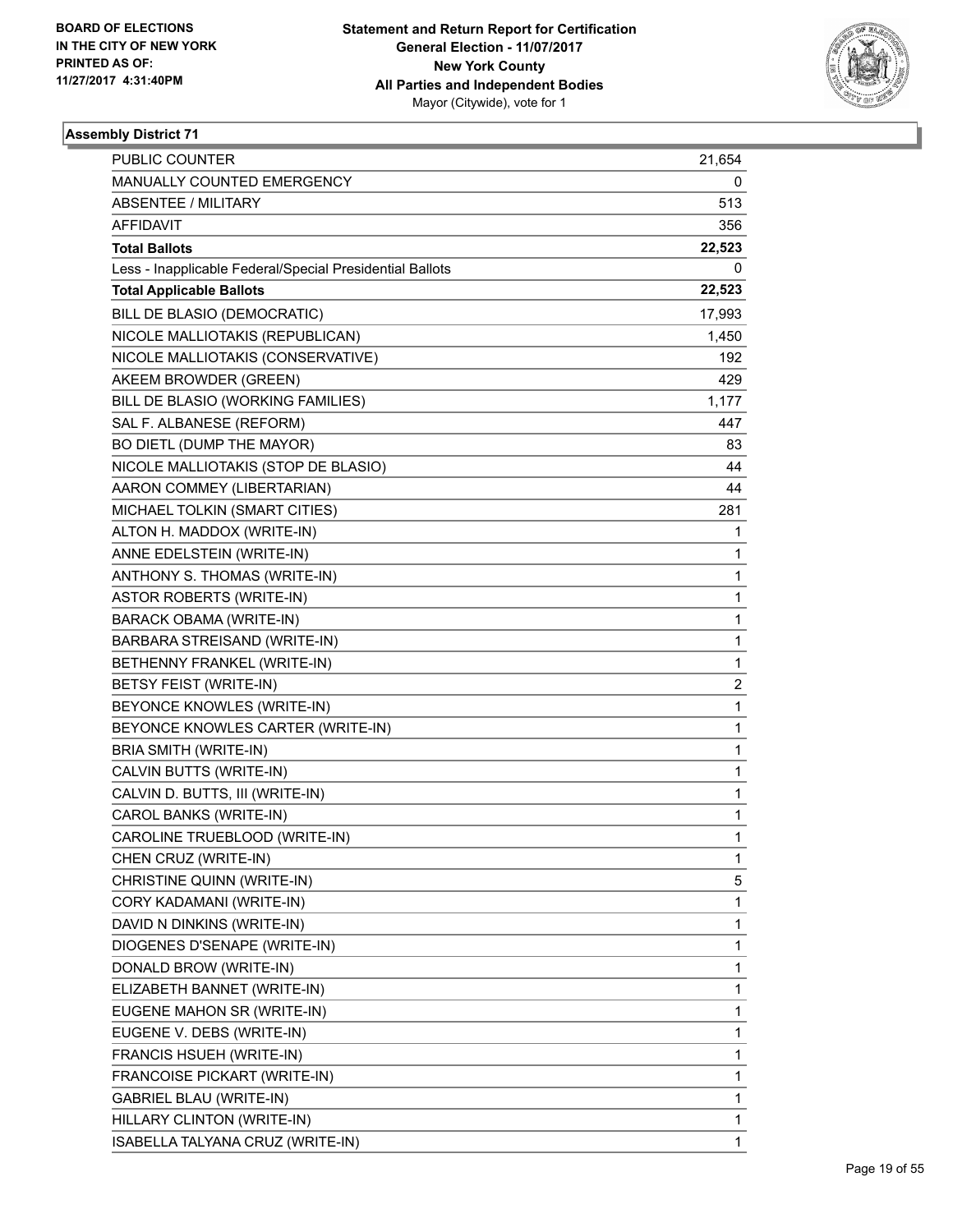

| ISMENE SPILIOTIS (WRITE-IN)               | 1                       |
|-------------------------------------------|-------------------------|
| IVAN ARBITMAN (WRITE-IN)                  | $\mathbf{1}$            |
| JANICE K. BRYANT (WRITE-IN)               | 1                       |
| JOHN LU (WRITE-IN)                        | $\mathbf{1}$            |
| LEWIS BLACK (WRITE-IN)                    | 1                       |
| MARC FLIEDNER (WRITE-IN)                  | 1                       |
| MARILYN NAPOLI (WRITE-IN)                 | $\mathbf{1}$            |
| MARLENA SYRIAQUE (WRITE-IN)               | $\mathbf 1$             |
| MARY PANNELL (WRITE-IN)                   | 1                       |
| MAUREEN CLERKIN (WRITE-IN)                | 1                       |
| MICHAEL BLOOMBERG (WRITE-IN)              | 14                      |
| MIKE MCGLADE (WRITE-IN)                   | 1                       |
| MILO NOVEN-ADLER (WRITE-IN)               | 2                       |
| <b>OSBORNE HART (WRITE-IN)</b>            | $\boldsymbol{2}$        |
| PATRICK KENNEL (WRITE-IN)                 | $\mathbf{1}$            |
| PAUL NICHOLAS TORRES (WRITE-IN)           | 1                       |
| PHILIP FOSTER NAPOLI (WRITE-IN)           | $\mathbf{1}$            |
| ROBERT GANGI (WRITE-IN)                   | $\overline{\mathbf{c}}$ |
| ROBERT GOSINE (WRITE-IN)                  | $\mathbf 1$             |
| RUBEN DIAZ JR. (WRITE-IN)                 | 1                       |
| SAMUEL MARCUS (WRITE-IN)                  | 1                       |
| SCOTT STRINGER (WRITE-IN)                 | 2                       |
| SUE ELLEN DODELL (WRITE-IN)               | $\mathbf{1}$            |
| THEN REJHORNK (WRITE-IN)                  | 1                       |
| TOM EUBANKS (WRITE-IN)                    | $\mathbf{1}$            |
| UNATTRIBUTABLE WRITE-IN (WRITE-IN)        | 14                      |
| UNCOUNTED WRITE-IN PER STATUTE (WRITE-IN) | 4                       |
| WILLAND SCHULTZ (WRITE-IN)                | $\mathbf{1}$            |
| WILLIAM CLARK (WRITE-IN)                  | 1                       |
| WILLIAM HENRY JONES II (WRITE-IN)         | 1                       |
| <b>Total Votes</b>                        | 22,237                  |
| Unrecorded                                | 286                     |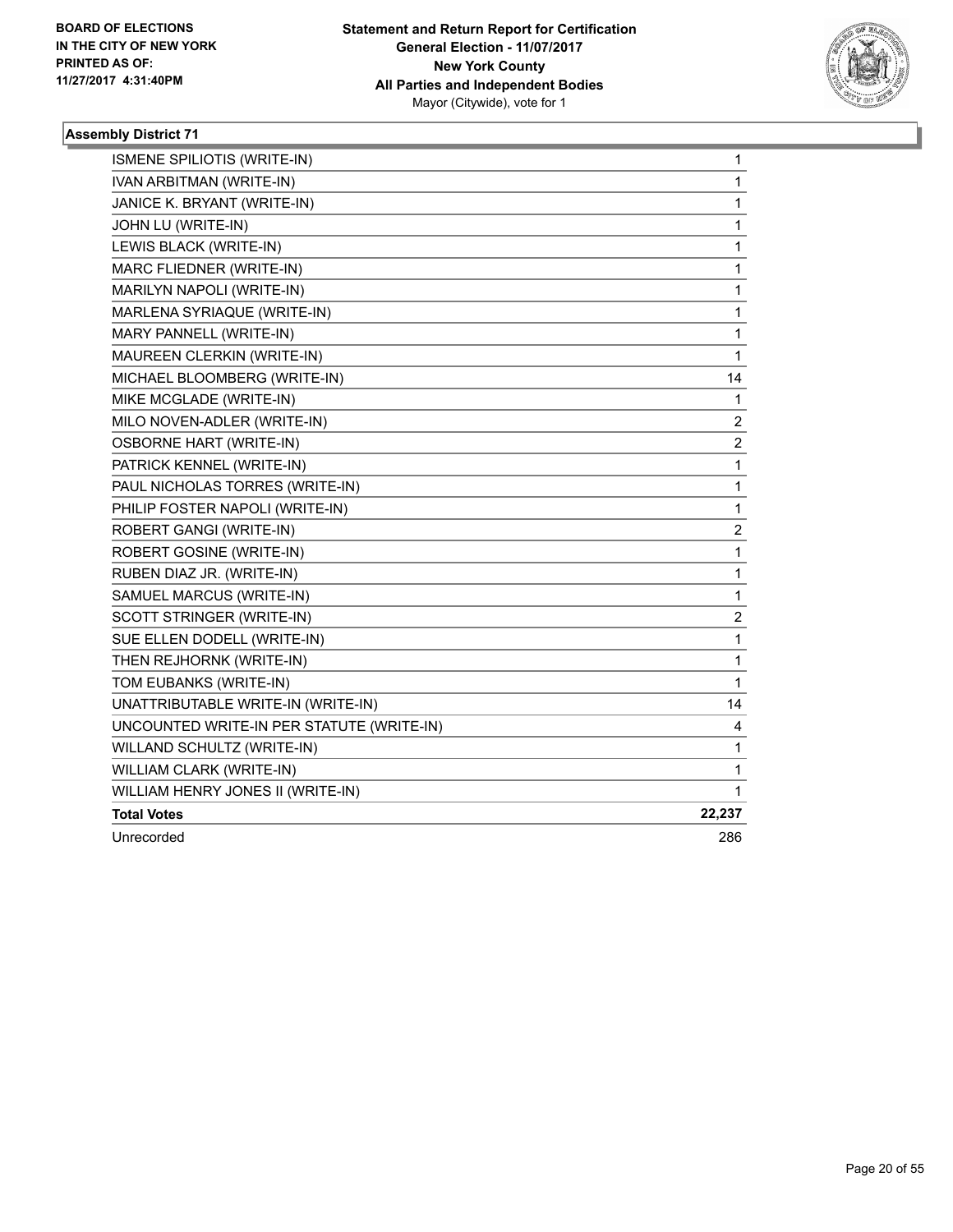

| <b>PUBLIC COUNTER</b>                                    | 16,395 |
|----------------------------------------------------------|--------|
| MANUALLY COUNTED EMERGENCY                               | 0      |
| ABSENTEE / MILITARY                                      | 293    |
| AFFIDAVIT                                                | 249    |
| <b>Total Ballots</b>                                     | 16,937 |
| Less - Inapplicable Federal/Special Presidential Ballots | 0      |
| <b>Total Applicable Ballots</b>                          | 16,937 |
| BILL DE BLASIO (DEMOCRATIC)                              | 13,110 |
| NICOLE MALLIOTAKIS (REPUBLICAN)                          | 1,464  |
| NICOLE MALLIOTAKIS (CONSERVATIVE)                        | 175    |
| AKEEM BROWDER (GREEN)                                    | 278    |
| BILL DE BLASIO (WORKING FAMILIES)                        | 808    |
| SAL F. ALBANESE (REFORM)                                 | 441    |
| BO DIETL (DUMP THE MAYOR)                                | 77     |
| NICOLE MALLIOTAKIS (STOP DE BLASIO)                      | 44     |
| AARON COMMEY (LIBERTARIAN)                               | 52     |
| MICHAEL TOLKIN (SMART CITIES)                            | 200    |
| ALEXANDRA HANKOUSKY (WRITE-IN)                           | 1      |
| ARIENE SCHULMAN (WRITE-IN)                               | 1      |
| BETTE MIDLER (WRITE-IN)                                  | 1      |
| BEURIA SCHWARTZ (WRITE-IN)                               | 1      |
| CALVIN G. WARD JR (WRITE-IN)                             | 1      |
| CARLA ZANONI (WRITE-IN)                                  | 1      |
| CHRISTINE QUINN (WRITE-IN)                               | 2      |
| DAVID DUKE (WRITE-IN)                                    | 1      |
| DONAHUE YNIGE (WRITE-IN)                                 | 1      |
| EMMANUEL MINAYA (WRITE-IN)                               | 1      |
| HEYWOOD GIABLOME (WRITE-IN)                              | 1      |
| <b>JANAS MARTON (WRITE-IN)</b>                           | 1      |
| JEUNER P CAUSON (WRITE-IN)                               | 1      |
| JILL BERRY (WRITE-IN)                                    | 1      |
| JOHN ERVIN ROGERS (WRITE-IN)                             | 1      |
| KATHRYN HEIM HARRIS (WRITE-IN)                           | 1      |
| KOLU K. BAYSAH (WRITE-IN)                                | 1      |
| MARK LEVINE (WRITE-IN)                                   | 1      |
| MATTHEW BENTZ (WRITE-IN)                                 | 1      |
| MICHAEL BLOOMBERG (WRITE-IN)                             | 1      |
| <b>OSBORNE HART (WRITE-IN)</b>                           | 2      |
| <b>OSBORUE HART (WRITE-IN)</b>                           | 1      |
| PREET BHARARA (WRITE-IN)                                 | 1      |
| RICARDO E. MORALES (WRITE-IN)                            | 2      |
| RICK JAMES (WRITE-IN)                                    | 1      |
| ROBERT GANG (WRITE-IN)                                   | 1      |
| RON PAUL (WRITE-IN)                                      | 1      |
| RUMZI ARAZ (WRITE-IN)                                    | 1      |
| SCOTT STRINGER (WRITE-IN)                                | 4      |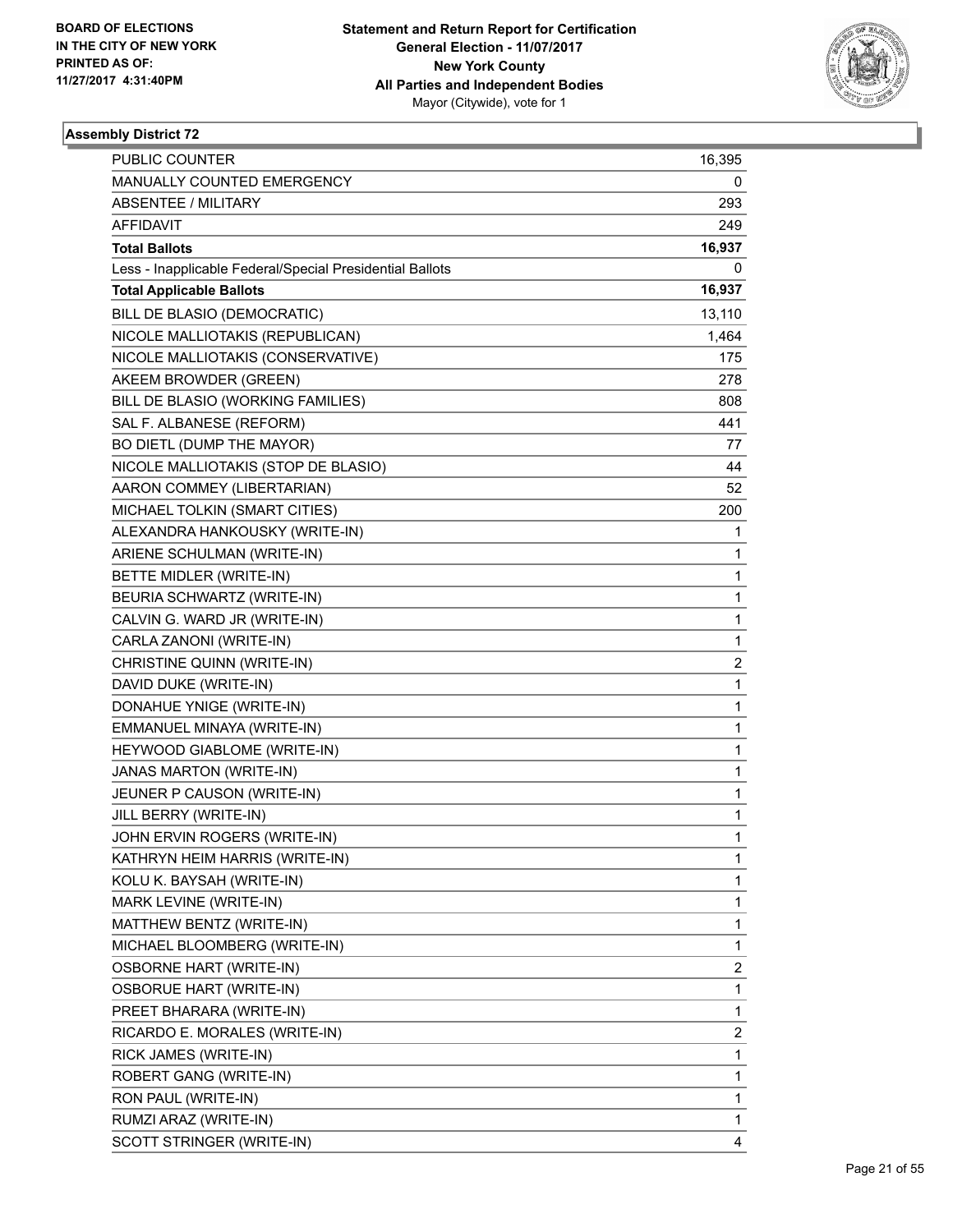

| Unrecorded                                | 241    |
|-------------------------------------------|--------|
| <b>Total Votes</b>                        | 16.696 |
| YOAV GONEN (WRITE-IN)                     |        |
| UNCOUNTED WRITE-IN PER STATUTE (WRITE-IN) |        |
| UNATTRIBUTABLE WRITE-IN (WRITE-IN)        | 10     |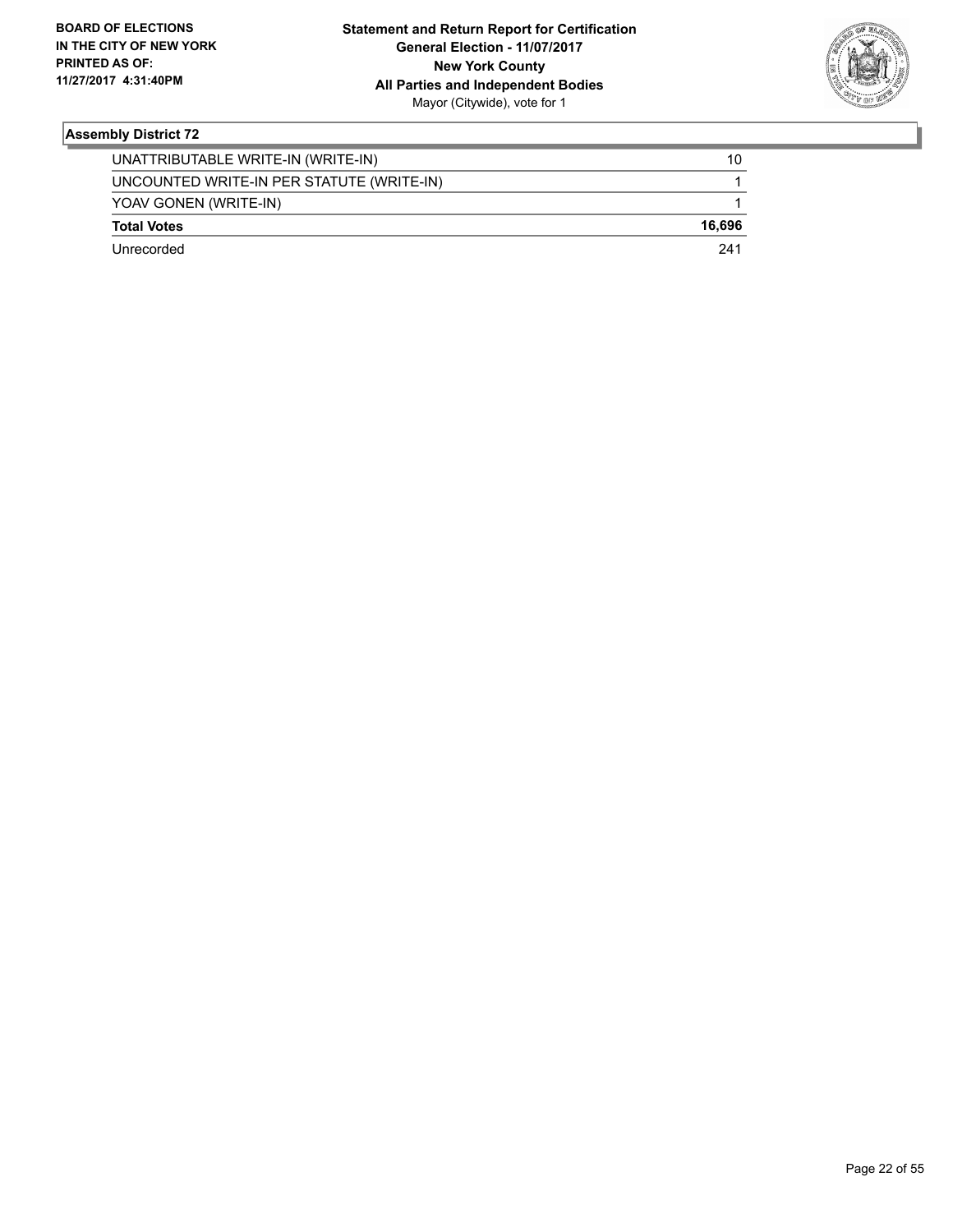

| <b>PUBLIC COUNTER</b>                                    | 22,827 |
|----------------------------------------------------------|--------|
| MANUALLY COUNTED EMERGENCY                               | 0      |
| ABSENTEE / MILITARY                                      | 978    |
| AFFIDAVIT                                                | 228    |
| <b>Total Ballots</b>                                     | 24,033 |
| Less - Inapplicable Federal/Special Presidential Ballots | 0      |
| <b>Total Applicable Ballots</b>                          | 24,033 |
| BILL DE BLASIO (DEMOCRATIC)                              | 10,647 |
| NICOLE MALLIOTAKIS (REPUBLICAN)                          | 9,278  |
| NICOLE MALLIOTAKIS (CONSERVATIVE)                        | 679    |
| AKEEM BROWDER (GREEN)                                    | 290    |
| BILL DE BLASIO (WORKING FAMILIES)                        | 559    |
| SAL F. ALBANESE (REFORM)                                 | 747    |
| BO DIETL (DUMP THE MAYOR)                                | 270    |
| NICOLE MALLIOTAKIS (STOP DE BLASIO)                      | 222    |
| AARON COMMEY (LIBERTARIAN)                               | 90     |
| MICHAEL TOLKIN (SMART CITIES)                            | 419    |
| ALEC BALDWIN (WRITE-IN)                                  | 1      |
| ALEC HARTMAN (WRITE-IN)                                  | 1      |
| ALEXANRA LINCOLN ROBERTSON (WRITE-IN)                    | 1      |
| ALTON ABRAHOURTZ (WRITE-IN)                              | 1      |
| ALVIN ZWICKER (WRITE-IN)                                 | 1      |
| ANDREW CUOMO (WRITE-IN)                                  | 1      |
| ARI ACKERMAN (WRITE-IN)                                  | 1      |
| ARTHUR J SCHWARTZ (WRITE-IN)                             | 1      |
| ARTHUR JEROME KREMER (WRITE-IN)                          | 1      |
| BARACK OBAMA (WRITE-IN)                                  | 2      |
| BARBARA WEINSTEIN (WRITE-IN)                             | 1      |
| BEN KALLOS (WRITE-IN)                                    | 4      |
| BILL CLINTON (WRITE-IN)                                  | 1      |
| BILL THOMPSON (WRITE-IN)                                 | 1      |
| <b>BOB LOESER (WRITE-IN)</b>                             | 1      |
| BRAD KATZ (WRITE-IN)                                     | 1      |
| <b>BROOKE GOTTLIEB (WRITE-IN)</b>                        | 1      |
| <b>BRUCE SPRINGSTEIN (WRITE-IN)</b>                      | 1      |
| CARMEN YULIN CRUZ (WRITE-IN)                             | 1      |
| CAROLINE KENNEDY (WRITE-IN)                              | 1      |
| CHARLES DAKLEY (WRITE-IN)                                | 1      |
| CHIRLANE MCCRAY (WRITE-IN)                               | 1      |
| CHRISTINE QUINN (WRITE-IN)                               | 4      |
| CHRISTOPHER GONZALEZ (WRITE-IN)                          | 1      |
| CHUBBS OMAR (WRITE-IN)                                   | 1      |
| CRAIG ROSERMA (WRITE-IN)                                 | 1      |
| DAN GARODNICK (WRITE-IN)                                 | 3      |
| DAN QUART (WRITE-IN)                                     | 1      |
| DANIEL E. FORD (WRITE-IN)                                | 1      |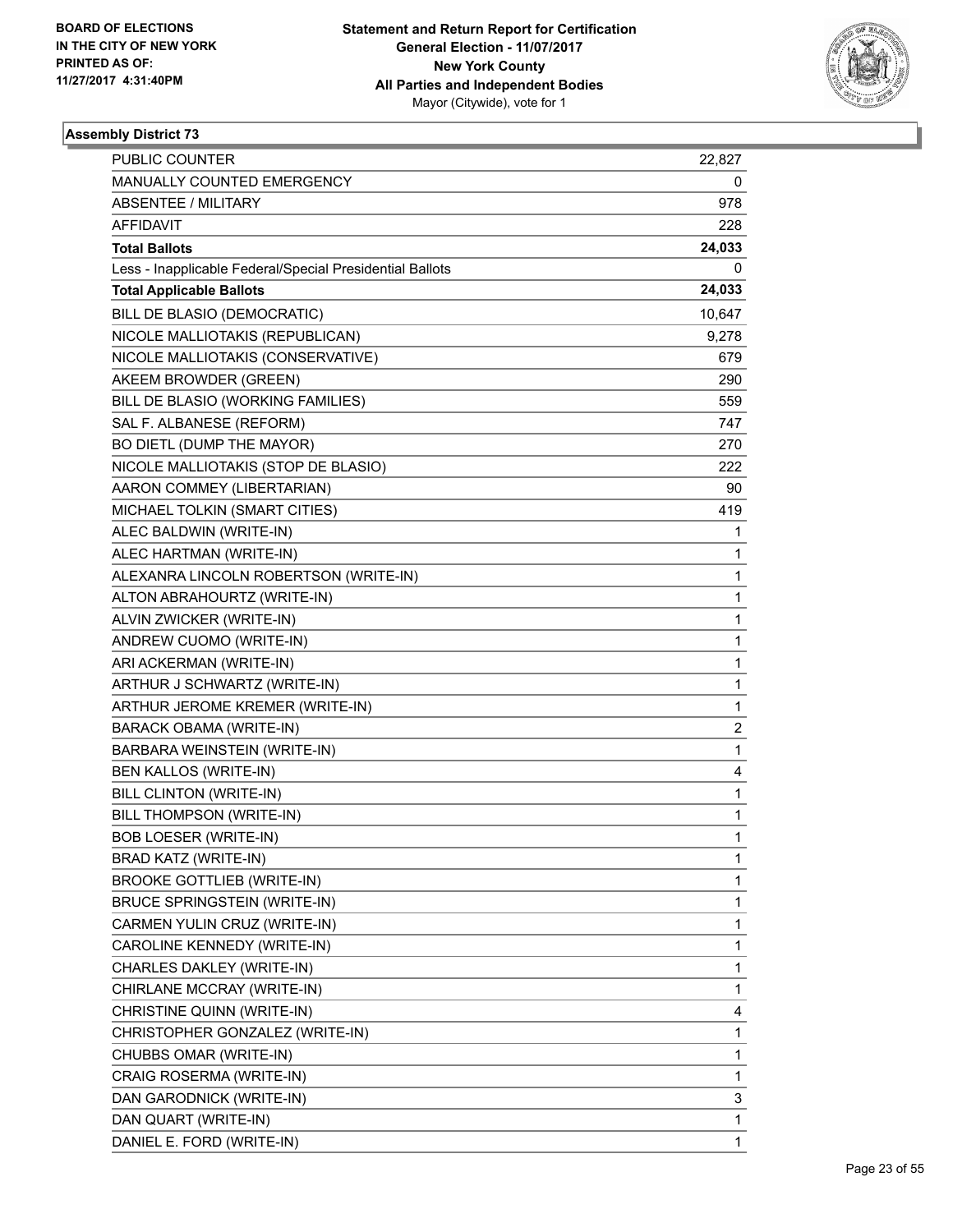

| DANIEL GARDNICK (WRITE-IN)         | 1  |
|------------------------------------|----|
| DAVID BUKSBACH (WRITE-IN)          | 1  |
| DENZEL WASHINGTON (WRITE-IN)       | 1  |
| DONALD TRUMP (WRITE-IN)            | 2  |
| ELIOT RABIN (WRITE-IN)             | 1  |
| ELIZABETH HOLTZMAN (WRITE-IN)      | 1  |
| ERIC SCHNEIDERMAN (WRITE-IN)       | 1  |
| ETHAN LEIB (WRITE-IN)              | 1  |
| EVAN S. COWIT (WRITE-IN)           | 1  |
| <b>GEORGE SPITZ (WRITE-IN)</b>     | 1  |
| <b>GERARD F DLEBNER (WRITE-IN)</b> | 1  |
| GERTRUDE LEVINE (WRITE-IN)         | 1  |
| HAKEEM JEFFRIES (WRITE-IN)         | 1  |
| HAKEEN JEFFRIES (WRITE-IN)         | 1  |
| HARVEY BEREWSON (WRITE-IN)         | 1  |
| HILLARY CLINTON (WRITE-IN)         | 9  |
| JABAR BRISPORT (WRITE-IN)          | 1  |
| JAMES DELUCIA (WRITE-IN)           | 1  |
| JANET YELLEN (WRITE-IN)            | 1  |
| JEFF SCHAENGOLD (WRITE-IN)         | 1  |
| JENNIFER BRIGHT (WRITE-IN)         | 1  |
| JEREMY SHOCKETT (WRITE-IN)         | 1  |
| JIMMY MCMILLAN (WRITE-IN)          | 1  |
| JIMMY MCMILLON (WRITE-IN)          | 1  |
| JOE BIDEN (WRITE-IN)               | 1  |
| JOE GIRARDI (WRITE-IN)             | 1  |
| JOE LHOTA (WRITE-IN)               | 1  |
| JOHN CATSIMATIDIS (WRITE-IN)       | 1  |
| JOHN SMITH (WRITE-IN)              | 1  |
| JULIEN FREEDMAN (WRITE-IN)         | 1  |
| KATHLEEN A. HATHAWAY (WRITE-IN)    | 1  |
| KATHLEEN GERRITSON (WRITE-IN)      | 1  |
| KEITH POWERS (WRITE-IN)            | 1  |
| KIRSTIN GILLIBRAND (WRITE-IN)      | 1  |
| KRISTAPS PORZINAIS (WRITE-IN)      | 1  |
| KRISTAPS PORZINGIS (WRITE-IN)      | 1  |
| LAURA PODOLNICK (WRITE-IN)         | 1  |
| LAVERNE WILLIAMS (WRITE-IN)        | 1  |
| LIBERTY MCATEER (WRITE-IN)         | 1  |
| LINDA MUSSMANN (WRITE-IN)          | 1  |
| MACNEON WHITE (WRITE-IN)           | 1  |
| MARC FLIEDNER (WRITE-IN)           | 1  |
| MARY CULIUNOO (WRITE-IN)           | 1  |
| MAX POTTERS BERNSTEIN (WRITE-IN)   | 1  |
| MERRYL TISCH (WRITE-IN)            | 1  |
| MICHAEL BLOOMBERG (WRITE-IN)       | 84 |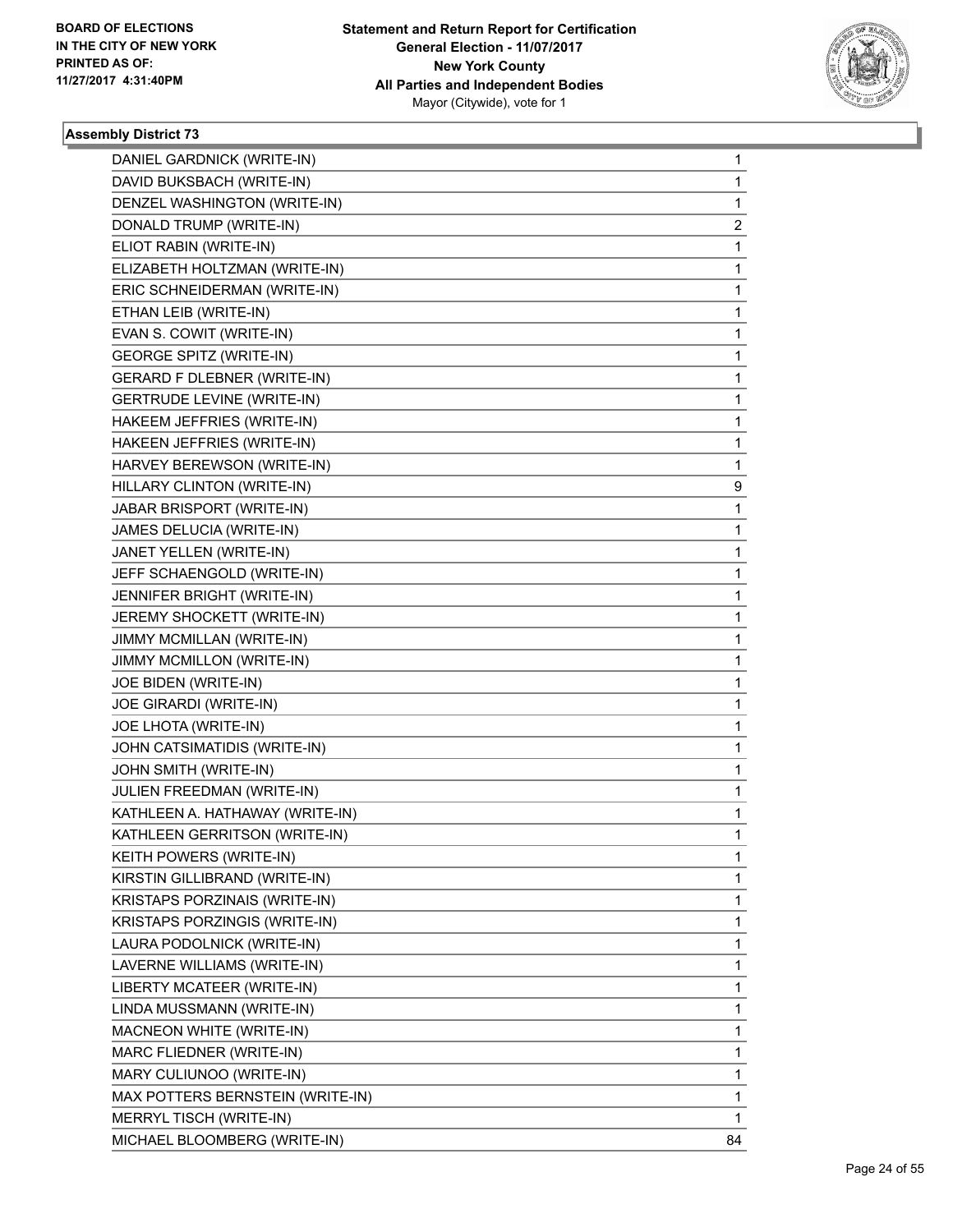

| MICHAEL FRANCESCA (WRITE-IN)              | 1                       |
|-------------------------------------------|-------------------------|
| MILES LINDAHL (WRITE-IN)                  | 1                       |
| NATE SCHUSTER (WRITE-IN)                  | 1                       |
| NATHAN SIGAL (WRITE-IN)                   | $\overline{\mathbf{c}}$ |
| NICHAEL BLOOMBERG (WRITE-IN)              | 1                       |
| PAMELA GREENBAUM (WRITE-IN)               | 1                       |
| PATRICK KIERNAN (WRITE-IN)                | 1                       |
| PAUL JOHN MASSEY JR (WRITE-IN)            | 1                       |
| PAUL MASSEY (WRITE-IN)                    | 1                       |
| PAUL MASSEY JR (WRITE-IN)                 | 2                       |
| PREET BHARARA (WRITE-IN)                  | 1                       |
| RACHEL HOING (WRITE-IN)                   | 1                       |
| RAY KELLY (WRITE-IN)                      | 1                       |
| REBECCA LAMORTE (WRITE-IN)                | 1                       |
| RENEE BRODE (WRITE-IN)                    | 1                       |
| RESHMA SUJANI (WRITE-IN)                  | 1                       |
| RICHARD KIND (WRITE-IN)                   | 1                       |
| RICHARD RACITOH (WRITE-IN)                | 1                       |
| ROBERT LIEBOWITZ (WRITE-IN)               | 1                       |
| ROBIN BYRD (WRITE-IN)                     | 2                       |
| RON KIM (WRITE-IN)                        | 2                       |
| ROSAYN ANDERSON (WRITE-IN)                | 1                       |
| ROSAYN D. ANDERSON (WRITE-IN)             | 1                       |
| RUDOLPH GIULIANI (WRITE-IN)               | 1                       |
| RUDOLPH GULIANI (WRITE-IN)                | 1                       |
| SCCOTT STRINGER (WRITE-IN)                | 1                       |
| SCOTT STRINGER (WRITE-IN)                 | 2                       |
| SHARI C. HYMAN (WRITE-IN)                 | 3                       |
| SHARI HYMAN (WRITE-IN)                    | 1                       |
| STEPHEN COLBERT (WRITE-IN)                | 1                       |
| SUSAN SEIDEL (WRITE-IN)                   | 1                       |
| THOMAS BRIDGES DICKEY (WRITE-IN)          | 1                       |
| TREVOR SIMON (WRITE-IN)                   | 1                       |
| UNATTRIBUTABLE WRITE-IN (WRITE-IN)        | 28                      |
| UNCOUNTED WRITE-IN PER STATUTE (WRITE-IN) | 4                       |
| VICKIE TAYLOR POZZOLIOI (WRITE-IN)        | $\mathbf{1}$            |
| <b>Total Votes</b>                        | 23,450                  |
| Unrecorded                                | 583                     |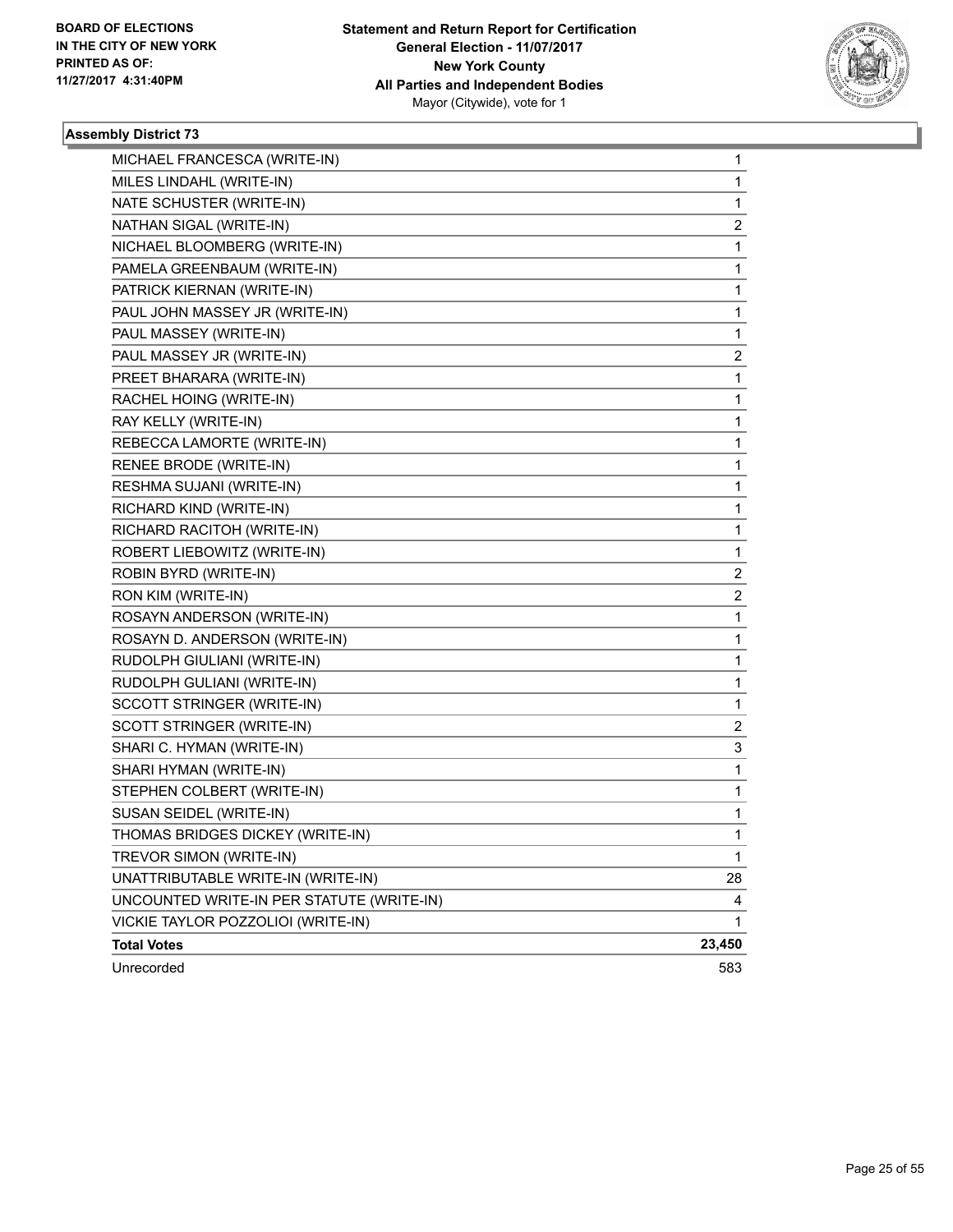

| <b>PUBLIC COUNTER</b>                                    | 21,830       |
|----------------------------------------------------------|--------------|
| MANUALLY COUNTED EMERGENCY                               | 0            |
| ABSENTEE / MILITARY                                      | 588          |
| AFFIDAVIT                                                | 247          |
| <b>Total Ballots</b>                                     | 22,665       |
| Less - Inapplicable Federal/Special Presidential Ballots | 0            |
| <b>Total Applicable Ballots</b>                          | 22,665       |
| BILL DE BLASIO (DEMOCRATIC)                              | 14,080       |
| NICOLE MALLIOTAKIS (REPUBLICAN)                          | 4,269        |
| NICOLE MALLIOTAKIS (CONSERVATIVE)                        | 485          |
| AKEEM BROWDER (GREEN)                                    | 396          |
| BILL DE BLASIO (WORKING FAMILIES)                        | 1,229        |
| SAL F. ALBANESE (REFORM)                                 | 768          |
| BO DIETL (DUMP THE MAYOR)                                | 234          |
| NICOLE MALLIOTAKIS (STOP DE BLASIO)                      | 139          |
| AARON COMMEY (LIBERTARIAN)                               | 68           |
| MICHAEL TOLKIN (SMART CITIES)                            | 396          |
| AARON FRAINT (WRITE-IN)                                  | 1            |
| AARON JUDGE (WRITE-IN)                                   | 1            |
| ANDREA STEFANSKI (WRITE-IN)                              | 1            |
| ANNE F. SCHAEFFER (WRITE-IN)                             | 1            |
| ARNOLD DIAZ (WRITE-IN)                                   | 1            |
| BARACK OBAMA (WRITE-IN)                                  | 3            |
| BARRACK OBAMA (WRITE-IN)                                 | $\mathbf 1$  |
| BEN BORJA (WRITE-IN)                                     | 1            |
| BERNIE SANDERS (WRITE-IN)                                | 3            |
| BILL MURASHU (WRITE-IN)                                  | $\mathbf{1}$ |
| <b>BOB GANGI (WRITE-IN)</b>                              | 1            |
| <b>BRIAN MCMANUS (WRITE-IN)</b>                          | 1            |
| <b>BRUCE GRILILCHES (WRITE-IN)</b>                       | 1            |
| CAITLIN KELMAR (WRITE-IN)                                | 1            |
| CARLOS CHINO GARCIA (WRITE-IN)                           | 1            |
| CEA WEAVER (WRITE-IN)                                    | 2            |
| CHRISTA REY (WRITE-IN)                                   | 1            |
| CHRISTINE QUINN (WRITE-IN)                               | 12           |
| DAN BARONICK (WRITE-IN)                                  | 1            |
| DAN GARDONICK (WRITE-IN)                                 | 1            |
| DAN GARODNICK (WRITE-IN)                                 | 9            |
| DAN GARONDICK (WRITE-IN)                                 | 1            |
| DAN GERITONIC (WRITE-IN)                                 | 1            |
| DAVON LOMAX (WRITE-IN)                                   | 1            |
| DENNIS MYERS (WRITE-IN)                                  | 1            |
| DON GARODRICK (WRITE-IN)                                 | 1            |
| DONALD TRUMP (WRITE-IN)                                  | 1            |
| DREW SCHUSTEK (WRITE-IN)                                 | 1            |
| DYLAN JONES (WRITE-IN)                                   | 1            |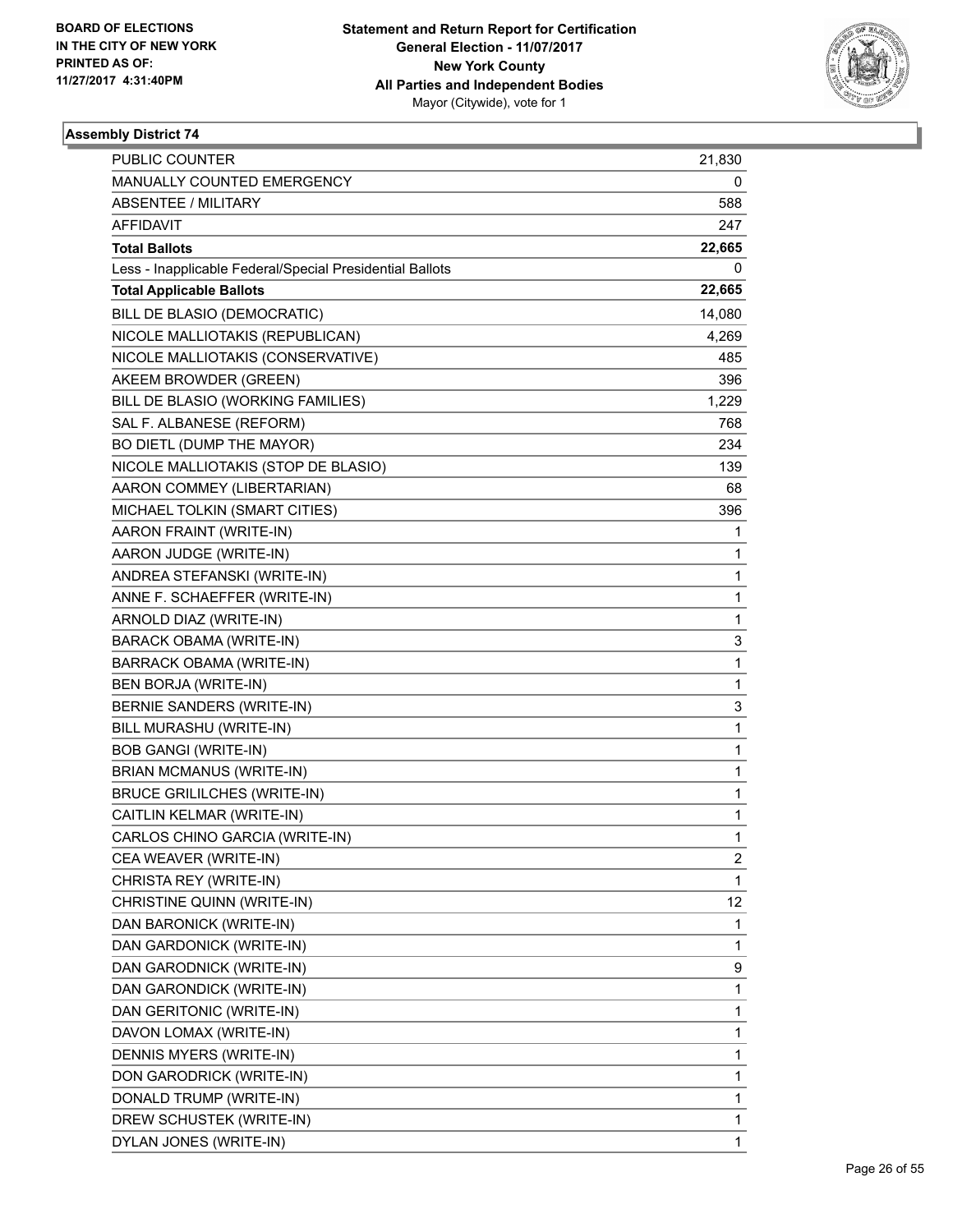

| EILEEN MYLES (WRITE-IN)           | 2              |
|-----------------------------------|----------------|
| ERIC ADAMS (WRITE-IN)             | 1              |
| FAYE BEAN (WRITE-IN)              | 1              |
| FIORELLO LAGUARDIA (WRITE-IN)     | 1              |
| GERARD A. CARIFFE (WRITE-IN)      | 1              |
| <b>GREGORY GETTAS (WRITE-IN)</b>  | 1              |
| HARRY SEIGEL (WRITE-IN)           | 1              |
| HARRY SIEGEL (WRITE-IN)           | 1              |
| HILLARY CLINTON (WRITE-IN)        | 5              |
| HUMA ABEDIN (WRITE-IN)            | 1              |
| JABARI BRISPORT (WRITE-IN)        | 1              |
| JACK KERSHAW (WRITE-IN)           | 1              |
| JAMES LOUIS WILSON (WRITE-IN)     | 1              |
| JANE HARTLY (WRITE-IN)            | 1              |
| JANOS MARTON (WRITE-IN)           | 2              |
| JIMMY MCMILLAN (WRITE-IN)         | 1              |
| JOAN M. MONROE (WRITE-IN)         | 1              |
| JOE BIDEN (WRITE-IN)              | 1              |
| JOE DOE (WRITE-IN)                | 1              |
| JOHN SMALL (WRITE-IN)             | 1              |
| JOHN SMITH (WRITE-IN)             | 1              |
| JOHN V. LINDSAY (WRITE-IN)        | 1              |
| <b>JOSH THOMPSON (WRITE-IN)</b>   | 2              |
| KATE CONROY (WRITE-IN)            | 1              |
| KATIE LOEB (WRITE-IN)             | 1              |
| KEVIN B. SEAMAN (WRITE-IN)        | 1              |
| LARAMIE MILLER-MONTERO (WRITE-IN) | 1              |
| LARRY SEABROOK (WRITE-IN)         | 1              |
| LETITIA JAMES (WRITE-IN)          | 1              |
| LINDA SARSOUR (WRITE-IN)          | 1              |
| LINDSAY BABEEF (WRITE-IN)         | 1              |
| MARC FLIEDNER (WRITE-IN)          | $\overline{c}$ |
| MARK THOMPSON (WRITE-IN)          | 1              |
| MARQUIS JENKINS (WRITE-IN)        | 1              |
| MARTIN M CHAPMAN (WRITE-IN)       | 1              |
| MARY BETH MALONEY (WRITE-IN)      | 1              |
| MARY JAY HARRIS (WRITE-IN)        | 2              |
| MAUREEN M. COLE (WRITE-IN)        | 1              |
| MELISSA MARK-VIVERITO (WRITE-IN)  | 1              |
| MICHAEL BLOOMBERG (WRITE-IN)      | 47             |
| MITZI LEVY (WRITE-IN)             | 2              |
| MOE GREEN (WRITE-IN)              | 1              |
| NICHOLAS CAGE (WRITE-IN)          | 1              |
| <b>OSBORNE HART (WRITE-IN)</b>    | 2              |
| PATRICIA PADDOCK (WRITE-IN)       | 1              |
| PATRICK MCCABE (WRITE-IN)         | 1              |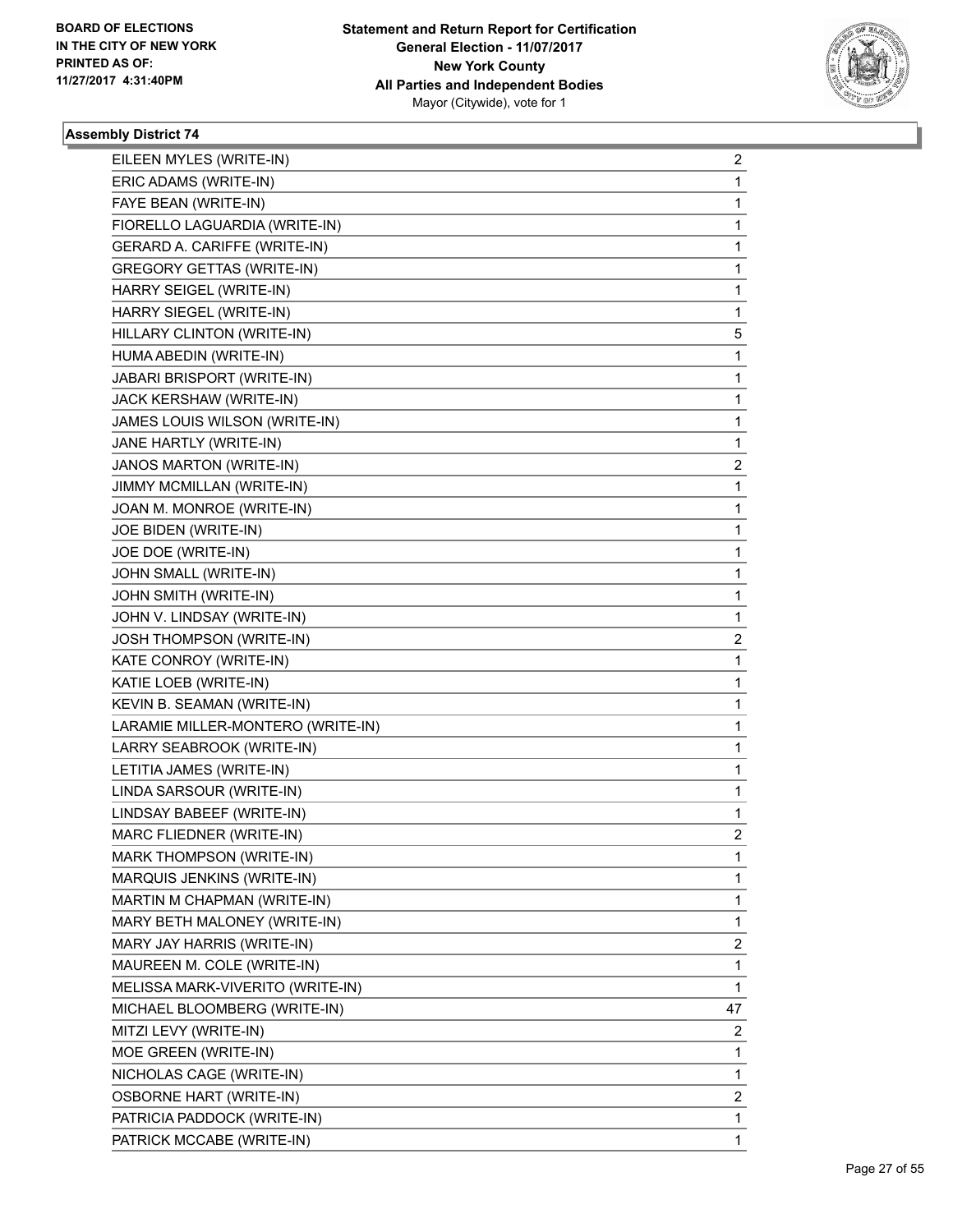

| PAUL KINGBERG (WRITE-IN)                  | 1              |
|-------------------------------------------|----------------|
| PAUL T. RANGEL (WRITE-IN)                 | 1              |
| PREET BHARARA (WRITE-IN)                  | $\overline{2}$ |
| REECE DAMEAN (WRITE-IN)                   | 1              |
| RICHARD CONDON (WRITE-IN)                 | 1              |
| RICHARD DIETL (WRITE-IN)                  | 1              |
| RICHARD HELFINAN (WRITE-IN)               | 1              |
| ROB ROSSI JR. (WRITE-IN)                  | 1              |
| ROBBIE GOSINE (WRITE-IN)                  | 1              |
| ROBERT GANGI (WRITE-IN)                   | 4              |
| <b>SCOTT STRINGER (WRITE-IN)</b>          | 3              |
| STEPHEN BAUMAN (WRITE-IN)                 | 1              |
| STEVEN M. HERTZBERT (WRITE-IN)            | 1              |
| UNATTRIBUTABLE WRITE-IN (WRITE-IN)        | 16             |
| UNCOUNTED WRITE-IN PER STATUTE (WRITE-IN) | 1              |
| VINCENT J. ROMANO ESQ (WRITE-IN)          | 1              |
| <b>WAYNE MUITONE (WRITE-IN)</b>           | 1              |
| ZACHARY SCHWAB (WRITE-IN)                 | 1              |
| ZEPHYR TEACHOUT (WRITE-IN)                | 1              |
| <b>Total Votes</b>                        | 22,260         |
| Unrecorded                                | 405            |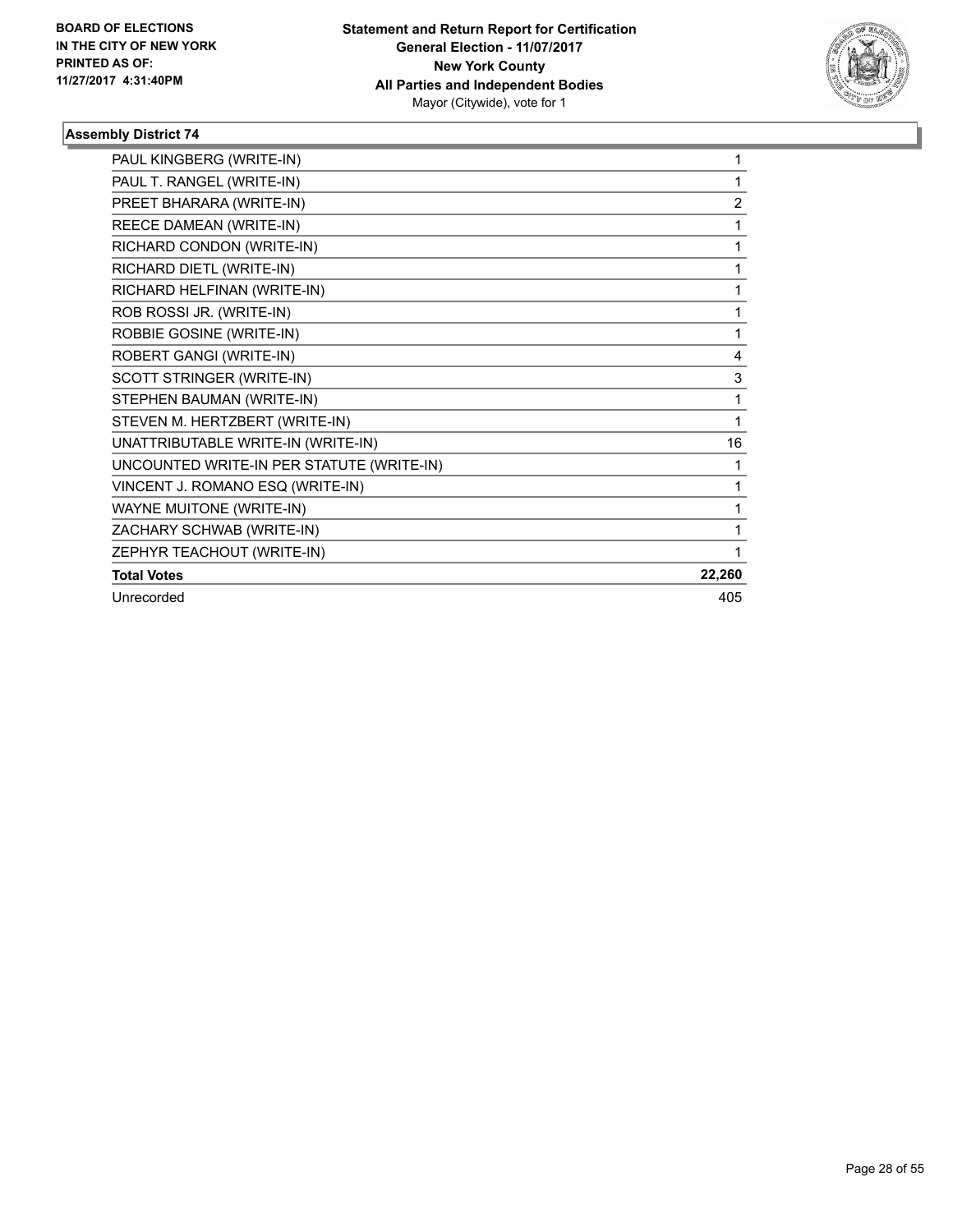

| PUBLIC COUNTER                                           | 21,293                  |
|----------------------------------------------------------|-------------------------|
| MANUALLY COUNTED EMERGENCY                               | 0                       |
| <b>ABSENTEE / MILITARY</b>                               | 692                     |
| AFFIDAVIT                                                | 317                     |
| <b>Total Ballots</b>                                     | 22,302                  |
| Less - Inapplicable Federal/Special Presidential Ballots | 0                       |
| <b>Total Applicable Ballots</b>                          | 22,302                  |
| BILL DE BLASIO (DEMOCRATIC)                              | 13,730                  |
| NICOLE MALLIOTAKIS (REPUBLICAN)                          | 4,139                   |
| NICOLE MALLIOTAKIS (CONSERVATIVE)                        | 419                     |
| AKEEM BROWDER (GREEN)                                    | 363                     |
| BILL DE BLASIO (WORKING FAMILIES)                        | 1,275                   |
| SAL F. ALBANESE (REFORM)                                 | 784                     |
| BO DIETL (DUMP THE MAYOR)                                | 229                     |
| NICOLE MALLIOTAKIS (STOP DE BLASIO)                      | 108                     |
| AARON COMMEY (LIBERTARIAN)                               | 77                      |
| MICHAEL TOLKIN (SMART CITIES)                            | 452                     |
| ADRIAN DANNHAUSER (WRITE-IN)                             | 1                       |
| ALAN COHEN (WRITE-IN)                                    | 2                       |
| ALFRED BARILLARO (WRITE-IN)                              | 1                       |
| ALICE SCHLESINGER (WRITE-IN)                             | 1                       |
| ANDREA MITCHELL (WRITE-IN)                               | $\overline{\mathbf{c}}$ |
| ANNE P. YACKEE (WRITE-IN)                                | 1                       |
| ANTHONY WHITE (WRITE-IN)                                 | 1                       |
| <b>BARACK OBAMA (WRITE-IN)</b>                           | 3                       |
| BERNARD DILLARO (WRITE-IN)                               | 1                       |
| BERNARD R. BLOCK (WRITE-IN)                              | 1                       |
| <b>BRADLEY TUSK (WRITE-IN)</b>                           | 1                       |
| BRIAN LEHRER (WRITE-IN)                                  | 1                       |
| CHRISTINE QUINN (WRITE-IN)                               | 20                      |
| CHRISTOPHER SPIVEY (WRITE-IN)                            | 1                       |
| COREY D. JOHNSON (WRITE-IN)                              | $\overline{2}$          |
| COREY JOHNSON (WRITE-IN)                                 | 1                       |
| DANIEL COLGAN (WRITE-IN)                                 | 1                       |
| DANIEL HIRT (WRITE-IN)                                   | 1                       |
| DANIEL TORKEWITZ (WRITE-IN)                              | 1                       |
| DARREN MACK (WRITE-IN)                                   | 1                       |
| DAVE COLON (WRITE-IN)                                    | 1                       |
| DAVID ROGERS (WRITE-IN)                                  | 1                       |
| DEBORAH HARTNETT (WRITE-IN)                              | 1                       |
| DELVES RUBIN (WRITE-IN)                                  | 1                       |
| DONALD P. ROSENBERG (WRITE-IN)                           | 1                       |
| DOROTHY KADAR (WRITE-IN)                                 | 1                       |
| ELIZABETH KRAMAER (WRITE-IN)                             | 1                       |
| ERIC ADAMS (WRITE-IN)                                    | 1                       |
| ERIC T. SCHNEIDERMAN (WRITE-IN)                          | 1                       |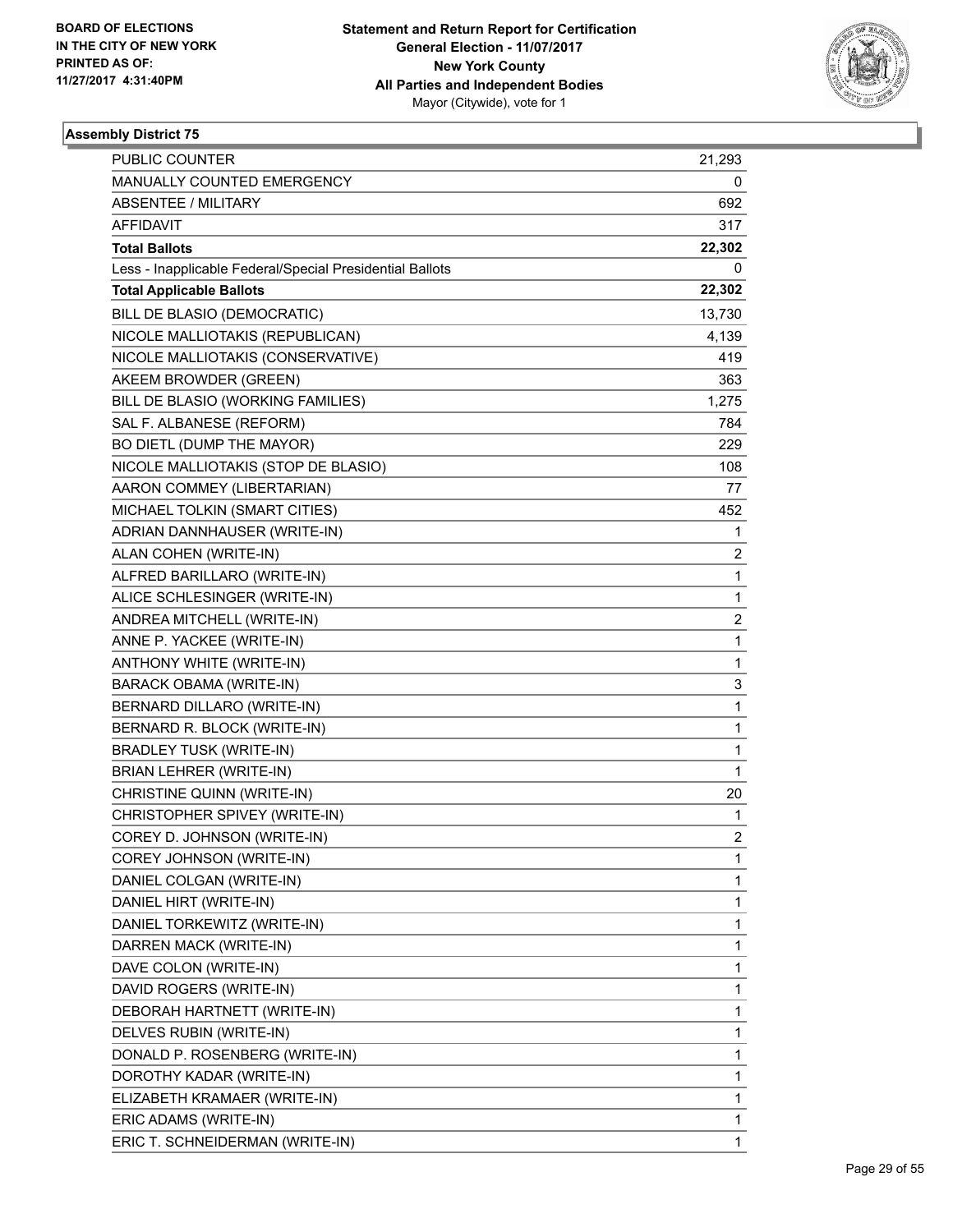

| ERIC ULRICH (WRITE-IN)          | 1           |
|---------------------------------|-------------|
| ERNEST KEARNEY (WRITE-IN)       | $\mathbf 1$ |
| EVA MOSHOWITZ (WRITE-IN)        | 1           |
| FIORELLO LAGUARDIA (WRITE-IN)   | 1           |
| GALE BREWER (WRITE-IN)          | 3           |
| GILLIAN FRIEDMAN (WRITE-IN)     | 1           |
| HAKEEM JEFFRIES (WRITE-IN)      | 4           |
| HILLARY CLINTON (WRITE-IN)      | 21          |
| HOWARD SCHOR (WRITE-IN)         | 1           |
| JAMES SHERDAN (WRITE-IN)        | 1           |
| JEAN BOODEWYN (WRITE-IN)        | 1           |
| JEFFREY WEISER (WRITE-IN)       | 1           |
| JESSE KEARNEY (WRITE-IN)        | 1           |
| JIMMY MC MILLAN (WRITE-IN)      | 1           |
| JIMMY MCMILLAN (WRITE-IN)       | 1           |
| JOANNE M. REED (WRITE-IN)       | 1           |
| JOEL MAXMAN (WRITE-IN)          | 2           |
| JOHN M. FINAN (WRITE-IN)        | 1           |
| JOHN R. WILLIFORD (WRITE-IN)    | 1           |
| JOHN WEIS (WRITE-IN)            | 1           |
| JON F. FRANK JR. (WRITE-IN)     | 2           |
| JON SNOW (WRITE-IN)             | 1           |
| JOSE M FLORES (WRITE-IN)        | 1           |
| <b>JULIA MARISKI (WRITE-IN)</b> | 1           |
| KARA GEBHART (WRITE-IN)         | 1           |
| KENNETH MEHLMAN (WRITE-IN)      | 1           |
| KEVIN SHEEKY (WRITE-IN)         | 1           |
| LAWRENA O'DONNEL (WRITE-IN)     | 1           |
| LETITIA JAMES (WRITE-IN)        | 1           |
| LOUIS H. HART III (WRITE-IN)    | 1           |
| LUCY MARTY (WRITE-IN)           | 1           |
| M. BLOOMBERG (WRITE-IN)         | $\mathbf 1$ |
| MARC FLIEDNER (WRITE-IN)        | 1           |
| MARISA REDANTY (WRITE-IN)       | 1           |
| MARK THOMPSON (WRITE-IN)        | 1           |
| MARYANNE SAULLEY (WRITE-IN)     | 1           |
| MERYL HOLT (WRITE-IN)           | 1           |
| MICHAEL BLOOMBERG (WRITE-IN)    | 86          |
| MICHAEL MCNAMARA (WRITE-IN)     | 1           |
| MICHAEL MYERS (WRITE-IN)        | 1           |
| MICHEL J. FAULKNER (WRITE-IN)   | 1           |
| MONICA MOOREHEAD (WRITE-IN)     | 1           |
| NAEEMAH LAMONT (WRITE-IN)       | 1           |
| OBI WAN KENOBI (WRITE-IN)       | 1           |
| OSBORN HART (WRITE-IN)          | 1           |
| PAT KIERNAN (WRITE-IN)          | 1           |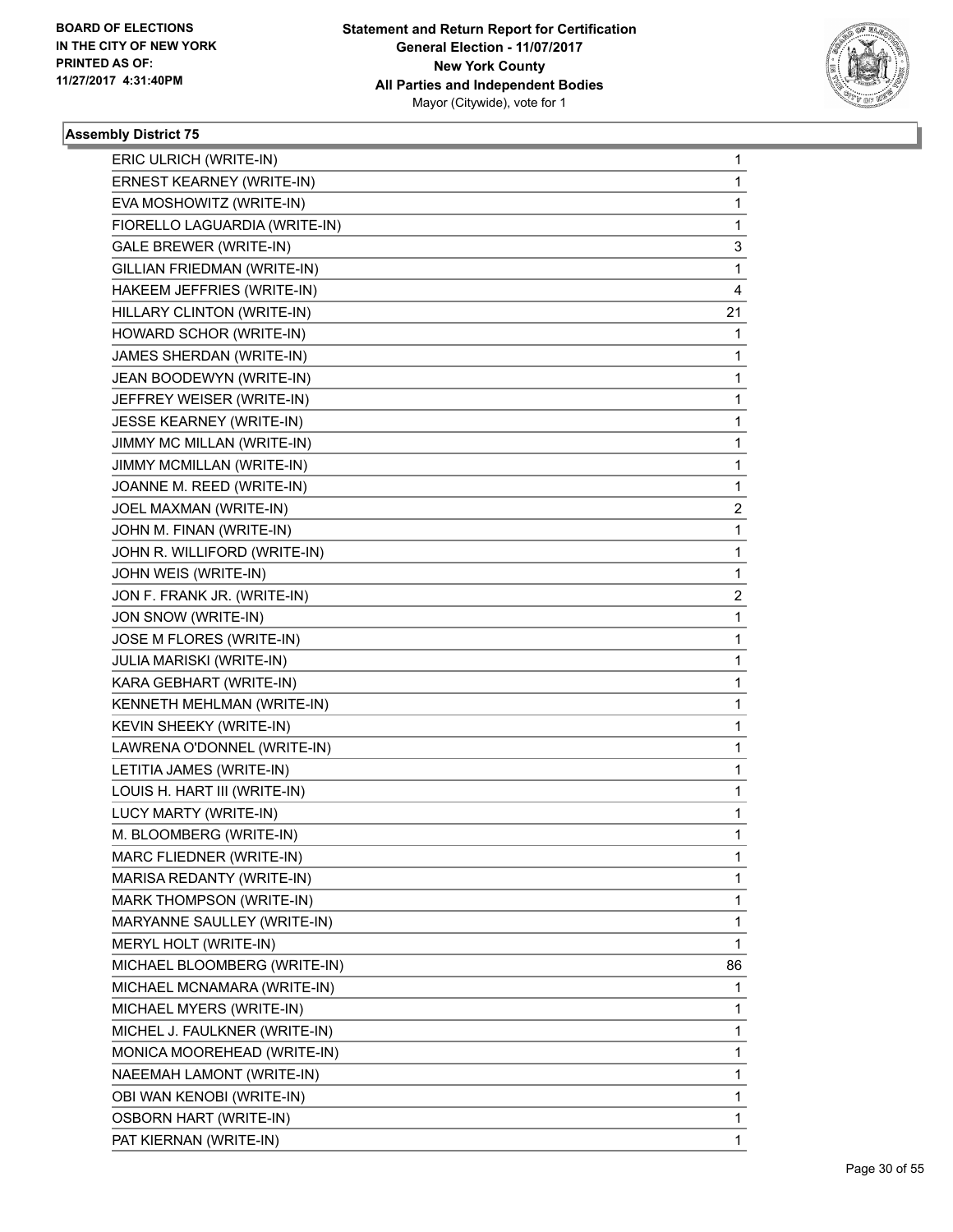

| PATRICK JACOBS (WRITE-IN)                 | 1      |
|-------------------------------------------|--------|
| PAUL J. MASSEY (WRITE-IN)                 | 1      |
| PAUL STEELY WHITE (WRITE-IN)              | 1      |
| PHILLIP W. WEISS (WRITE-IN)               | 1      |
| PREET BHARARA (WRITE-IN)                  | 3      |
| RACHEL HONIG (WRITE-IN)                   | 1      |
| RADMILA DAVYDOV (WRITE-IN)                | 1      |
| RAJEEN NARANG (WRITE-IN)                  | 1      |
| RICHARD ABORN (WRITE-IN)                  | 1      |
| RICHARD BASHNER (WRITE-IN)                | 1      |
| RICHARD BLEKERG (WRITE-IN)                | 1      |
| RICHARD E. STONE (WRITE-IN)               | 1      |
| ROBERT PETER CUTHBERT JR. (WRITE-IN)      | 1      |
| ROSANNE BARR (WRITE-IN)                   | 1      |
| SADIE PLATT (WRITE-IN)                    | 1      |
| SADYE CAMPOAMOR (WRITE-IN)                | 1      |
| SAFEENA MECHLAI (WRITE-IN)                | 1      |
| SASCHA PETER FREVND (WRITE-IN)            | 1      |
| SCOTT LEEMAN (WRITE-IN)                   | 1      |
| SEAN VERA (WRITE-IN)                      | 1      |
| STEPHEN SONDHEIM (WRITE-IN)               | 1      |
| TOM ALLON (WRITE-IN)                      | 1      |
| TOM HANKS (WRITE-IN)                      | 1      |
| TRACY A. MUR (WRITE-IN)                   | 1      |
| TREVOR NOAH (WRITE-IN)                    | 1      |
| UNATTRIBUTABLE WRITE-IN (WRITE-IN)        | 21     |
| UNCOUNTED WRITE-IN PER STATUTE (WRITE-IN) | 2      |
| WILLIAM CLINTON (WRITE-IN)                | 1      |
| WILLIAM JEFFERSON CLINTON (WRITE-IN)      | 1      |
| WOODY PASCAL (WRITE-IN)                   | 1      |
| ZACHARY SLATER (WRITE-IN)                 | 1      |
| ZEPHYR TEACHOUT (WRITE-IN)                | 2      |
| <b>Total Votes</b>                        | 21,843 |
| Unrecorded                                | 459    |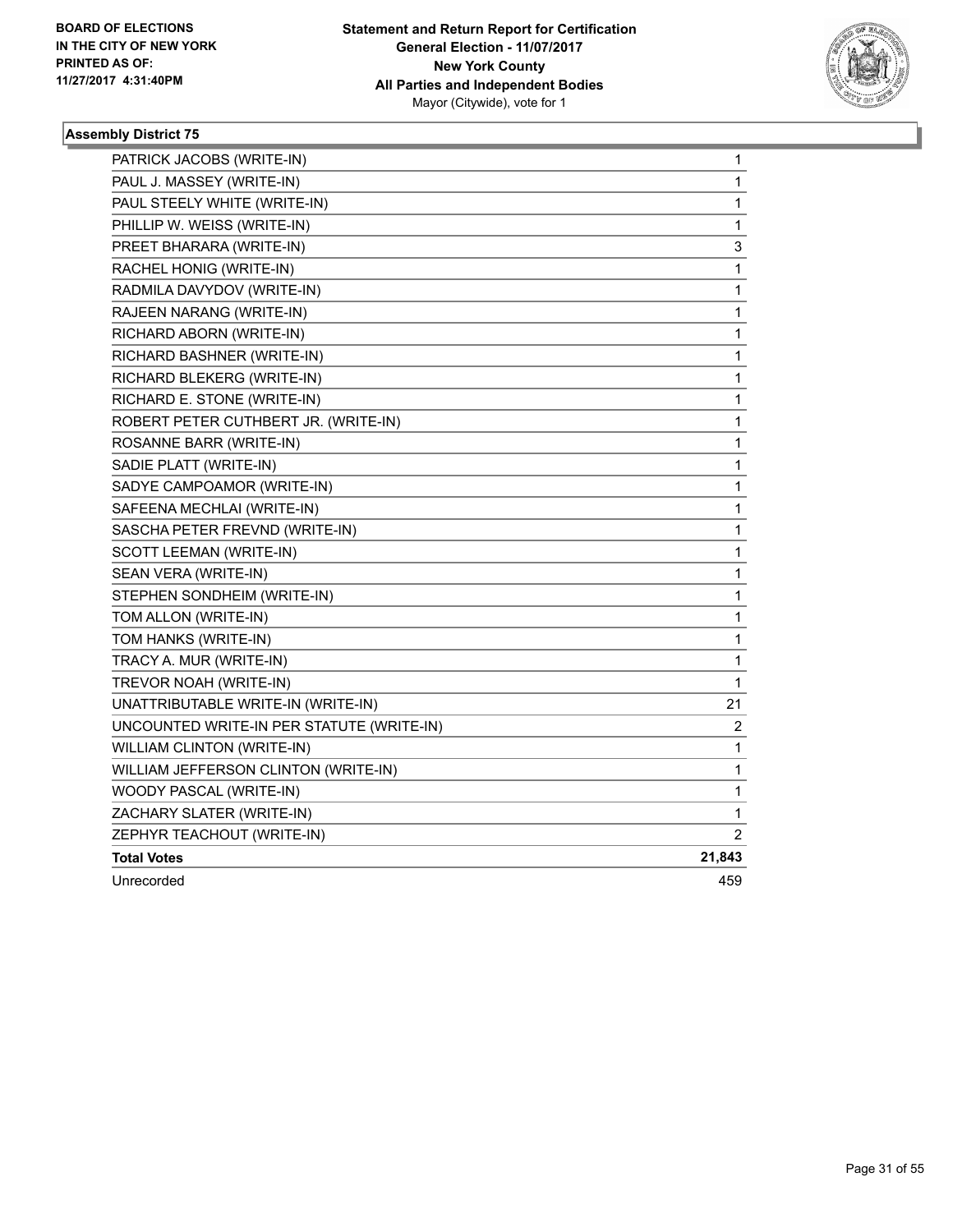

| <b>PUBLIC COUNTER</b>                                    | 23,201 |
|----------------------------------------------------------|--------|
| MANUALLY COUNTED EMERGENCY                               | 0      |
| ABSENTEE / MILITARY                                      | 710    |
| AFFIDAVIT                                                | 286    |
| <b>Total Ballots</b>                                     | 24,197 |
| Less - Inapplicable Federal/Special Presidential Ballots | 0      |
| <b>Total Applicable Ballots</b>                          | 24,197 |
| BILL DE BLASIO (DEMOCRATIC)                              | 12,098 |
| NICOLE MALLIOTAKIS (REPUBLICAN)                          | 7,839  |
| NICOLE MALLIOTAKIS (CONSERVATIVE)                        | 658    |
| AKEEM BROWDER (GREEN)                                    | 323    |
| BILL DE BLASIO (WORKING FAMILIES)                        | 632    |
| SAL F. ALBANESE (REFORM)                                 | 843    |
| BO DIETL (DUMP THE MAYOR)                                | 301    |
| NICOLE MALLIOTAKIS (STOP DE BLASIO)                      | 194    |
| AARON COMMEY (LIBERTARIAN)                               | 70     |
| MICHAEL TOLKIN (SMART CITIES)                            | 443    |
| ALEC HARTMAN (WRITE-IN)                                  | 1      |
| ALEXIOS I. SHAW (WRITE-IN)                               | 1      |
| ALICIA GLENN (WRITE-IN)                                  | 1      |
| ALISON D. BELL (WRITE-IN)                                | 1      |
| ANAS DORANI (WRITE-IN)                                   | 1      |
| ANDREW D. CARIO (WRITE-IN)                               | 1      |
| ANTHONY MCKIERNAN (WRITE-IN)                             | 1      |
| ARTHUR JEROME KREMER (WRITE-IN)                          | 1      |
| BARACK OBAMA (WRITE-IN)                                  | 2      |
| <b>BARRY REED (WRITE-IN)</b>                             | 1      |
| BEAT SHANAS (WRITE-IN)                                   | 1      |
| BEN KALLOS (WRITE-IN)                                    | 2      |
| BERNIE SANDERS (WRITE-IN)                                | 2      |
| BILL ROSENBAUM (WRITE-IN)                                | 1      |
| <b>BOOMER BLAUNER (WRITE-IN)</b>                         | 1      |
| BRIAN LEHRER (WRITE-IN)                                  | 1      |
| <b>BUDDY CUSNER (WRITE-IN)</b>                           | 1      |
| CAROLYN MALONEY (WRITE-IN)                               | 1      |
| CAROLYN R. WELLS (WRITE-IN)                              | 1      |
| CHRISTINE QUINN (WRITE-IN)                               | 5      |
| CHRISTOPHER MARTE (WRITE-IN)                             | 1      |
| COSMO DALY (WRITE-IN)                                    | 1      |
| CRAIG S. CANTON (WRITE-IN)                               | 1      |
| DAN GARODNICK (WRITE-IN)                                 | 2      |
| DANIEL GROSS (WRITE-IN)                                  | 2      |
| DANIEL SQUADRON (WRITE-IN)                               | 1      |
| DAVID COOK (WRITE-IN)                                    | 1      |
| DAVID LEPKI (WRITE-IN)                                   | 1      |
| ED NORTON (WRITE-IN)                                     | 1      |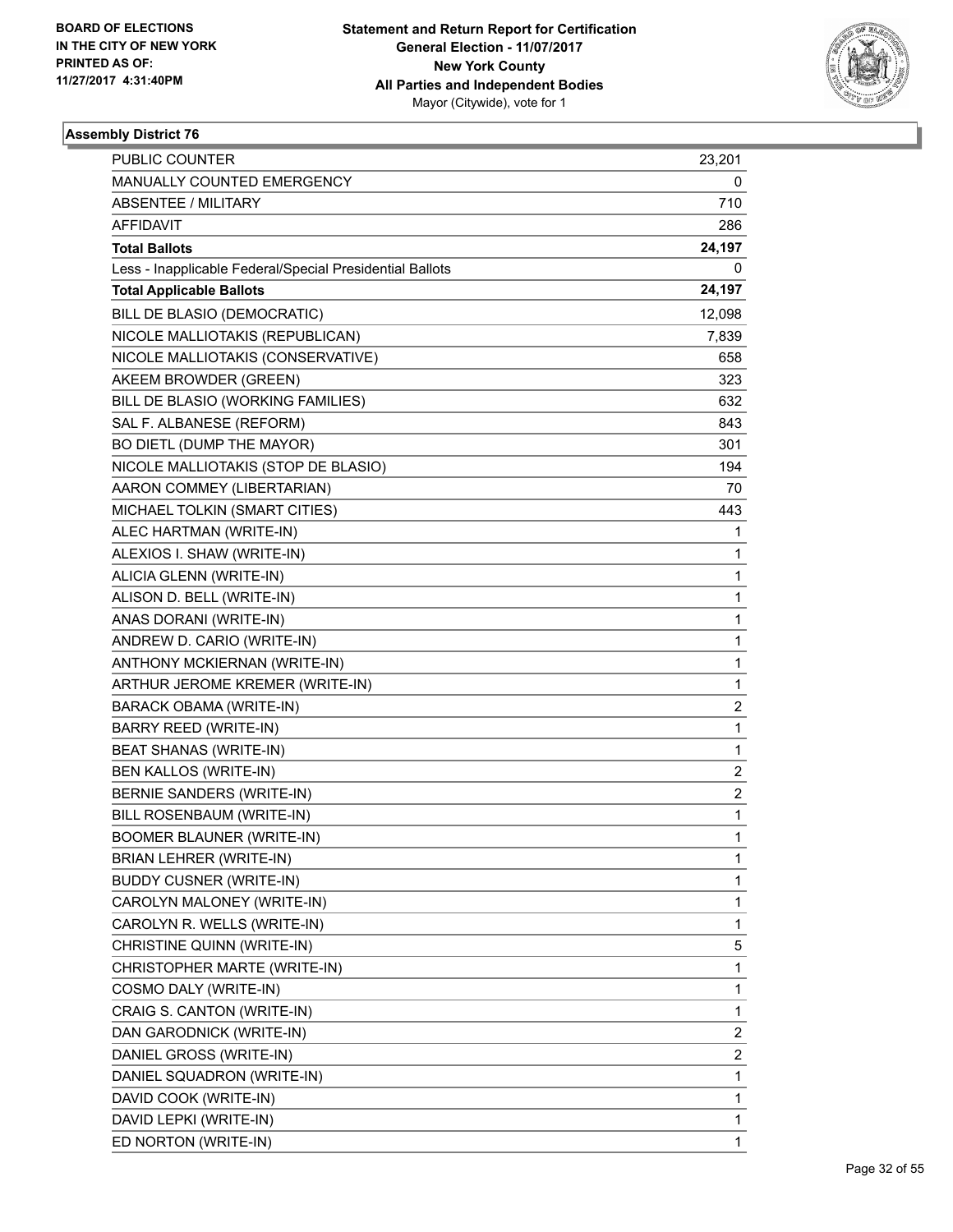

| ELLEN BERRY (WRITE-IN)            | 1  |
|-----------------------------------|----|
| ELLIOT S OROL (WRITE-IN)          | 1  |
| ERIC ADAMS (WRITE-IN)             | 1  |
| EVA MOSKOWITZ (WRITE-IN)          | 1  |
| FRANKES SYMES (WRITE-IN)          | 1  |
| <b>GALE BREWER (WRITE-IN)</b>     | 1  |
| GINGHAM CHEER (WRITE-IN)          | 1  |
| <b>GLORIA RAKOVIC (WRITE-IN)</b>  | 1  |
| <b>GREGORY BERGER (WRITE-IN)</b>  | 1  |
| <b>GUS CHRISTENSEN (WRITE-IN)</b> | 2  |
| H. HARRIS HEALY VI (WRITE-IN)     | 1  |
| HARVEY BELLOVIN (WRITE-IN)        | 1  |
| HELEN COOK (WRITE-IN)             | 1  |
| HILLARY CLINTON (WRITE-IN)        | 19 |
| IAN J. GROUP (WRITE-IN)           | 1  |
| JACK DURSEY (WRITE-IN)            | 1  |
| JANICE GOLDHAAR (WRITE-IN)        | 1  |
| JASON S. ABRAMS (WRITE-IN)        | 1  |
| JENNY AMLEN (WRITE-IN)            | 1  |
| JERILYN PERMAN (WRITE-IN)         | 1  |
| JOE LHOTA (WRITE-IN)              | 2  |
| JOEL MAXMAN (WRITE-IN)            | 1  |
| JOHN THOMPSON (WRITE-IN)          | 1  |
| JONATHAN BING (WRITE-IN)          | 1  |
| JONATHAN SCHWARTZ (WRITE-IN)      | 1  |
| JORDAN BALTIMORE (WRITE-IN)       | 1  |
| JOSEPH LHOTA (WRITE-IN)           | 1  |
| JOSHUA KIRSCHNER (WRITE-IN)       | 1  |
| KELVIN C. BIAS (WRITE-IN)         | 1  |
| KENNETH UNDERWOOD (WRITE-IN)      | 1  |
| LINDA LEVIN (WRITE-IN)            | 1  |
| LINDA SARSOUR (WRITE-IN)          | 1  |
| LISA RUBIN (WRITE-IN)             | 1  |
| LIZ KRUEGER (WRITE-IN)            | 2  |
| LYNDON B. JOHNSON (WRITE-IN)      | 1  |
| MARCIA KRAMER (WRITE-IN)          | 1  |
| MARK M. RUBIN (WRITE-IN)          | 1  |
| MARK THOMPSON (WRITE-IN)          | 1  |
| MARSHA HARRIS (WRITE-IN)          | 1  |
| MARY IMPERATO (WRITE-IN)          | 1  |
| MATTHEW KAUFMAN (WRITE-IN)        | 1  |
| MATTHEW WALKER (WRITE-IN)         | 1  |
| MICHAEL BLOOMBERG (WRITE-IN)      | 72 |
| MICHAEL H. SAUL (WRITE-IN)        | 1  |
| MICHEAL BLOOMBERG (WRITE-IN)      | 3  |
| MIKE BLOOMBERG (WRITE-IN)         | 1  |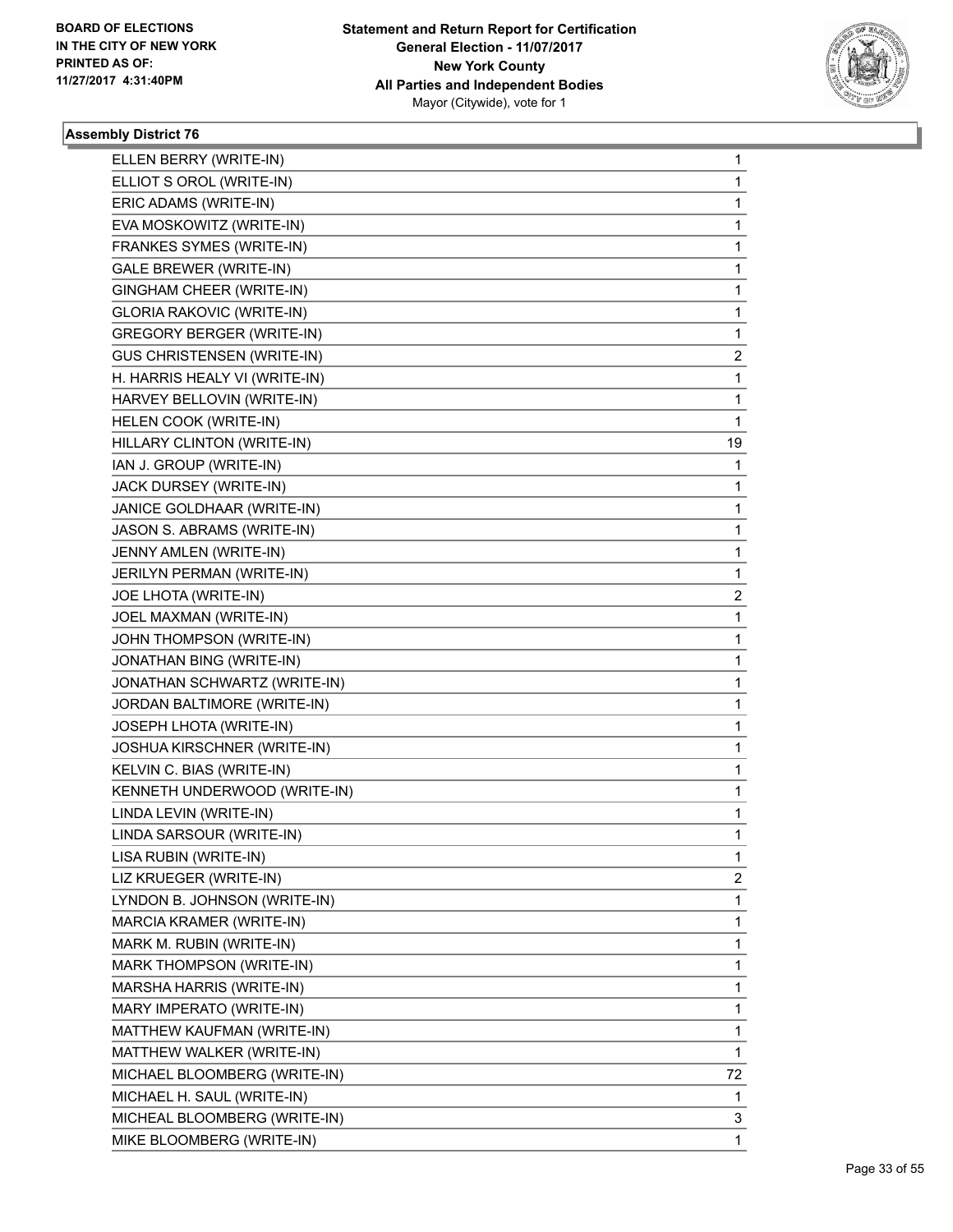

| NATALIE BAELMAN (WRITE-IN)                | 1              |
|-------------------------------------------|----------------|
| NOAH BRILL (WRITE-IN)                     | 1              |
| NOY RCID (WRITE-IN)                       | 1              |
| OL'DEBBIL ELLA HARRIS (WRITE-IN)          | 1              |
| PAUL ALPERT (WRITE-IN)                    | 2              |
| PAUL WHELAN (WRITE-IN)                    | 1              |
| PETER GLEASON (WRITE-IN)                  | 1              |
| PETER WERTHEIM (WRITE-IN)                 | 1              |
| PHILIP WEISS (WRITE-IN)                   | 1              |
| PREET BHARARA (WRITE-IN)                  | 3              |
| RACHAEL HONIG (WRITE-IN)                  | 1              |
| RACHEL MADOW (WRITE-IN)                   | 1              |
| RAVA KINNAMAN (WRITE-IN)                  | 1              |
| RAVEL HUENER (WRITE-IN)                   | 1              |
| RAYMOND MENDEZ (WRITE-IN)                 | 1              |
| RICK CARDENAS (WRITE-IN)                  | 1              |
| ROBERT GANGI (WRITE-IN)                   | 3              |
| ROBERT J JOHNSON (WRITE-IN)               | 1              |
| ROBERT PANNULLO (WRITE-IN)                | 1              |
| ROBERTA FAEKAPP (WRITE-IN)                | 1              |
| ROSEMARY REDLIN (WRITE-IN)                | 1              |
| RUSSELL ROSENBLATT (WRITE-IN)             | 1              |
| SAAD RASHEED (WRITE-IN)                   | 1              |
| SAM ROBERTS (WRITE-IN)                    | 1              |
| SARA C. DAVIDSON (WRITE-IN)               | 1              |
| SARAH MARQUEZ (WRITE-IN)                  | 1              |
| SCOTT STRINGER (WRITE-IN)                 | 4              |
| SEAN MORAN (WRITE-IN)                     | 1              |
| SHANE YOUNG (WRITE-IN)                    | 1              |
| STEPHEN COLBERT (WRITE-IN)                | 1              |
| STEVEN PLUDWIN (WRITE-IN)                 | 2              |
| STUART SCHENENDORF (WRITE-IN)             | $\mathbf{1}$   |
| SUSAN KAYN (WRITE-IN)                     | 1              |
| TERRI SASANOW (WRITE-IN)                  | 1              |
| THOMAS JOHN WRIGHT (WRITE-IN)             | 1              |
| UNATTRIBUTABLE WRITE-IN (WRITE-IN)        | 29             |
| UNCOUNTED WRITE-IN PER STATUTE (WRITE-IN) | $\overline{2}$ |
| VIGAL SKLAVIN (WRITE-IN)                  | 1              |
| WALI SYWVLAK (WRITE-IN)                   | 1              |
| WHITNEY COHEN (WRITE-IN)                  | 1              |
| WILLIAM ROSENBLUM (WRITE-IN)              | 1              |
| YIEAL SKIARIN (WRITE-IN)                  | 1              |
| YVONNE FITZNER (WRITE-IN)                 | 1              |
| ZOEY F OROL (WRITE-IN)                    | 1              |
| <b>Total Votes</b>                        | 23,661         |
| Unrecorded                                | 536            |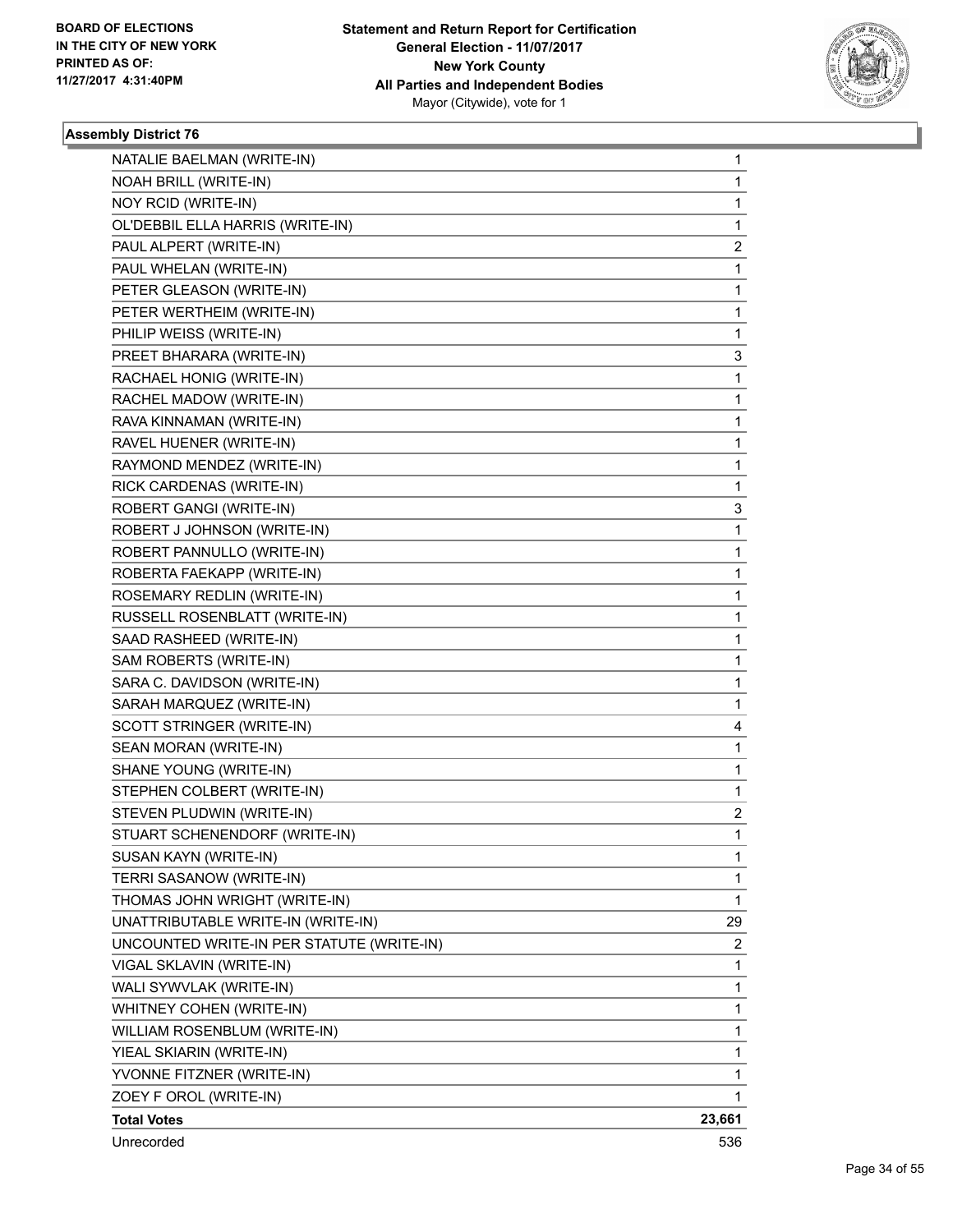

| <b>PUBLIC COUNTER</b>                                    | 261,041                 |
|----------------------------------------------------------|-------------------------|
| <b>MANUALLY COUNTED EMERGENCY</b>                        | 1                       |
| <b>ABSENTEE / MILITARY</b>                               | 7,710                   |
| AFFIDAVIT                                                | 3,327                   |
| <b>Total Ballots</b>                                     | 272,079                 |
| Less - Inapplicable Federal/Special Presidential Ballots | 0                       |
| <b>Total Applicable Ballots</b>                          | 272,079                 |
| BILL DE BLASIO (DEMOCRATIC)                              | 177,050                 |
| NICOLE MALLIOTAKIS (REPUBLICAN)                          | 47,777                  |
| NICOLE MALLIOTAKIS (CONSERVATIVE)                        | 4,697                   |
| AKEEM BROWDER (GREEN)                                    | 4,648                   |
| BILL DE BLASIO (WORKING FAMILIES)                        | 13,262                  |
| SAL F. ALBANESE (REFORM)                                 | 8,032                   |
| BO DIETL (DUMP THE MAYOR)                                | 2,154                   |
| NICOLE MALLIOTAKIS (STOP DE BLASIO)                      | 1,379                   |
| AARON COMMEY (LIBERTARIAN)                               | 882                     |
| MICHAEL TOLKIN (SMART CITIES)                            | 4,269                   |
| AARON FRAINT (WRITE-IN)                                  | 1                       |
| AARON JUDGE (WRITE-IN)                                   | 3                       |
| ABI MAUSS (WRITE-IN)                                     | 1                       |
| ADAM KARP (WRITE-IN)                                     | 1                       |
| ADAM NOOR (WRITE-IN)                                     | 1                       |
| ADELE NIEDERMAN (WRITE-IN)                               | $\overline{\mathbf{c}}$ |
| ADRIAN DANNHAUSER (WRITE-IN)                             | 1                       |
| ADRIENNE KOCH (WRITE-IN)                                 | 1                       |
| AINSLEY ATWELL (WRITE-IN)                                | 1                       |
| ALAN COHEN (WRITE-IN)                                    | 2                       |
| ALBERT S. KRAMER (WRITE-IN)                              | $\mathbf{1}$            |
| ALEC BALDWIN (WRITE-IN)                                  | 1                       |
| ALEC HARTMAN (WRITE-IN)                                  | 2                       |
| ALETHA MAYBANK (WRITE-IN)                                | $\mathbf 1$             |
| ALEX KADVAN (WRITE-IN)                                   | $\mathbf{1}$            |
| ALEX MCALOUN (WRITE-IN)                                  | 1                       |
| ALEXANDER HAMILTON (WRITE-IN)                            | 1                       |
| ALEXANDRA HANKOUSKY (WRITE-IN)                           | 1                       |
| ALEXANRA LINCOLN ROBERTSON (WRITE-IN)                    | 1                       |
| ALEXIOS I. SHAW (WRITE-IN)                               | 1                       |
| ALFRED BARILLARO (WRITE-IN)                              | 1                       |
| ALICE SCHLESINGER (WRITE-IN)                             | 1                       |
| ALICIA GLENN (WRITE-IN)                                  | 1                       |
| ALISON D. BELL (WRITE-IN)                                | 1                       |
| ALLISON ZIMMER (WRITE-IN)                                | 1                       |
| ALTON ABRAHOURTZ (WRITE-IN)                              | 1                       |
| ALTON H. MADDOX (WRITE-IN)                               | 1                       |
| ALVIN ZWICKER (WRITE-IN)                                 | 1                       |
| ALVIS PRETZEL (WRITE-IN)                                 | 1                       |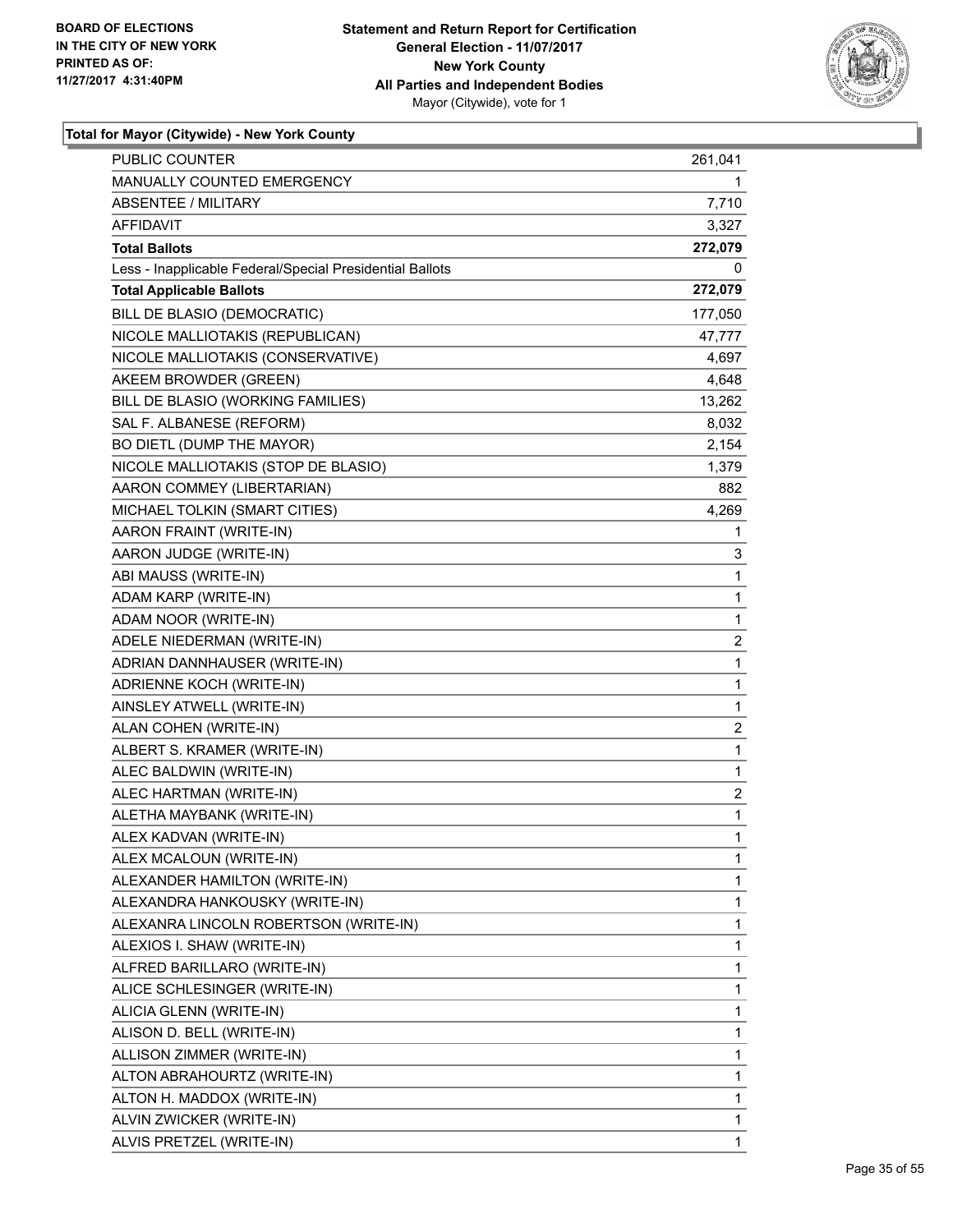

| AMANDA PAUL (WRITE-IN)           | 1              |
|----------------------------------|----------------|
| ANAS DORANI (WRITE-IN)           | 1              |
| ANDREA MITCHELL (WRITE-IN)       | 2              |
| ANDREA STEFANSKI (WRITE-IN)      | 1              |
| ANDREW BLUESTONE (WRITE-IN)      | 1              |
| ANDREW CUOMO (WRITE-IN)          | $\overline{2}$ |
| ANDREW CUSEMO (WRITE-IN)         | 1              |
| ANDREW D. CARIO (WRITE-IN)       | 1              |
| ANDY OSTROY (WRITE-IN)           | 1              |
| ANEYA LEBLANCA (WRITE-IN)        | 1              |
| ANGEL HERNANDEZ (WRITE-IN)       | 1              |
| ANN PASSER (WRITE-IN)            | 1              |
| ANNA HAYES LEVIN (WRITE-IN)      | 1              |
| ANNE EDELSTEIN (WRITE-IN)        | 1              |
| ANNE F. SCHAEFFER (WRITE-IN)     | 1              |
| ANNE P. YACKEE (WRITE-IN)        | 1              |
| ANTHONY MCKIERNAN (WRITE-IN)     | 1              |
| ANTHONY S. THOMAS (WRITE-IN)     | 1              |
| ANTHONY WHITE (WRITE-IN)         | 1              |
| ANTHONY WONG (WRITE-IN)          | $\overline{c}$ |
| ARCHANA PRAKAUH (WRITE-IN)       | 1              |
| ARI ACKERMAN (WRITE-IN)          | 1              |
| ARIEL E PETER (WRITE-IN)         | 1              |
| ARIENE SCHULMAN (WRITE-IN)       | 1              |
| ARNOLD DIAZ (WRITE-IN)           | 1              |
| ARTHUR J SCHWARTZ (WRITE-IN)     | 1              |
| ARTHUR JEROME KREMER (WRITE-IN)  | $\overline{2}$ |
| <b>ASTOR ROBERTS (WRITE-IN)</b>  | 1              |
| AUSTIN PENDLETON (WRITE-IN)      | 1              |
| BARACK OBAMA (WRITE-IN)          | 22             |
| BARBARA MICHELSON (WRITE-IN)     | 1              |
| BARBARA STREISAND (WRITE-IN)     | 1              |
| BARBARA WEINSTEIN (WRITE-IN)     | 1              |
| <b>BARRACK OBAMA (WRITE-IN)</b>  | 1              |
| <b>BARRY REED (WRITE-IN)</b>     | 1              |
| BEAT SHANAS (WRITE-IN)           | 1              |
| <b>BEATRICE WEICS (WRITE-IN)</b> | 1              |
| BEN BORJA (WRITE-IN)             | 1              |
| BEN KALLOS (WRITE-IN)            | 6              |
| BENJAMIN D. BLEIBERG (WRITE-IN)  | 1              |
| BENJAMIN ISALLOS (WRITE-IN)      | 1              |
| BERNARD DILLARO (WRITE-IN)       | 1              |
| BERNARD R. BLOCK (WRITE-IN)      | 1              |
| BERNIE SANDERS (WRITE-IN)        | 13             |
| BETH M LIEBOWITZ (WRITE-IN)      | 1              |
| BETHENNY FRANKEL (WRITE-IN)      | 1              |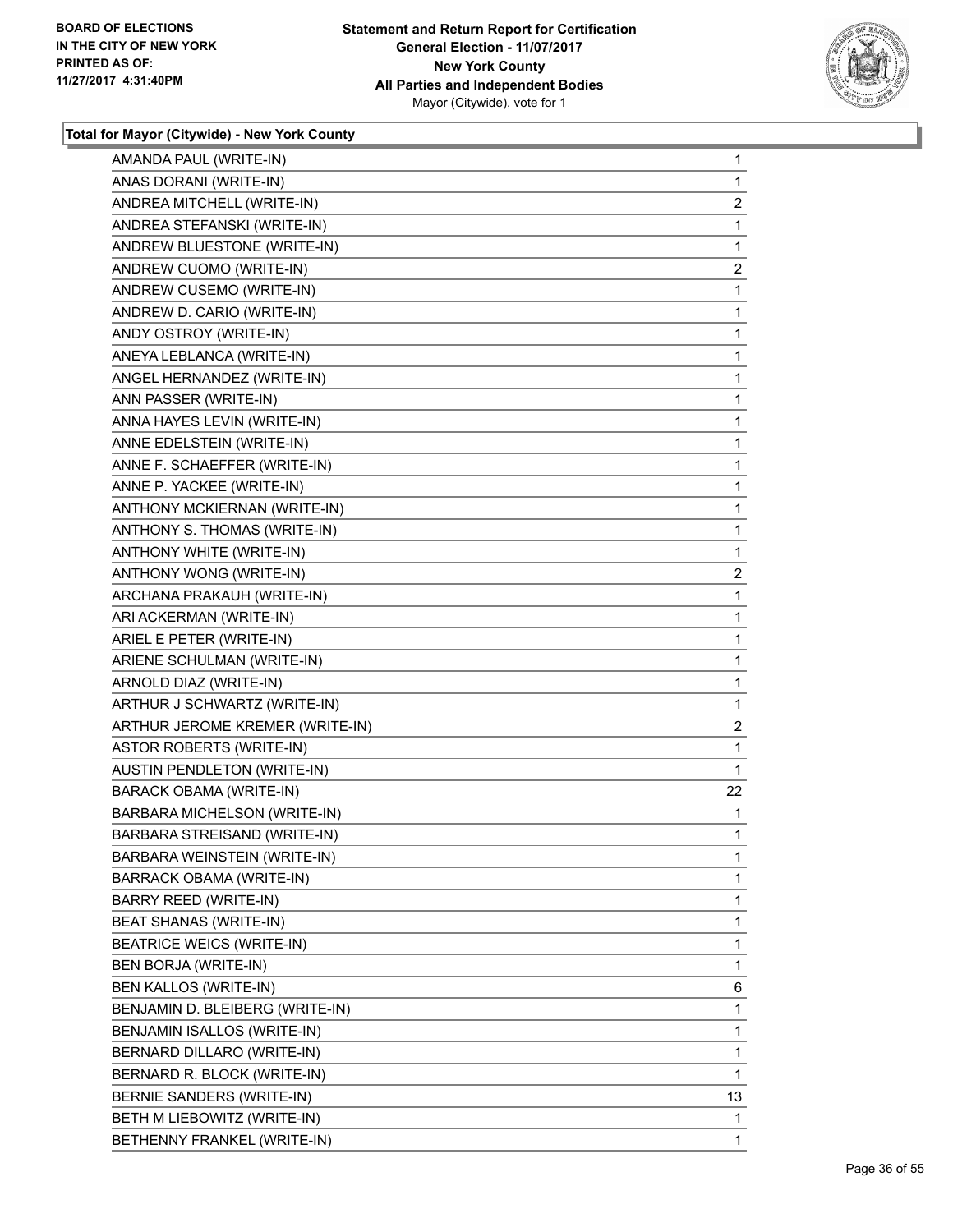

| BETSY FEIST (WRITE-IN)              | $\overline{2}$ |
|-------------------------------------|----------------|
| BETTE MIDLER (WRITE-IN)             | $\mathbf{1}$   |
| BEURIA SCHWARTZ (WRITE-IN)          | 1              |
| BEYONCE KNOWLES (WRITE-IN)          | $\overline{2}$ |
| BEYONCE KNOWLES CARTER (WRITE-IN)   | 1              |
| BILL BRATTON (WRITE-IN)             | 1              |
| BILL CLINTON (WRITE-IN)             | 1              |
| BILL MURASHU (WRITE-IN)             | 1              |
| BILL MURAWSKI (WRITE-IN)            | 3              |
| BILL ROSENBAUM (WRITE-IN)           | 1              |
| BILL THOMAS (WRITE-IN)              | 1              |
| BILL THOMPSON (WRITE-IN)            | 1              |
| BOB BODIAN (WRITE-IN)               | 1              |
| <b>BOB GANGI (WRITE-IN)</b>         | 6              |
| <b>BOB HOLMAN (WRITE-IN)</b>        | 1              |
| <b>BOB LOESER (WRITE-IN)</b>        | 1              |
| <b>BOOMER BLAUNER (WRITE-IN)</b>    | 1              |
| BRAD KATZ (WRITE-IN)                | $\mathbf{1}$   |
| BRAD LANDER (WRITE-IN)              | 2              |
| <b>BRADLEY TUSK (WRITE-IN)</b>      | 1              |
| BRANDON KENNEDY (WRITE-IN)          | 1              |
| BRIA SMITH (WRITE-IN)               | 1              |
| BRIAN CUNNINGHAM (WRITE-IN)         | 1              |
| <b>BRIAN CUSHMAN (WRITE-IN)</b>     | 1              |
| BRIAN LEHREOZ (WRITE-IN)            | 1              |
| BRIAN LEHRER (WRITE-IN)             | $\overline{7}$ |
| <b>BRIAN MCMANUS (WRITE-IN)</b>     | 1              |
| BRIAN S. MONSANTO (WRITE-IN)        | 1              |
| <b>BRIAN STANN (WRITE-IN)</b>       | 1              |
| <b>BROOKE GOTTLIEB (WRITE-IN)</b>   | 1              |
| <b>BRUCE FRENCH (WRITE-IN)</b>      | 1              |
| <b>BRUCE GRILILCHES (WRITE-IN)</b>  | 1              |
| <b>BRUCE ROSEN (WRITE-IN)</b>       | 1              |
| <b>BRUCE SPRINGSTEIN (WRITE-IN)</b> | 1              |
| <b>BRUCE STONE (WRITE-IN)</b>       | 1              |
| <b>BUDDY CUSNER (WRITE-IN)</b>      | 1              |
| CAITLIN KELMAR (WRITE-IN)           | 12             |
| CAITLYN KELMAR (WRITE-IN)           | 1              |
| CALVIN BECKETT (WRITE-IN)           | 1              |
| CALVIN BROADUS JR. (WRITE-IN)       | 1              |
| CALVIN BUTTS (WRITE-IN)             | 1              |
| CALVIN D. BUTTS, III (WRITE-IN)     | 1              |
| CALVIN G. WARD JR (WRITE-IN)        | 1              |
| CAMERON HOLT (WRITE-IN)             | 1              |
| CARLA MATERO (WRITE-IN)             | 1              |
| CARLA ZANONI (WRITE-IN)             | 1              |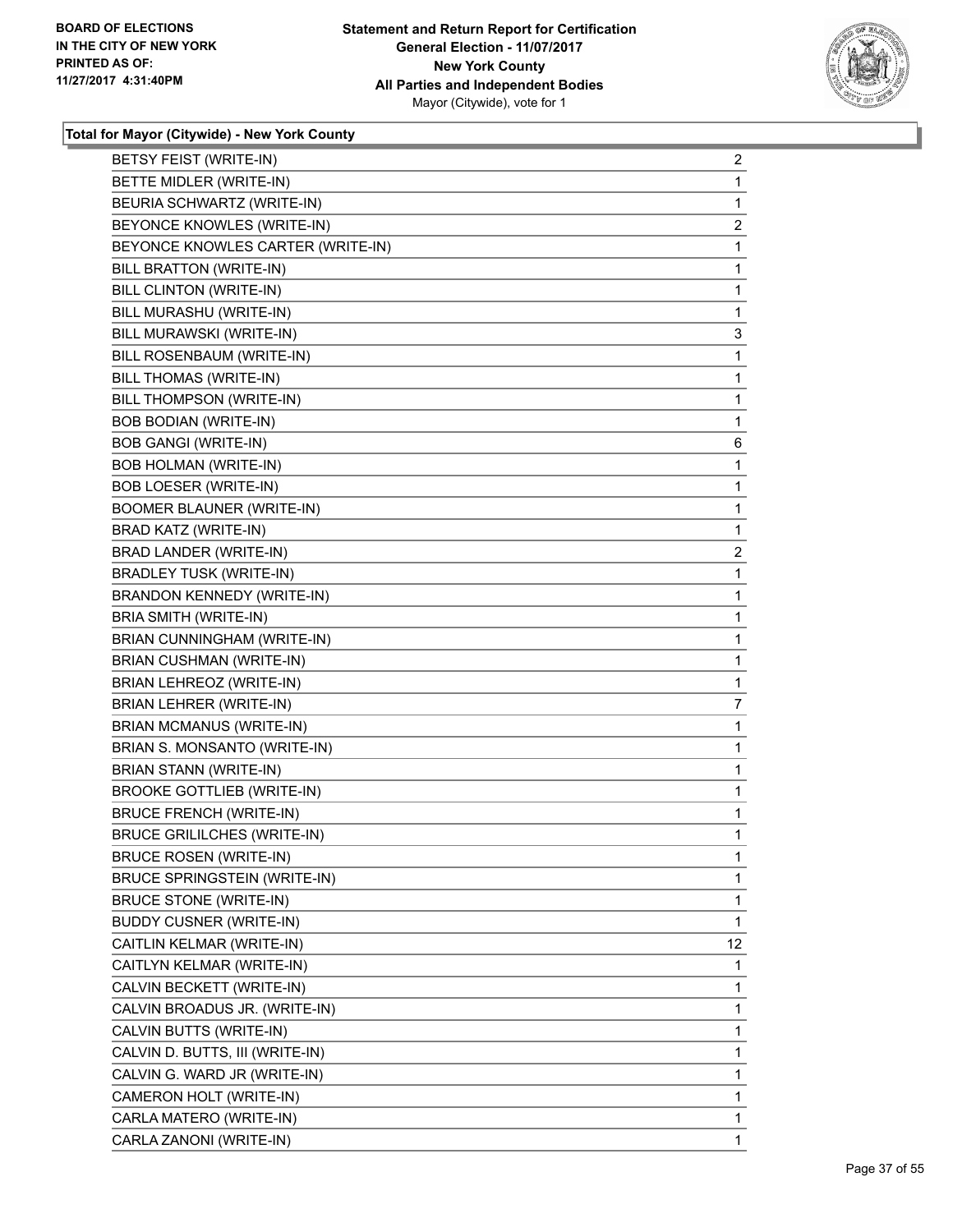

| CARLOS CHINO GARCIA (WRITE-IN)          | $\mathbf{1}$   |
|-----------------------------------------|----------------|
| CARMEN YULIN CRUZ (WRITE-IN)            | 3              |
| CAROL BANKS (WRITE-IN)                  | 1              |
| CAROLEA GOLDFARB (WRITE-IN)             | 1              |
| CAROLINE KENNEDY (WRITE-IN)             | 1              |
| CAROLINE TRUEBLOOD (WRITE-IN)           | 1              |
| CAROLYN HIRSCH (WRITE-IN)               | 1              |
| CAROLYN MALONEY (WRITE-IN)              | 1              |
| CAROLYN R. WELLS (WRITE-IN)             | 1              |
| CAS HOLLOWAY (WRITE-IN)                 | $\overline{2}$ |
| CEA WEAVER (WRITE-IN)                   | 3              |
| CHARLAINE MCCRAY (WRITE-IN)             | 1              |
| CHARLENE DEBLASSIO (WRITE-IN)           | 1              |
| CHARLENE WAFFLES BARDIN (WRITE-IN)      | 1              |
| CHARLES BARON (WRITE-IN)                | 1              |
| CHARLES DAKLEY (WRITE-IN)               | 1              |
| CHARLES L. ANDERSON (WRITE-IN)          | 1              |
| CHARLES N SCHORIN (WRITE-IN)            | 1              |
| CHARLES NEIDELL (WRITE-IN)              | 1              |
| CHARLES OAKLEY (WRITE-IN)               | 1              |
| CHARLES XAVIER (WRITE-IN)               | 1              |
| CHARLIE GROSSO (WRITE-IN)               | 1              |
| CHARLOTTE PARKER (WRITE-IN)             | 1              |
| CHEN CRUZ (WRITE-IN)                    | 1              |
| CHIRLANE MCCRAY (WRITE-IN)              | 1              |
| CHRIS CUOMO (WRITE-IN)                  | 1              |
| CHRISTA REY (WRITE-IN)                  | 1              |
| CHRISTINE ANNECHINO (WRITE-IN)          | 2              |
| CHRISTINE IRWIN-KARAMANOGLOU (WRITE-IN) | 1              |
| CHRISTINE QUINN (WRITE-IN)              | 114            |
| CHRISTOPHER ANDERSON (WRITE-IN)         | 1              |
| CHRISTOPHER GONZALEZ (WRITE-IN)         | $\overline{2}$ |
| CHRISTOPHER HENRY (WRITE-IN)            | 2              |
| CHRISTOPHER JONES (WRITE-IN)            | 1              |
| CHRISTOPHER LAGARES (WRITE-IN)          | 1              |
| CHRISTOPHER MARTE (WRITE-IN)            | 1              |
| CHRISTOPHER S. HOPKINS (WRITE-IN)       | 1              |
| CHRISTOPHER SPIVEY (WRITE-IN)           | 1              |
| CHUAN DANOVAN (WRITE-IN)                | 1              |
| CHUBBS OMAR (WRITE-IN)                  | 1              |
| CHUCK SCHUMER (WRITE-IN)                | 1              |
| CLEVELAND DACOSTA (WRITE-IN)            | 1              |
| COLIN KAEPERNICK (WRITE-IN)             | 1              |
| COREY D. JOHNSON (WRITE-IN)             | 2              |
| COREY JOHNSON (WRITE-IN)                | $\mathbf{2}$   |
| COREY SCLAR (WRITE-IN)                  | 1              |
|                                         |                |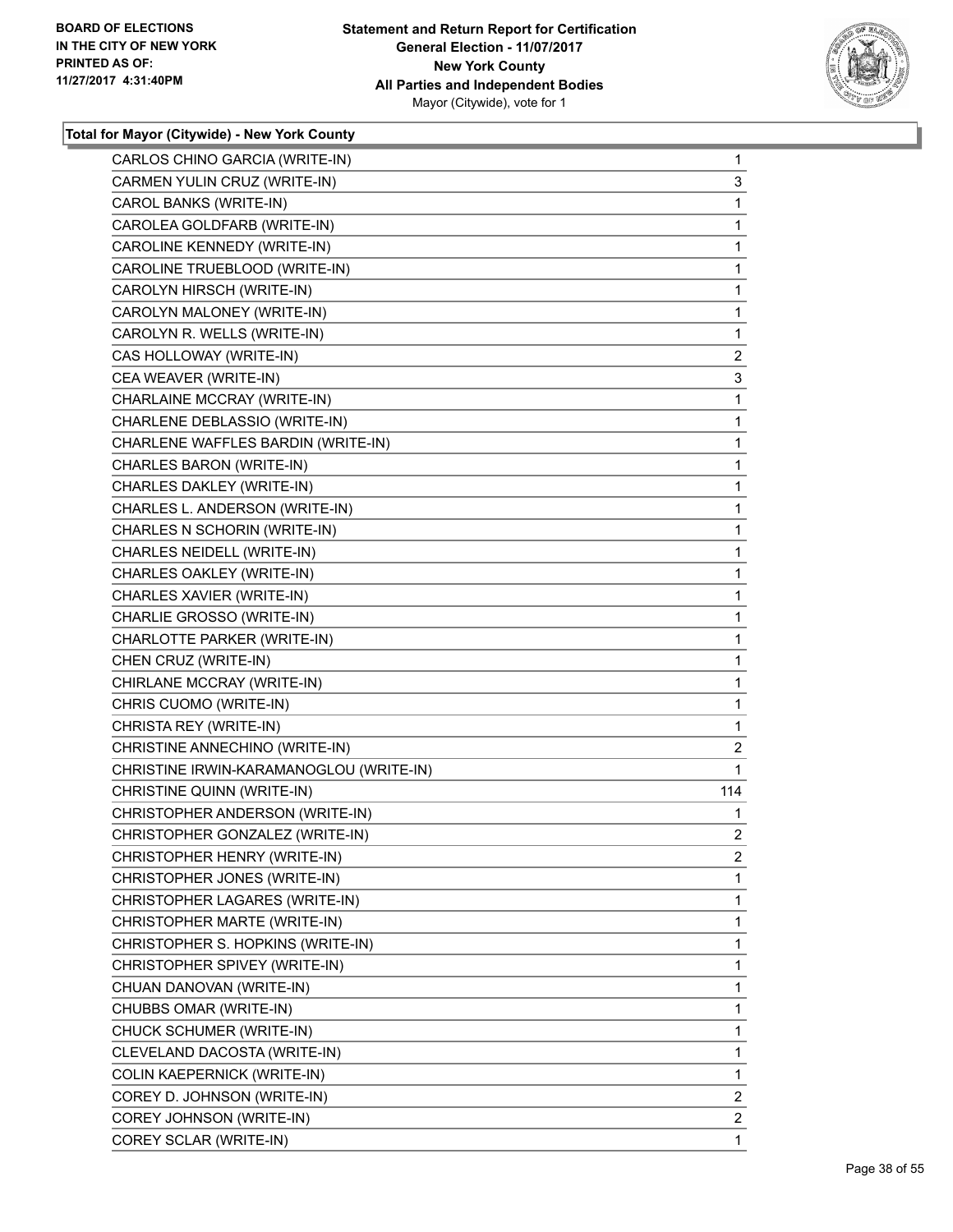

| CORY KADAMANI (WRITE-IN)       | 1              |
|--------------------------------|----------------|
| COSMO DALY (WRITE-IN)          | 1              |
| COURTNEY GROSS (WRITE-IN)      | 1              |
| CRAIG ROSERMA (WRITE-IN)       | 1              |
| CRAIG S. CANTON (WRITE-IN)     | 1              |
| CRISTOBAL SILVA (WRITE-IN)     | 1              |
| CURRY JOHNSON (WRITE-IN)       | 1              |
| DAN BARONICK (WRITE-IN)        | 1              |
| DAN DOCTOROFE (WRITE-IN)       | 1              |
| DAN DOCTOROFF (WRITE-IN)       | 3              |
| DAN GARDONICK (WRITE-IN)       | 1              |
| DAN GARODNICK (WRITE-IN)       | 18             |
| DAN GARONDICK (WRITE-IN)       | 1              |
| DAN GERITONIC (WRITE-IN)       | 1              |
| DAN GORDANICK (WRITE-IN)       | 3              |
| DAN JACOB (WRITE-IN)           | 1              |
| DAN QUART (WRITE-IN)           | 1              |
| DANA LIBBY KAPP (WRITE-IN)     | 1              |
| DANIEL BERNER (WRITE-IN)       | 1              |
| DANIEL COLGAN (WRITE-IN)       | 1              |
| DANIEL E. FORD (WRITE-IN)      | 1              |
| DANIEL E. HODGES (WRITE-IN)    | 1              |
| DANIEL GARDNICK (WRITE-IN)     | 1              |
| DANIEL GROSS (WRITE-IN)        | 2              |
| DANIEL HIRT (WRITE-IN)         | 1              |
| DANIEL L. DOCTOROFF (WRITE-IN) | 1              |
| DANIEL SQUADRON (WRITE-IN)     | 1              |
| DANIEL TORKEWITZ (WRITE-IN)    | 1              |
| DARREN MACK (WRITE-IN)         | 1              |
| DAVAN LOMAX (WRITE-IN)         | 1              |
| DAVE COLON (WRITE-IN)          | 1              |
| DAVID BUKSBACH (WRITE-IN)      | 1              |
| DAVID C. OWENS (WRITE-IN)      | 1              |
| DAVID COOK (WRITE-IN)          | $\mathbf{1}$   |
| DAVID DINKINS (WRITE-IN)       | 1              |
| DAVID DUKE (WRITE-IN)          | 1              |
| DAVID EISENBACH (WRITE-IN)     | 1              |
| DAVID FABER (WRITE-IN)         | 1              |
| DAVID HOCHMAN (WRITE-IN)       | 1              |
| DAVID LEPKI (WRITE-IN)         | 1              |
| DAVID MILNE (WRITE-IN)         | 1              |
| DAVID N DINKINS (WRITE-IN)     | 1              |
| DAVID ROGERS (WRITE-IN)        | 1              |
| DAVID YASSKY (WRITE-IN)        | 1              |
| DAVON LOMAX (WRITE-IN)         | 3              |
| DEBORAH HARTNETT (WRITE-IN)    | $\overline{2}$ |
|                                |                |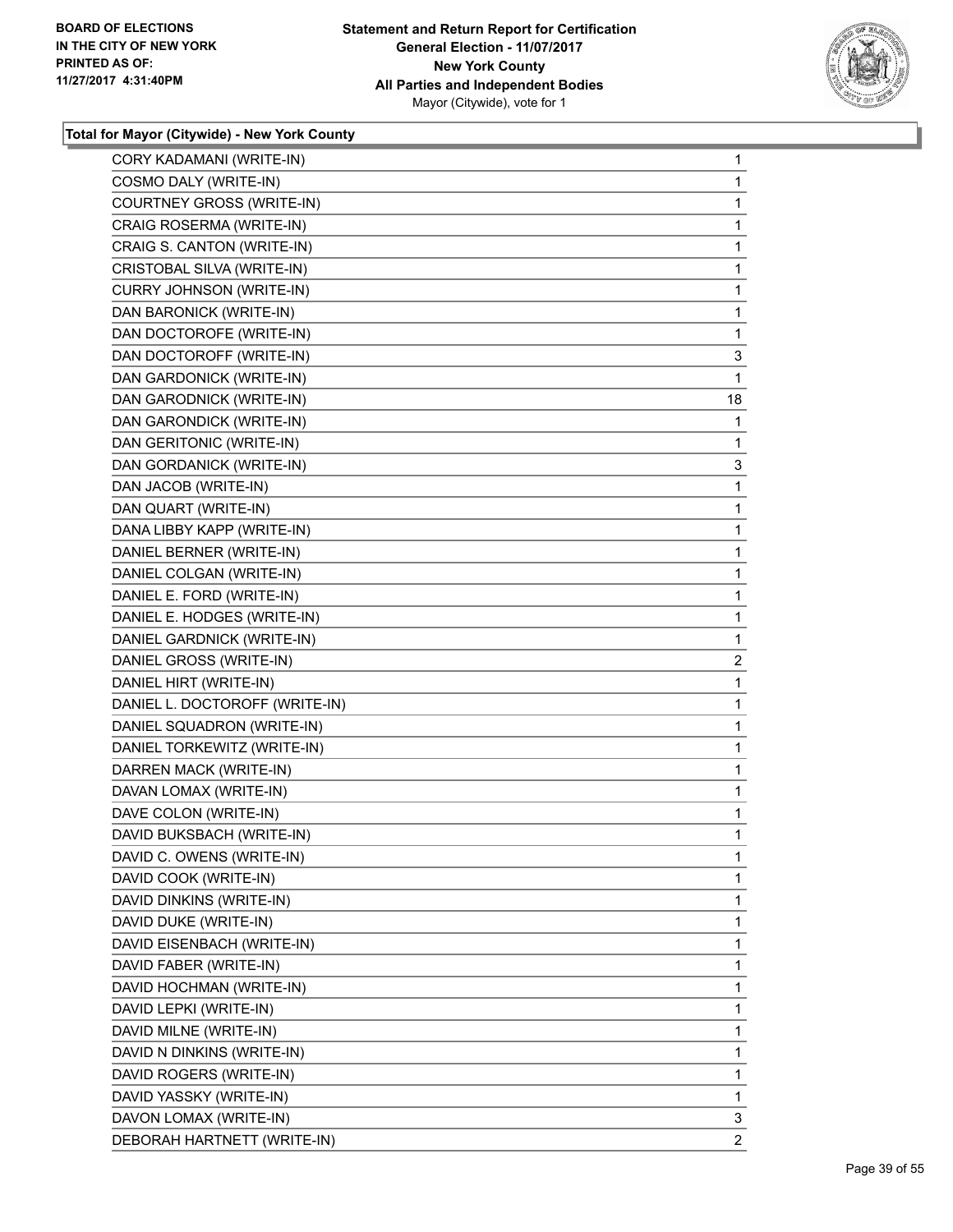

| DECLAN WALKER (WRITE-IN)         | 1                       |
|----------------------------------|-------------------------|
| DELORES RUBIN (WRITE-IN)         | 1                       |
| DELRAUN SMELL (WRITE-IN)         | 1                       |
| DELVES RUBIN (WRITE-IN)          | 1                       |
| DENNIS MYERS (WRITE-IN)          | 1                       |
| DENZEL WASHINGTON (WRITE-IN)     | 1                       |
| DEREK JETER (WRITE-IN)           | 1                       |
| DIOGENES D'SENAPE (WRITE-IN)     | 1                       |
| DOMINIC BREWER (WRITE-IN)        | $\overline{\mathbf{c}}$ |
| DOMINIQUE DAY (WRITE-IN)         | 1                       |
| DON GARODRICK (WRITE-IN)         | 1                       |
| DON MATTINGLY (WRITE-IN)         | 1                       |
| DONAHUE YNIGE (WRITE-IN)         | 1                       |
| DONALD BROW (WRITE-IN)           | 1                       |
| DONALD HAY (WRITE-IN)            | 1                       |
| DONALD J. TRUMP (WRITE-IN)       | 1                       |
| DONALD P. ROSENBERG (WRITE-IN)   | 1                       |
| DONALD TRUMP (WRITE-IN)          | 6                       |
| DONNA KLOEPFER (WRITE-IN)        | 1                       |
| DONNA KLOEPHER (WRITE-IN)        | 1                       |
| DOROTHY KADAR (WRITE-IN)         | 1                       |
| DOVAN LOMAX (WRITE-IN)           | 1                       |
| DREW SCHUSTEK (WRITE-IN)         | 1                       |
| DUTCH C. OLIVER (WRITE-IN)       | 1                       |
| DWAYNE OWENS (WRITE-IN)          | 1                       |
| DYLAN JONES (WRITE-IN)           | 1                       |
| ED KOCH (WRITE-IN)               | 1                       |
| ED NORTON (WRITE-IN)             | 1                       |
| EDWARD L. POWERS (WRITE-IN)      | 1                       |
| EDWARD WIPPER (WRITE-IN)         | $\overline{c}$          |
| EDWIN G. CADIZ (WRITE-IN)        | 1                       |
| EILEEN MYLES (WRITE-IN)          | $\overline{2}$          |
| ELIOT RABIN (WRITE-IN)           | 1                       |
| ELIZABETH BANNET (WRITE-IN)      | 1                       |
| ELIZABETH CREMMINS (WRITE-IN)    | 1                       |
| ELIZABETH EILENDER (WRITE-IN)    | 1                       |
| ELIZABETH HOFFMAN ESQ (WRITE-IN) | 1                       |
| ELIZABETH HOLTZMAN (WRITE-IN)    | 1                       |
| ELIZABETH KRAMAER (WRITE-IN)     | 1                       |
| ELIZABETH WARREN (WRITE-IN)      | 1                       |
| ELLEN BERRY (WRITE-IN)           | 1                       |
| ELLIOT S OROL (WRITE-IN)         | 1                       |
| ELLIOT SPITZER (WRITE-IN)        | 1                       |
| EMMANUEL MINAYA (WRITE-IN)       | 1                       |
| ERIC ADAMS (WRITE-IN)            | 6                       |
| ERIC BRUZAITIS (WRITE-IN)        | $\mathbf{1}$            |
|                                  |                         |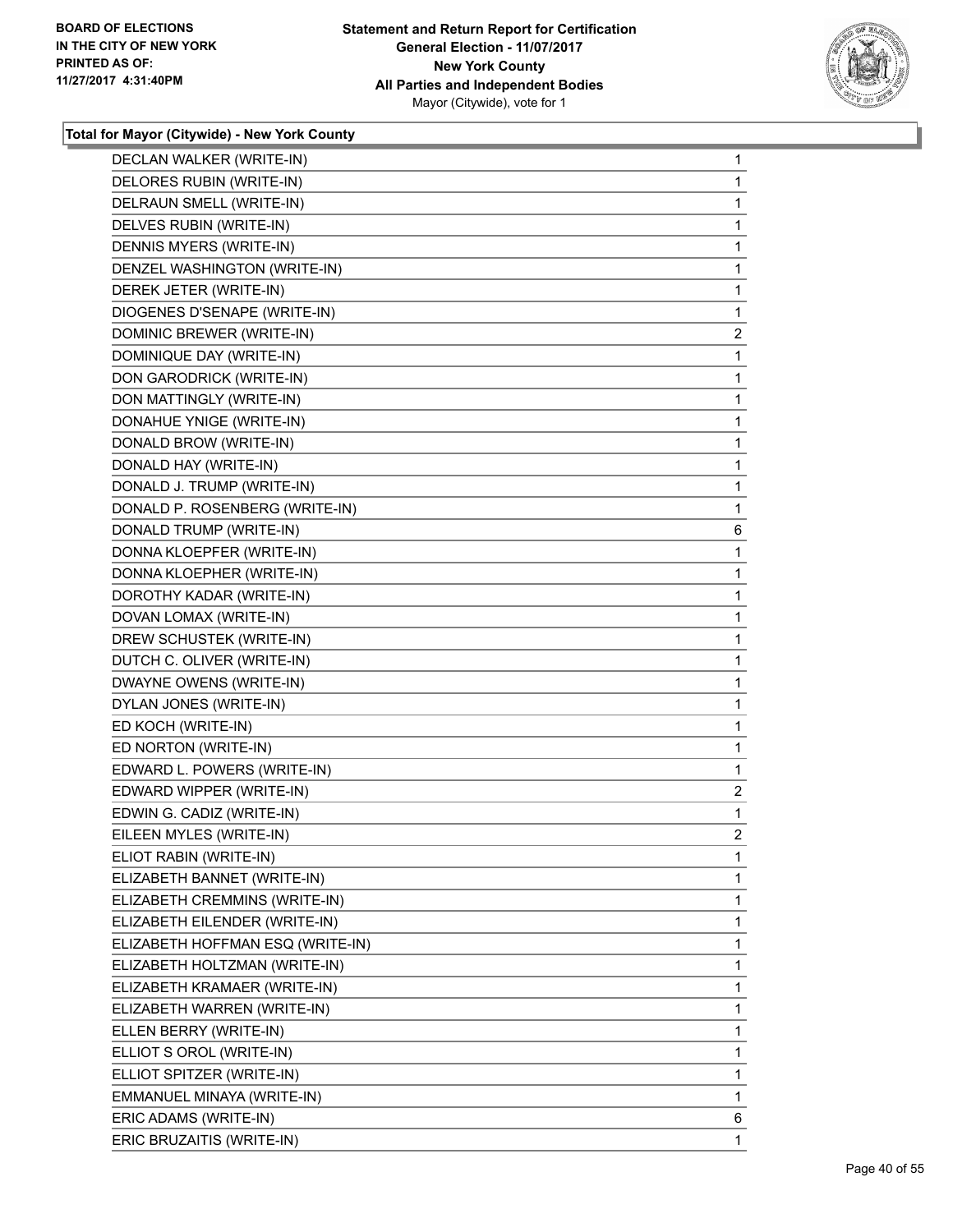

| ERIC L. ADAMS (WRITE-IN)<br>1<br>ERIC M. WEINGARTHER (WRITE-IN)<br>1<br>ERIC MCCLARE (WRITE-IN)<br>1<br>ERIC SCHNEIDERMAN (WRITE-IN)<br>1<br>ERIC T. SCHNEIDERMAN (WRITE-IN)<br>1<br>ERIC ULRICH (WRITE-IN)<br>1<br>ERICK SALGADO (WRITE-IN)<br>1<br>ERIK TORKELLS (WRITE-IN)<br>1<br>ERIN Z. HUSSEIN (WRITE-IN)<br>1<br>ERNEST KEARNEY (WRITE-IN)<br>1<br>ERROL LOUIS (WRITE-IN)<br>3<br>ETHAN LEIB (WRITE-IN)<br>1<br>EUGENE MAHON SR (WRITE-IN)<br>1<br>EUGENE SHATZ (WRITE-IN)<br>1<br>EUGENE V. DEBS (WRITE-IN)<br>1<br>EVA MOSHOWITZ (WRITE-IN)<br>1<br>EVA MOSKOWITZ (WRITE-IN)<br>EVAN AZUS (WRITE-IN)<br>1<br>EVAN S. COWIT (WRITE-IN)<br>1<br>FAYE BEAN (WRITE-IN)<br>1<br>FELICIA GORDON (WRITE-IN)<br>1<br>FIORELLO LAGUARDIA (WRITE-IN)<br>4<br>FRANCIS HSUEH (WRITE-IN)<br>1<br>FRANCOISE PICKART (WRITE-IN)<br>1<br>FRANKES SYMES (WRITE-IN)<br>1<br>GABRIEL BENINCASA (WRITE-IN)<br>1<br>GABRIEL BLAU (WRITE-IN)<br>1<br><b>GAIL BREWER (WRITE-IN)</b><br>1<br>GAIL D.H. MCMILLAN (WRITE-IN)<br>1<br><b>GAIL MCMILLAN (WRITE-IN)</b><br>1<br>GALE A. BREWER (WRITE-IN)<br>GALE BREWER (WRITE-IN)<br>9<br><b>GARTH POWELL (WRITE-IN)</b><br>1<br>GARY E. OSIUS (WRITE-IN)<br>GARY FERTMAN (WRITE-IN)<br>1<br>GARY HENNION JR. (WRITE-IN)<br>GEFFREY DIRECTOR (WRITE-IN)<br>1<br><b>GENE KAUFMAN (WRITE-IN)</b><br>1<br>GEORGE KELLEN JR. (WRITE-IN)<br>1<br><b>GEORGE OLSEN (WRITE-IN)</b><br>1<br><b>GEORGE SPITZ (WRITE-IN)</b><br>1<br>GERARD A. CARIFFE (WRITE-IN)<br>1<br>GERARD F DLEBNER (WRITE-IN)<br>1<br><b>GERTRUDE LEVINE (WRITE-IN)</b><br>1<br>GIA MACHLIN (WRITE-IN)<br>1 | ERIC GOLDSTEIN (WRITE-IN) | 1              |
|---------------------------------------------------------------------------------------------------------------------------------------------------------------------------------------------------------------------------------------------------------------------------------------------------------------------------------------------------------------------------------------------------------------------------------------------------------------------------------------------------------------------------------------------------------------------------------------------------------------------------------------------------------------------------------------------------------------------------------------------------------------------------------------------------------------------------------------------------------------------------------------------------------------------------------------------------------------------------------------------------------------------------------------------------------------------------------------------------------------------------------------------------------------------------------------------------------------------------------------------------------------------------------------------------------------------------------------------------------------------------------------------------------------------------------------------------------------------------------------------------------------------------------------------------------------------------------------------------------|---------------------------|----------------|
|                                                                                                                                                                                                                                                                                                                                                                                                                                                                                                                                                                                                                                                                                                                                                                                                                                                                                                                                                                                                                                                                                                                                                                                                                                                                                                                                                                                                                                                                                                                                                                                                         |                           |                |
|                                                                                                                                                                                                                                                                                                                                                                                                                                                                                                                                                                                                                                                                                                                                                                                                                                                                                                                                                                                                                                                                                                                                                                                                                                                                                                                                                                                                                                                                                                                                                                                                         |                           |                |
|                                                                                                                                                                                                                                                                                                                                                                                                                                                                                                                                                                                                                                                                                                                                                                                                                                                                                                                                                                                                                                                                                                                                                                                                                                                                                                                                                                                                                                                                                                                                                                                                         |                           |                |
|                                                                                                                                                                                                                                                                                                                                                                                                                                                                                                                                                                                                                                                                                                                                                                                                                                                                                                                                                                                                                                                                                                                                                                                                                                                                                                                                                                                                                                                                                                                                                                                                         |                           |                |
|                                                                                                                                                                                                                                                                                                                                                                                                                                                                                                                                                                                                                                                                                                                                                                                                                                                                                                                                                                                                                                                                                                                                                                                                                                                                                                                                                                                                                                                                                                                                                                                                         |                           |                |
|                                                                                                                                                                                                                                                                                                                                                                                                                                                                                                                                                                                                                                                                                                                                                                                                                                                                                                                                                                                                                                                                                                                                                                                                                                                                                                                                                                                                                                                                                                                                                                                                         |                           |                |
|                                                                                                                                                                                                                                                                                                                                                                                                                                                                                                                                                                                                                                                                                                                                                                                                                                                                                                                                                                                                                                                                                                                                                                                                                                                                                                                                                                                                                                                                                                                                                                                                         |                           |                |
|                                                                                                                                                                                                                                                                                                                                                                                                                                                                                                                                                                                                                                                                                                                                                                                                                                                                                                                                                                                                                                                                                                                                                                                                                                                                                                                                                                                                                                                                                                                                                                                                         |                           |                |
|                                                                                                                                                                                                                                                                                                                                                                                                                                                                                                                                                                                                                                                                                                                                                                                                                                                                                                                                                                                                                                                                                                                                                                                                                                                                                                                                                                                                                                                                                                                                                                                                         |                           |                |
|                                                                                                                                                                                                                                                                                                                                                                                                                                                                                                                                                                                                                                                                                                                                                                                                                                                                                                                                                                                                                                                                                                                                                                                                                                                                                                                                                                                                                                                                                                                                                                                                         |                           |                |
|                                                                                                                                                                                                                                                                                                                                                                                                                                                                                                                                                                                                                                                                                                                                                                                                                                                                                                                                                                                                                                                                                                                                                                                                                                                                                                                                                                                                                                                                                                                                                                                                         |                           |                |
|                                                                                                                                                                                                                                                                                                                                                                                                                                                                                                                                                                                                                                                                                                                                                                                                                                                                                                                                                                                                                                                                                                                                                                                                                                                                                                                                                                                                                                                                                                                                                                                                         |                           |                |
|                                                                                                                                                                                                                                                                                                                                                                                                                                                                                                                                                                                                                                                                                                                                                                                                                                                                                                                                                                                                                                                                                                                                                                                                                                                                                                                                                                                                                                                                                                                                                                                                         |                           |                |
|                                                                                                                                                                                                                                                                                                                                                                                                                                                                                                                                                                                                                                                                                                                                                                                                                                                                                                                                                                                                                                                                                                                                                                                                                                                                                                                                                                                                                                                                                                                                                                                                         |                           |                |
|                                                                                                                                                                                                                                                                                                                                                                                                                                                                                                                                                                                                                                                                                                                                                                                                                                                                                                                                                                                                                                                                                                                                                                                                                                                                                                                                                                                                                                                                                                                                                                                                         |                           |                |
|                                                                                                                                                                                                                                                                                                                                                                                                                                                                                                                                                                                                                                                                                                                                                                                                                                                                                                                                                                                                                                                                                                                                                                                                                                                                                                                                                                                                                                                                                                                                                                                                         |                           |                |
|                                                                                                                                                                                                                                                                                                                                                                                                                                                                                                                                                                                                                                                                                                                                                                                                                                                                                                                                                                                                                                                                                                                                                                                                                                                                                                                                                                                                                                                                                                                                                                                                         |                           | $\mathbf{2}$   |
|                                                                                                                                                                                                                                                                                                                                                                                                                                                                                                                                                                                                                                                                                                                                                                                                                                                                                                                                                                                                                                                                                                                                                                                                                                                                                                                                                                                                                                                                                                                                                                                                         |                           |                |
|                                                                                                                                                                                                                                                                                                                                                                                                                                                                                                                                                                                                                                                                                                                                                                                                                                                                                                                                                                                                                                                                                                                                                                                                                                                                                                                                                                                                                                                                                                                                                                                                         |                           |                |
|                                                                                                                                                                                                                                                                                                                                                                                                                                                                                                                                                                                                                                                                                                                                                                                                                                                                                                                                                                                                                                                                                                                                                                                                                                                                                                                                                                                                                                                                                                                                                                                                         |                           |                |
|                                                                                                                                                                                                                                                                                                                                                                                                                                                                                                                                                                                                                                                                                                                                                                                                                                                                                                                                                                                                                                                                                                                                                                                                                                                                                                                                                                                                                                                                                                                                                                                                         |                           |                |
|                                                                                                                                                                                                                                                                                                                                                                                                                                                                                                                                                                                                                                                                                                                                                                                                                                                                                                                                                                                                                                                                                                                                                                                                                                                                                                                                                                                                                                                                                                                                                                                                         |                           |                |
|                                                                                                                                                                                                                                                                                                                                                                                                                                                                                                                                                                                                                                                                                                                                                                                                                                                                                                                                                                                                                                                                                                                                                                                                                                                                                                                                                                                                                                                                                                                                                                                                         |                           |                |
|                                                                                                                                                                                                                                                                                                                                                                                                                                                                                                                                                                                                                                                                                                                                                                                                                                                                                                                                                                                                                                                                                                                                                                                                                                                                                                                                                                                                                                                                                                                                                                                                         |                           |                |
|                                                                                                                                                                                                                                                                                                                                                                                                                                                                                                                                                                                                                                                                                                                                                                                                                                                                                                                                                                                                                                                                                                                                                                                                                                                                                                                                                                                                                                                                                                                                                                                                         |                           |                |
|                                                                                                                                                                                                                                                                                                                                                                                                                                                                                                                                                                                                                                                                                                                                                                                                                                                                                                                                                                                                                                                                                                                                                                                                                                                                                                                                                                                                                                                                                                                                                                                                         |                           |                |
|                                                                                                                                                                                                                                                                                                                                                                                                                                                                                                                                                                                                                                                                                                                                                                                                                                                                                                                                                                                                                                                                                                                                                                                                                                                                                                                                                                                                                                                                                                                                                                                                         |                           |                |
|                                                                                                                                                                                                                                                                                                                                                                                                                                                                                                                                                                                                                                                                                                                                                                                                                                                                                                                                                                                                                                                                                                                                                                                                                                                                                                                                                                                                                                                                                                                                                                                                         |                           |                |
|                                                                                                                                                                                                                                                                                                                                                                                                                                                                                                                                                                                                                                                                                                                                                                                                                                                                                                                                                                                                                                                                                                                                                                                                                                                                                                                                                                                                                                                                                                                                                                                                         |                           |                |
|                                                                                                                                                                                                                                                                                                                                                                                                                                                                                                                                                                                                                                                                                                                                                                                                                                                                                                                                                                                                                                                                                                                                                                                                                                                                                                                                                                                                                                                                                                                                                                                                         |                           |                |
|                                                                                                                                                                                                                                                                                                                                                                                                                                                                                                                                                                                                                                                                                                                                                                                                                                                                                                                                                                                                                                                                                                                                                                                                                                                                                                                                                                                                                                                                                                                                                                                                         |                           | $\overline{2}$ |
|                                                                                                                                                                                                                                                                                                                                                                                                                                                                                                                                                                                                                                                                                                                                                                                                                                                                                                                                                                                                                                                                                                                                                                                                                                                                                                                                                                                                                                                                                                                                                                                                         |                           |                |
|                                                                                                                                                                                                                                                                                                                                                                                                                                                                                                                                                                                                                                                                                                                                                                                                                                                                                                                                                                                                                                                                                                                                                                                                                                                                                                                                                                                                                                                                                                                                                                                                         |                           |                |
|                                                                                                                                                                                                                                                                                                                                                                                                                                                                                                                                                                                                                                                                                                                                                                                                                                                                                                                                                                                                                                                                                                                                                                                                                                                                                                                                                                                                                                                                                                                                                                                                         |                           | $\overline{2}$ |
|                                                                                                                                                                                                                                                                                                                                                                                                                                                                                                                                                                                                                                                                                                                                                                                                                                                                                                                                                                                                                                                                                                                                                                                                                                                                                                                                                                                                                                                                                                                                                                                                         |                           |                |
|                                                                                                                                                                                                                                                                                                                                                                                                                                                                                                                                                                                                                                                                                                                                                                                                                                                                                                                                                                                                                                                                                                                                                                                                                                                                                                                                                                                                                                                                                                                                                                                                         |                           | 2              |
|                                                                                                                                                                                                                                                                                                                                                                                                                                                                                                                                                                                                                                                                                                                                                                                                                                                                                                                                                                                                                                                                                                                                                                                                                                                                                                                                                                                                                                                                                                                                                                                                         |                           |                |
|                                                                                                                                                                                                                                                                                                                                                                                                                                                                                                                                                                                                                                                                                                                                                                                                                                                                                                                                                                                                                                                                                                                                                                                                                                                                                                                                                                                                                                                                                                                                                                                                         |                           |                |
|                                                                                                                                                                                                                                                                                                                                                                                                                                                                                                                                                                                                                                                                                                                                                                                                                                                                                                                                                                                                                                                                                                                                                                                                                                                                                                                                                                                                                                                                                                                                                                                                         |                           |                |
|                                                                                                                                                                                                                                                                                                                                                                                                                                                                                                                                                                                                                                                                                                                                                                                                                                                                                                                                                                                                                                                                                                                                                                                                                                                                                                                                                                                                                                                                                                                                                                                                         |                           |                |
|                                                                                                                                                                                                                                                                                                                                                                                                                                                                                                                                                                                                                                                                                                                                                                                                                                                                                                                                                                                                                                                                                                                                                                                                                                                                                                                                                                                                                                                                                                                                                                                                         |                           |                |
|                                                                                                                                                                                                                                                                                                                                                                                                                                                                                                                                                                                                                                                                                                                                                                                                                                                                                                                                                                                                                                                                                                                                                                                                                                                                                                                                                                                                                                                                                                                                                                                                         |                           |                |
|                                                                                                                                                                                                                                                                                                                                                                                                                                                                                                                                                                                                                                                                                                                                                                                                                                                                                                                                                                                                                                                                                                                                                                                                                                                                                                                                                                                                                                                                                                                                                                                                         |                           |                |
|                                                                                                                                                                                                                                                                                                                                                                                                                                                                                                                                                                                                                                                                                                                                                                                                                                                                                                                                                                                                                                                                                                                                                                                                                                                                                                                                                                                                                                                                                                                                                                                                         |                           |                |
|                                                                                                                                                                                                                                                                                                                                                                                                                                                                                                                                                                                                                                                                                                                                                                                                                                                                                                                                                                                                                                                                                                                                                                                                                                                                                                                                                                                                                                                                                                                                                                                                         |                           |                |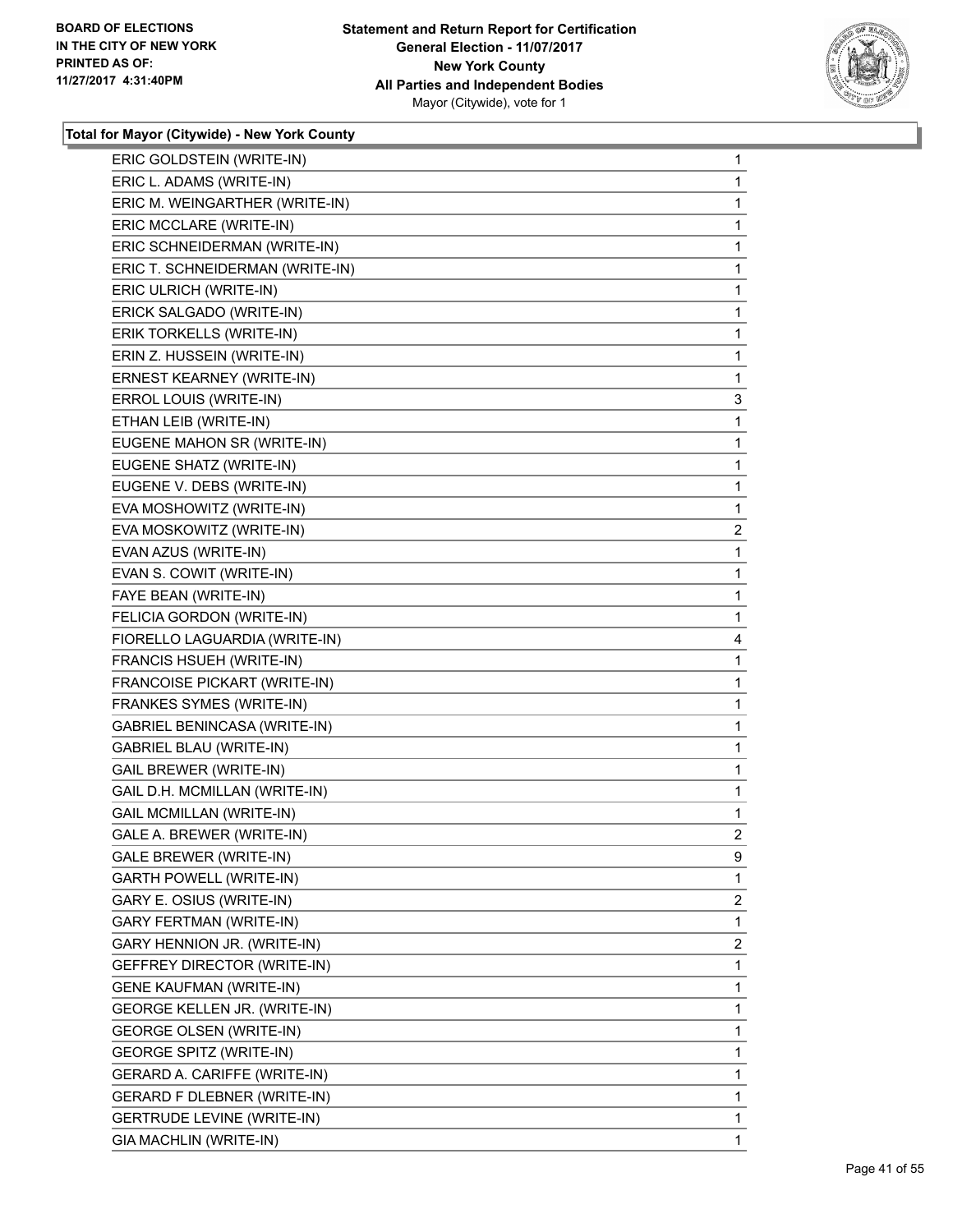

| GILLIAN FRIEDMAN (WRITE-IN)          | $\mathbf 1$  |
|--------------------------------------|--------------|
| GINGHAM CHEER (WRITE-IN)             | $\mathbf 1$  |
| GLORIA BROWNE-MARSHALL (WRITE-IN)    | $\mathbf 1$  |
| <b>GLORIA RAKOVIC (WRITE-IN)</b>     | 1            |
| <b>GRACE CRANE (WRITE-IN)</b>        | $\mathbf 1$  |
| GREG S. MORGAN (WRITE-IN)            | $\mathbf 1$  |
| <b>GREGORY BERGER (WRITE-IN)</b>     | 1            |
| <b>GREGORY GATTAS (WRITE-IN)</b>     | 2            |
| <b>GREGORY GETTAS (WRITE-IN)</b>     | 2            |
| <b>GUS CHRISTENSEN (WRITE-IN)</b>    | 2            |
| H. HARRIS HEALY VI (WRITE-IN)        | 1            |
| HAKEEM JEFFRIES (WRITE-IN)           | 9            |
| HAKEEN JEFFRIES (WRITE-IN)           | $\mathbf 1$  |
| HAL FRIEDMAN (WRITE-IN)              | $\mathbf 1$  |
| HAROLD LASHER (WRITE-IN)             | 1            |
| HAROLD M. SHULTZ (WRITE-IN)          | 2            |
| HARRIET TUBMAN (WRITE-IN)            | 1            |
| HARRY SEIGEL (WRITE-IN)              | $\mathbf 1$  |
| HARRY SIEGEL (WRITE-IN)              | 1            |
| HARVEY BELLOVIN (WRITE-IN)           | $\mathbf 1$  |
| HARVEY BEREWSON (WRITE-IN)           | 1            |
| HEATHER GRANTHAM DEUTSCH (WRITE-IN)  | 1            |
| HELEN COOK (WRITE-IN)                | 1            |
| HELEN ROSENTHAL (WRITE-IN)           | 2            |
| HELEN ROSETHAL (WRITE-IN)            | 1            |
| HELENE AGRESS (WRITE-IN)             | $\mathbf{1}$ |
| HELENE ZERA (WRITE-IN)               | 1            |
| HENRY SMOKER (WRITE-IN)              | 1            |
| HEYWOOD GIABLOME (WRITE-IN)          | 1            |
| HILARY BAVOR (WRITE-IN)              | 1            |
| HILDA LEURG SWITZ (WRITE-IN)         | 1            |
| HILLARY CLINTON (WRITE-IN)           | 129          |
| HIRAM MONSERRATTE (WRITE-IN)         | 1            |
| HOWARD LASHER (WRITE-IN)             | 1            |
| HOWARD SCHOR (WRITE-IN)              | 1            |
| HOWARD STERN (WRITE-IN)              | 2            |
| HUMA ABEDIN (WRITE-IN)               | 1            |
| IAN CAMERON (WRITE-IN)               | 1            |
| IAN J. GROUP (WRITE-IN)              | 1            |
| IAN. P. BALOM (WRITE-IN)             | 1            |
| IMOGEN SENA LYNCH (WRITE-IN)         | 1            |
| IRINA A. VEKSELMAN (WRITE-IN)        | 1            |
| IRINA ALEXANDRA VEKSELMAN (WRITE-IN) | 1            |
| IRINA ALEXANDRA VERSELMAN (WRITE-IN) | 1            |
| ISABELLA TALYANA CRUZ (WRITE-IN)     | 1            |
| ISAIAH DAMYON (WRITE-IN)             | 1            |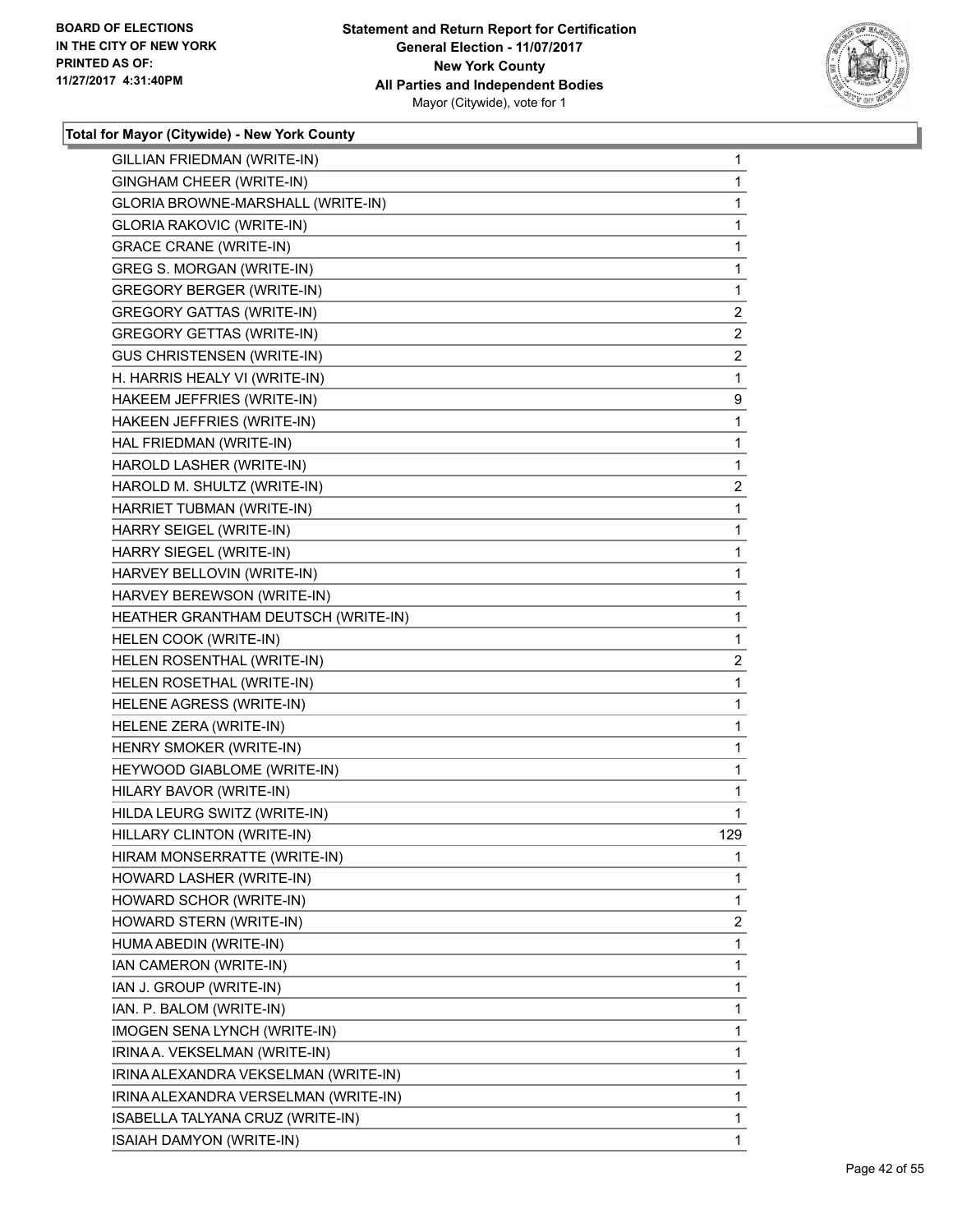

| ISMENE SPILIOTIS (WRITE-IN)        | 1 |
|------------------------------------|---|
| IVAN ARBITMAN (WRITE-IN)           | 1 |
| JABAR BRISPORT (WRITE-IN)          | 1 |
| JABARI BRISPORT (WRITE-IN)         | 1 |
| JACK DURSEY (WRITE-IN)             | 1 |
| JACK KERSHAW (WRITE-IN)            | 1 |
| JACK SILBERT (WRITE-IN)            | 1 |
| JACKON SUKKAK (WRITE-IN)           | 1 |
| JACOB LANDSMAN (WRITE-IN)          | 1 |
| JACOB WEINER (WRITE-IN)            | 1 |
| JAIME DIMOU (WRITE-IN)             | 1 |
| JAMES A. MERRILL (WRITE-IN)        | 1 |
| JAMES AVALLONE (WRITE-IN)          | 1 |
| JAMES BERGER (WRITE-IN)            | 1 |
| JAMES DELUCIA (WRITE-IN)           | 1 |
| JAMES LOUIS WILSON (WRITE-IN)      | 1 |
| JAMES ROBERT LESTER (WRITE-IN)     | 1 |
| JAMES S. DENNIS (WRITE-IN)         | 1 |
| JAMES SHERDAN (WRITE-IN)           | 1 |
| JANAS MARTON (WRITE-IN)            | 1 |
| JANE BRADBURY (WRITE-IN)           | 1 |
| JANE G. BUHKS (WRITE-IN)           | 1 |
| JANE HARTLY (WRITE-IN)             | 1 |
| JANET YELLEN (WRITE-IN)            | 1 |
| JANETTE SADIK-KHAN (WRITE-IN)      | 1 |
| JANICE GOLDHAAR (WRITE-IN)         | 1 |
| JANICE K. BRYANT (WRITE-IN)        | 1 |
| JANOS MARTON (WRITE-IN)            | 2 |
| JARED FOGLE (WRITE-IN)             | 1 |
| JASON S. ABRAMS (WRITE-IN)         | 1 |
| JAY BURSTEIN (WRITE-IN)            | 1 |
| JC POLANCO (WRITE-IN)              | 1 |
| JEAN BOODEWYN (WRITE-IN)           | 1 |
| JEAN CLAUDE VON JOHNSON (WRITE-IN) | 1 |
| JEFF SCHAENGOLD (WRITE-IN)         | 1 |
| JEFF SERUGGS (WRITE-IN)            | 1 |
| JEFFREY E. FELMUS (WRITE-IN)       | 1 |
| JEFFREY LICHTSTEIN (WRITE-IN)      | 1 |
| JEFFREY WEISER (WRITE-IN)          | 1 |
| JENIFFER SCHOENFELD (WRITE-IN)     | 1 |
| JENNIFER BRIGHT (WRITE-IN)         | 3 |
| JENNIFER LYNN WATER (WRITE-IN)     | 1 |
| JENNY AMLEN (WRITE-IN)             | 1 |
| JEREMY AUSTIN DAVIS (WRITE-IN)     | 1 |
| JEREMY FEIST (WRITE-IN)            | 1 |
| JEREMY HARRISON (WRITE-IN)         | 1 |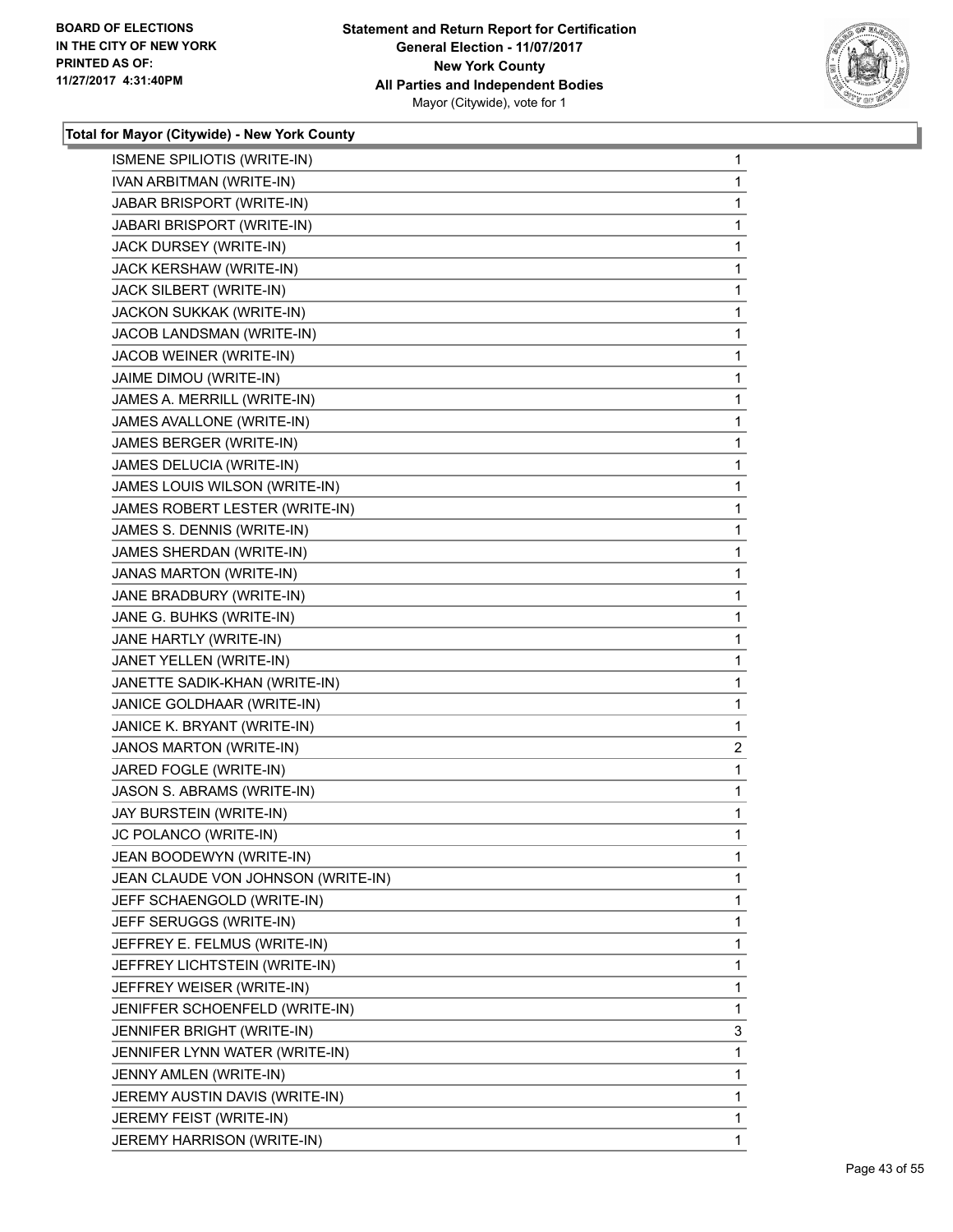

| JEREMY SCHIFFRES (WRITE-IN)  | 1              |
|------------------------------|----------------|
| JEREMY SHOCKETT (WRITE-IN)   | $\overline{2}$ |
| JERILYN PERMAN (WRITE-IN)    | 1              |
| JERRY NADLER (WRITE-IN)      | 1              |
| JESSAMYN HOPE (WRITE-IN)     | 1              |
| JESSE AVIRARE (WRITE-IN)     | 1              |
| JESSE KEARNEY (WRITE-IN)     | 1              |
| JESSICA MARSHALL (WRITE-IN)  | 1              |
| JEUNER P CAUSON (WRITE-IN)   | 1              |
| JHANNA DAVIS (WRITE-IN)      | 1              |
| JILL BERRY (WRITE-IN)        | 1              |
| JILL STEIN (WRITE-IN)        | 1              |
| JIM ROSENTHAL (WRITE-IN)     | 1              |
| JIMMY MC MILLAN (WRITE-IN)   | 1              |
| JIMMY MCMIILLAN (WRITE-IN)   | 1              |
| JIMMY MCMILLAN (WRITE-IN)    | 3              |
| JIMMY MCMILLIAN (WRITE-IN)   | 1              |
| JIMMY MCMILLON (WRITE-IN)    | 1              |
| JOAN M. MONROE (WRITE-IN)    | 1              |
| JOANNE M. REED (WRITE-IN)    | 1              |
| JOE BIDEN (WRITE-IN)         | 3              |
| JOE DOE (WRITE-IN)           | 1              |
| JOE GIRARDI (WRITE-IN)       | 2              |
| JOE JAFFONI (WRITE-IN)       | 1              |
| JOE LHOTA (WRITE-IN)         | 5              |
| JOEL MAXMAN (WRITE-IN)       | 5              |
| JOHN BRENT HILL (WRITE-IN)   | 1              |
| JOHN CATSIMATIDIS (WRITE-IN) | 1              |
| JOHN ERVIN ROGERS (WRITE-IN) | 1              |
| JOHN FLUEUU (WRITE-IN)       | 1              |
| JOHN FORTH PEACHY (WRITE-IN) | 1              |
| JOHN GANGI (WRITE-IN)        | 1              |
| JOHN GILCH (WRITE-IN)        | 1              |
| JOHN KATZHAN (WRITE-IN)      | 1              |
| JOHN LIU (WRITE-IN)          | 1              |
| JOHN LU (WRITE-IN)           | 1              |
| JOHN M. CASEY (WRITE-IN)     | 1              |
| JOHN M. FINAN (WRITE-IN)     | 1              |
| JOHN OLIVER (WRITE-IN)       | 1              |
| JOHN ORT (WRITE-IN)          | 1              |
| JOHN R. WILLIFORD (WRITE-IN) | 1              |
| JOHN SMALL (WRITE-IN)        | 1              |
| JOHN SMITH (WRITE-IN)        | 2              |
| JOHN THOMPSON (WRITE-IN)     | 1              |
| JOHN V. LINDSAY (WRITE-IN)   | 1              |
| JOHN WEIS (WRITE-IN)         | $\mathbf{1}$   |
|                              |                |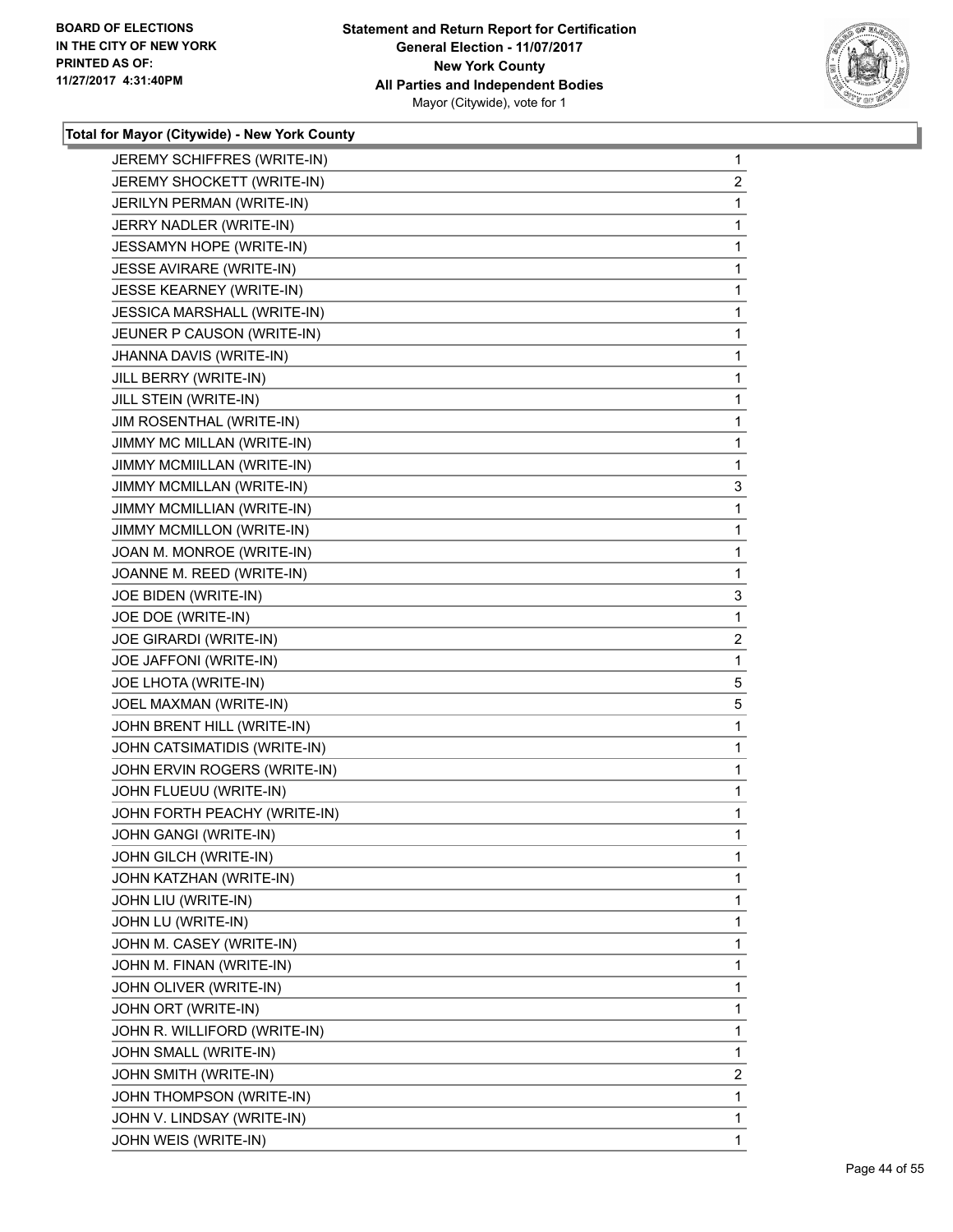

| JON F. FRANK JR. (WRITE-IN)      | 2              |
|----------------------------------|----------------|
| JON SNOW (WRITE-IN)              | 1              |
| JONATHAN BING (WRITE-IN)         | 1              |
| JONATHAN GOLDIN (WRITE-IN)       | 1              |
| JONATHAN GOLDSTEINQ (WRITE-IN)   | 1              |
| JONATHAN SCHWARTZ (WRITE-IN)     | 1              |
| JOO-HYUN KANG (WRITE-IN)         | 1              |
| JORDAN BALTIMORE (WRITE-IN)      | 1              |
| JORDAN TIRCIO (WRITE-IN)         | 1              |
| JOSE M FLORES (WRITE-IN)         | 1              |
| JOSEPH LHOTA (WRITE-IN)          | 1              |
| JOSEPH MORRISOE (WRITE-IN)       | 1              |
| JOSEPH P. RAPPAPORT (WRITE-IN)   | 1              |
| JOSH LOCKWOOD (WRITE-IN)         | 1              |
| <b>JOSH PINKERTON (WRITE-IN)</b> | 1              |
| JOSH THOMPSON (WRITE-IN)         | 2              |
| JOSHUA KIRSCHNER (WRITE-IN)      | 1              |
| JOSHUA RUTHIZER (WRITE-IN)       | 3              |
| JOSHUA SHAPIRO (WRITE-IN)        | 1              |
| JOSHUA THOMPSON (WRITE-IN)       | 1              |
| JOSMAR TRUJILLO (WRITE-IN)       | 1              |
| JUDGE KIBBIE F. PAYNE (WRITE-IN) | 1              |
| <b>JUDITH BROWN (WRITE-IN)</b>   | 1              |
| JULIA KIRCHHAUSEN (WRITE-IN)     | 1              |
| JULIA MARISKI (WRITE-IN)         | 1              |
| JULIAN FRAUTASCH (WRITE-IN)      | 1              |
| JULIE BOSE (WRITE-IN)            | $\overline{2}$ |
| JULIEN FREEDMAN (WRITE-IN)       | 1              |
| JUSTINE CUCCIA (WRITE-IN)        | 1              |
| KACIE L. DRAGON (WRITE-IN)       | 1              |
| KAMALA HARRIS (WRITE-IN)         | 2              |
| KARA GEBHART (WRITE-IN)          | 1              |
| KARL BOCK (WRITE-IN)             | 1              |
| KATE CONROY (WRITE-IN)           | 1              |
| KATHARINE POWELL (WRITE-IN)      | 1              |
| KATHLEEN A. HATHAWAY (WRITE-IN)  | 1              |
| KATHLEEN GERRITSON (WRITE-IN)    | 1              |
| KATHRYN HEIM HARRIS (WRITE-IN)   | 1              |
| KATIA KELLY (WRITE-IN)           | 2              |
| KATIE LOEB (WRITE-IN)            | 1              |
| KAYE TURNER (WRITE-IN)           | 1              |
| KEITH LOVE JR. (WRITE-IN)        | 1              |
| KEITH MENDENHALL (WRITE-IN)      | 1              |
| KEITH POWERS (WRITE-IN)          | 1              |
| KEITH R. VESSELL (WRITE-IN)      | 1              |
| KELVIN C. BIAS (WRITE-IN)        | 1              |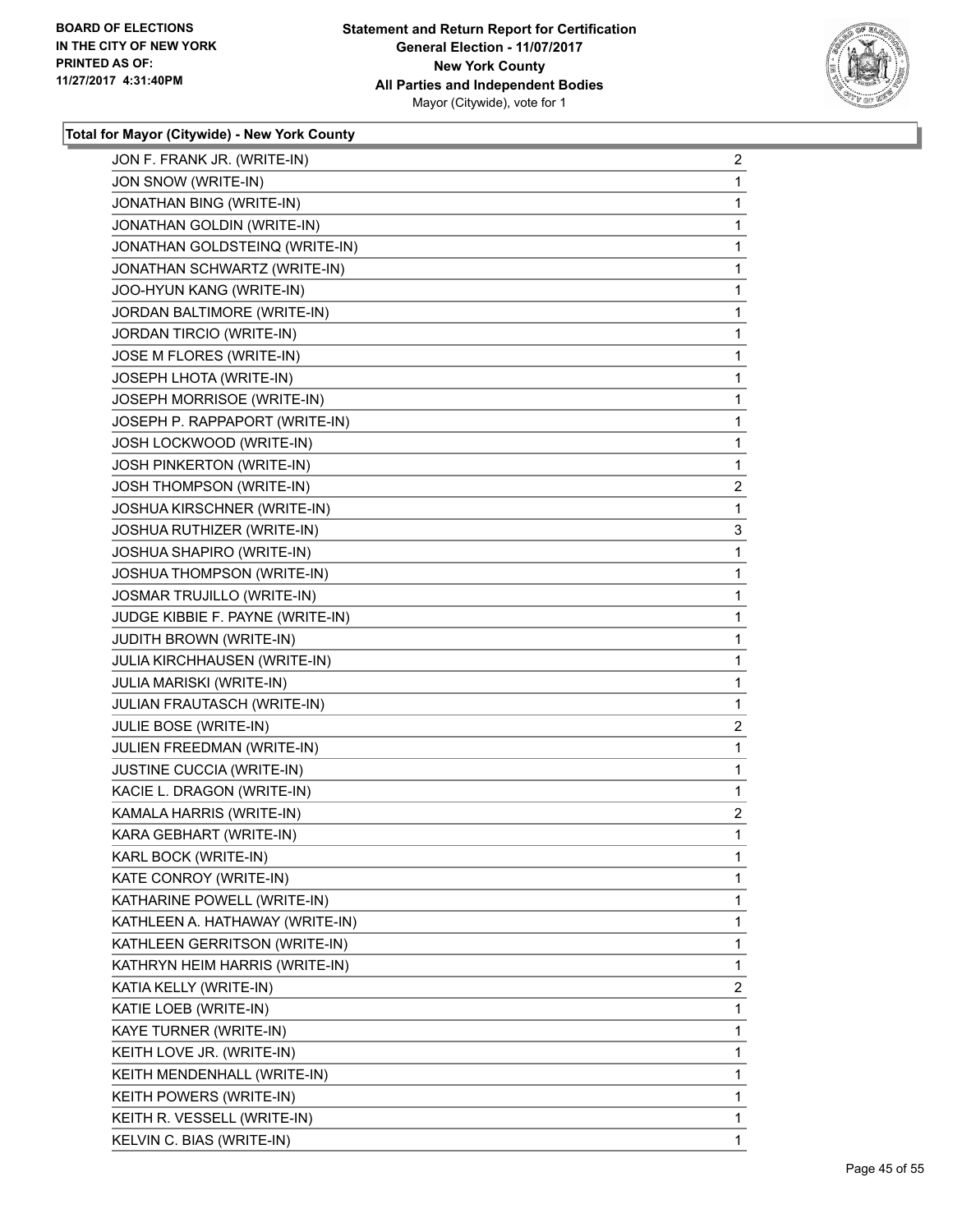

| KEN CHENAULT (WRITE-IN)<br>KENNETH MEHLMAN (WRITE-IN)<br>KENNETH N. WEINE (WRITE-IN)<br>KENNETH UNDERWOOD (WRITE-IN)<br>KENNETH WAGNER (WRITE-IN)<br>KEVIN B. SEAMAN (WRITE-IN)<br>KEVIN BAKER (WRITE-IN)<br>KEVIN SHEEKEY (WRITE-IN)<br>KEVIN SHEEKY (WRITE-IN)<br>KIM ABLONDI DAFO SVA (WRITE-IN)<br>KIM SMITH (WRITE-IN)<br>KIRSTEN GILLIBRAND (WRITE-IN)<br>KIRSTIN GILLIBRAND (WRITE-IN)<br>KOLU K. BAYSAH (WRITE-IN)<br>KRISTAPS PORZINAIS (WRITE-IN)<br>KRISTAPS PORZINGIS (WRITE-IN)<br>KRISTOPS PORZINGIS (WRITE-IN)<br>LARA CRYSTAL (WRITE-IN)<br>LARAMIE MILLER-MONTERO (WRITE-IN)<br>LARRY SEABROOK (WRITE-IN)<br>LASHAWN PIERRE (WRITE-IN)<br>LAURA PODOLNICK (WRITE-IN)<br>LAURA PODOLRICK (WRITE-IN)<br>LAUREN WICHTERMAN (WRITE-IN)<br>LAVERNE WILLIAMS (WRITE-IN)<br>LAWRENA O'DONNEL (WRITE-IN)<br>LAWRENCE O'DONELL (WRITE-IN)<br>LEAH AVIRAM (WRITE-IN)<br>LEIGH N. SILVER (WRITE-IN)<br>LEILA PASSOFF (WRITE-IN)<br>LESLIE BERNARD JOSEPH (WRITE-IN)<br>LESLIE KNOGE (WRITE-IN)<br>LETITIA JAMES (WRITE-IN)<br>LEWIS BLACK (WRITE-IN)<br>LIBERTY MCATEER (WRITE-IN)<br>LILIAN HUANG (WRITE-IN)<br>LINDA LEVIN (WRITE-IN)<br>LINDA MUSSMANN (WRITE-IN)<br>LINDA SARSOUR (WRITE-IN)<br>LINDSAY BABEEF (WRITE-IN)<br>LINDSAY HOLCOMB (WRITE-IN)<br>LISA RUBIN (WRITE-IN)<br>LIZ KRUEGER (WRITE-IN) | KEN BONE (WRITE-IN)      | 1              |
|----------------------------------------------------------------------------------------------------------------------------------------------------------------------------------------------------------------------------------------------------------------------------------------------------------------------------------------------------------------------------------------------------------------------------------------------------------------------------------------------------------------------------------------------------------------------------------------------------------------------------------------------------------------------------------------------------------------------------------------------------------------------------------------------------------------------------------------------------------------------------------------------------------------------------------------------------------------------------------------------------------------------------------------------------------------------------------------------------------------------------------------------------------------------------------------------------------------------------------------------------------------------------------------------------------------------|--------------------------|----------------|
|                                                                                                                                                                                                                                                                                                                                                                                                                                                                                                                                                                                                                                                                                                                                                                                                                                                                                                                                                                                                                                                                                                                                                                                                                                                                                                                      |                          | 1              |
|                                                                                                                                                                                                                                                                                                                                                                                                                                                                                                                                                                                                                                                                                                                                                                                                                                                                                                                                                                                                                                                                                                                                                                                                                                                                                                                      |                          | 1              |
|                                                                                                                                                                                                                                                                                                                                                                                                                                                                                                                                                                                                                                                                                                                                                                                                                                                                                                                                                                                                                                                                                                                                                                                                                                                                                                                      |                          | 1              |
|                                                                                                                                                                                                                                                                                                                                                                                                                                                                                                                                                                                                                                                                                                                                                                                                                                                                                                                                                                                                                                                                                                                                                                                                                                                                                                                      |                          | 1              |
|                                                                                                                                                                                                                                                                                                                                                                                                                                                                                                                                                                                                                                                                                                                                                                                                                                                                                                                                                                                                                                                                                                                                                                                                                                                                                                                      |                          | 1              |
|                                                                                                                                                                                                                                                                                                                                                                                                                                                                                                                                                                                                                                                                                                                                                                                                                                                                                                                                                                                                                                                                                                                                                                                                                                                                                                                      |                          | 1              |
|                                                                                                                                                                                                                                                                                                                                                                                                                                                                                                                                                                                                                                                                                                                                                                                                                                                                                                                                                                                                                                                                                                                                                                                                                                                                                                                      |                          | 1              |
|                                                                                                                                                                                                                                                                                                                                                                                                                                                                                                                                                                                                                                                                                                                                                                                                                                                                                                                                                                                                                                                                                                                                                                                                                                                                                                                      |                          | 2              |
|                                                                                                                                                                                                                                                                                                                                                                                                                                                                                                                                                                                                                                                                                                                                                                                                                                                                                                                                                                                                                                                                                                                                                                                                                                                                                                                      |                          | $\overline{a}$ |
|                                                                                                                                                                                                                                                                                                                                                                                                                                                                                                                                                                                                                                                                                                                                                                                                                                                                                                                                                                                                                                                                                                                                                                                                                                                                                                                      |                          | 1              |
|                                                                                                                                                                                                                                                                                                                                                                                                                                                                                                                                                                                                                                                                                                                                                                                                                                                                                                                                                                                                                                                                                                                                                                                                                                                                                                                      |                          | 1              |
|                                                                                                                                                                                                                                                                                                                                                                                                                                                                                                                                                                                                                                                                                                                                                                                                                                                                                                                                                                                                                                                                                                                                                                                                                                                                                                                      |                          | 1              |
|                                                                                                                                                                                                                                                                                                                                                                                                                                                                                                                                                                                                                                                                                                                                                                                                                                                                                                                                                                                                                                                                                                                                                                                                                                                                                                                      |                          | 1              |
|                                                                                                                                                                                                                                                                                                                                                                                                                                                                                                                                                                                                                                                                                                                                                                                                                                                                                                                                                                                                                                                                                                                                                                                                                                                                                                                      |                          | 1              |
|                                                                                                                                                                                                                                                                                                                                                                                                                                                                                                                                                                                                                                                                                                                                                                                                                                                                                                                                                                                                                                                                                                                                                                                                                                                                                                                      |                          | 1              |
|                                                                                                                                                                                                                                                                                                                                                                                                                                                                                                                                                                                                                                                                                                                                                                                                                                                                                                                                                                                                                                                                                                                                                                                                                                                                                                                      |                          | 1              |
|                                                                                                                                                                                                                                                                                                                                                                                                                                                                                                                                                                                                                                                                                                                                                                                                                                                                                                                                                                                                                                                                                                                                                                                                                                                                                                                      |                          | 1              |
|                                                                                                                                                                                                                                                                                                                                                                                                                                                                                                                                                                                                                                                                                                                                                                                                                                                                                                                                                                                                                                                                                                                                                                                                                                                                                                                      |                          | 1              |
|                                                                                                                                                                                                                                                                                                                                                                                                                                                                                                                                                                                                                                                                                                                                                                                                                                                                                                                                                                                                                                                                                                                                                                                                                                                                                                                      |                          | 1              |
|                                                                                                                                                                                                                                                                                                                                                                                                                                                                                                                                                                                                                                                                                                                                                                                                                                                                                                                                                                                                                                                                                                                                                                                                                                                                                                                      |                          | 1              |
|                                                                                                                                                                                                                                                                                                                                                                                                                                                                                                                                                                                                                                                                                                                                                                                                                                                                                                                                                                                                                                                                                                                                                                                                                                                                                                                      |                          | 1              |
|                                                                                                                                                                                                                                                                                                                                                                                                                                                                                                                                                                                                                                                                                                                                                                                                                                                                                                                                                                                                                                                                                                                                                                                                                                                                                                                      |                          | 2              |
|                                                                                                                                                                                                                                                                                                                                                                                                                                                                                                                                                                                                                                                                                                                                                                                                                                                                                                                                                                                                                                                                                                                                                                                                                                                                                                                      |                          | 1              |
|                                                                                                                                                                                                                                                                                                                                                                                                                                                                                                                                                                                                                                                                                                                                                                                                                                                                                                                                                                                                                                                                                                                                                                                                                                                                                                                      |                          | 1              |
|                                                                                                                                                                                                                                                                                                                                                                                                                                                                                                                                                                                                                                                                                                                                                                                                                                                                                                                                                                                                                                                                                                                                                                                                                                                                                                                      |                          | 1              |
|                                                                                                                                                                                                                                                                                                                                                                                                                                                                                                                                                                                                                                                                                                                                                                                                                                                                                                                                                                                                                                                                                                                                                                                                                                                                                                                      |                          | 1              |
|                                                                                                                                                                                                                                                                                                                                                                                                                                                                                                                                                                                                                                                                                                                                                                                                                                                                                                                                                                                                                                                                                                                                                                                                                                                                                                                      |                          | 1              |
|                                                                                                                                                                                                                                                                                                                                                                                                                                                                                                                                                                                                                                                                                                                                                                                                                                                                                                                                                                                                                                                                                                                                                                                                                                                                                                                      |                          | $\mathbf{1}$   |
|                                                                                                                                                                                                                                                                                                                                                                                                                                                                                                                                                                                                                                                                                                                                                                                                                                                                                                                                                                                                                                                                                                                                                                                                                                                                                                                      |                          | 1              |
|                                                                                                                                                                                                                                                                                                                                                                                                                                                                                                                                                                                                                                                                                                                                                                                                                                                                                                                                                                                                                                                                                                                                                                                                                                                                                                                      |                          | 1              |
|                                                                                                                                                                                                                                                                                                                                                                                                                                                                                                                                                                                                                                                                                                                                                                                                                                                                                                                                                                                                                                                                                                                                                                                                                                                                                                                      |                          | 1              |
|                                                                                                                                                                                                                                                                                                                                                                                                                                                                                                                                                                                                                                                                                                                                                                                                                                                                                                                                                                                                                                                                                                                                                                                                                                                                                                                      |                          | 1              |
|                                                                                                                                                                                                                                                                                                                                                                                                                                                                                                                                                                                                                                                                                                                                                                                                                                                                                                                                                                                                                                                                                                                                                                                                                                                                                                                      |                          | 5              |
|                                                                                                                                                                                                                                                                                                                                                                                                                                                                                                                                                                                                                                                                                                                                                                                                                                                                                                                                                                                                                                                                                                                                                                                                                                                                                                                      |                          | 1              |
|                                                                                                                                                                                                                                                                                                                                                                                                                                                                                                                                                                                                                                                                                                                                                                                                                                                                                                                                                                                                                                                                                                                                                                                                                                                                                                                      |                          | 1              |
|                                                                                                                                                                                                                                                                                                                                                                                                                                                                                                                                                                                                                                                                                                                                                                                                                                                                                                                                                                                                                                                                                                                                                                                                                                                                                                                      |                          | 1              |
|                                                                                                                                                                                                                                                                                                                                                                                                                                                                                                                                                                                                                                                                                                                                                                                                                                                                                                                                                                                                                                                                                                                                                                                                                                                                                                                      |                          | 1              |
|                                                                                                                                                                                                                                                                                                                                                                                                                                                                                                                                                                                                                                                                                                                                                                                                                                                                                                                                                                                                                                                                                                                                                                                                                                                                                                                      |                          | 1              |
|                                                                                                                                                                                                                                                                                                                                                                                                                                                                                                                                                                                                                                                                                                                                                                                                                                                                                                                                                                                                                                                                                                                                                                                                                                                                                                                      |                          | 7              |
|                                                                                                                                                                                                                                                                                                                                                                                                                                                                                                                                                                                                                                                                                                                                                                                                                                                                                                                                                                                                                                                                                                                                                                                                                                                                                                                      |                          | 1              |
|                                                                                                                                                                                                                                                                                                                                                                                                                                                                                                                                                                                                                                                                                                                                                                                                                                                                                                                                                                                                                                                                                                                                                                                                                                                                                                                      |                          | 1              |
|                                                                                                                                                                                                                                                                                                                                                                                                                                                                                                                                                                                                                                                                                                                                                                                                                                                                                                                                                                                                                                                                                                                                                                                                                                                                                                                      |                          | 2              |
|                                                                                                                                                                                                                                                                                                                                                                                                                                                                                                                                                                                                                                                                                                                                                                                                                                                                                                                                                                                                                                                                                                                                                                                                                                                                                                                      |                          | 3              |
|                                                                                                                                                                                                                                                                                                                                                                                                                                                                                                                                                                                                                                                                                                                                                                                                                                                                                                                                                                                                                                                                                                                                                                                                                                                                                                                      | LOGAN KESSLER (WRITE-IN) | 1              |
| LOLITA JACKSON (WRITE-IN)                                                                                                                                                                                                                                                                                                                                                                                                                                                                                                                                                                                                                                                                                                                                                                                                                                                                                                                                                                                                                                                                                                                                                                                                                                                                                            |                          | 1              |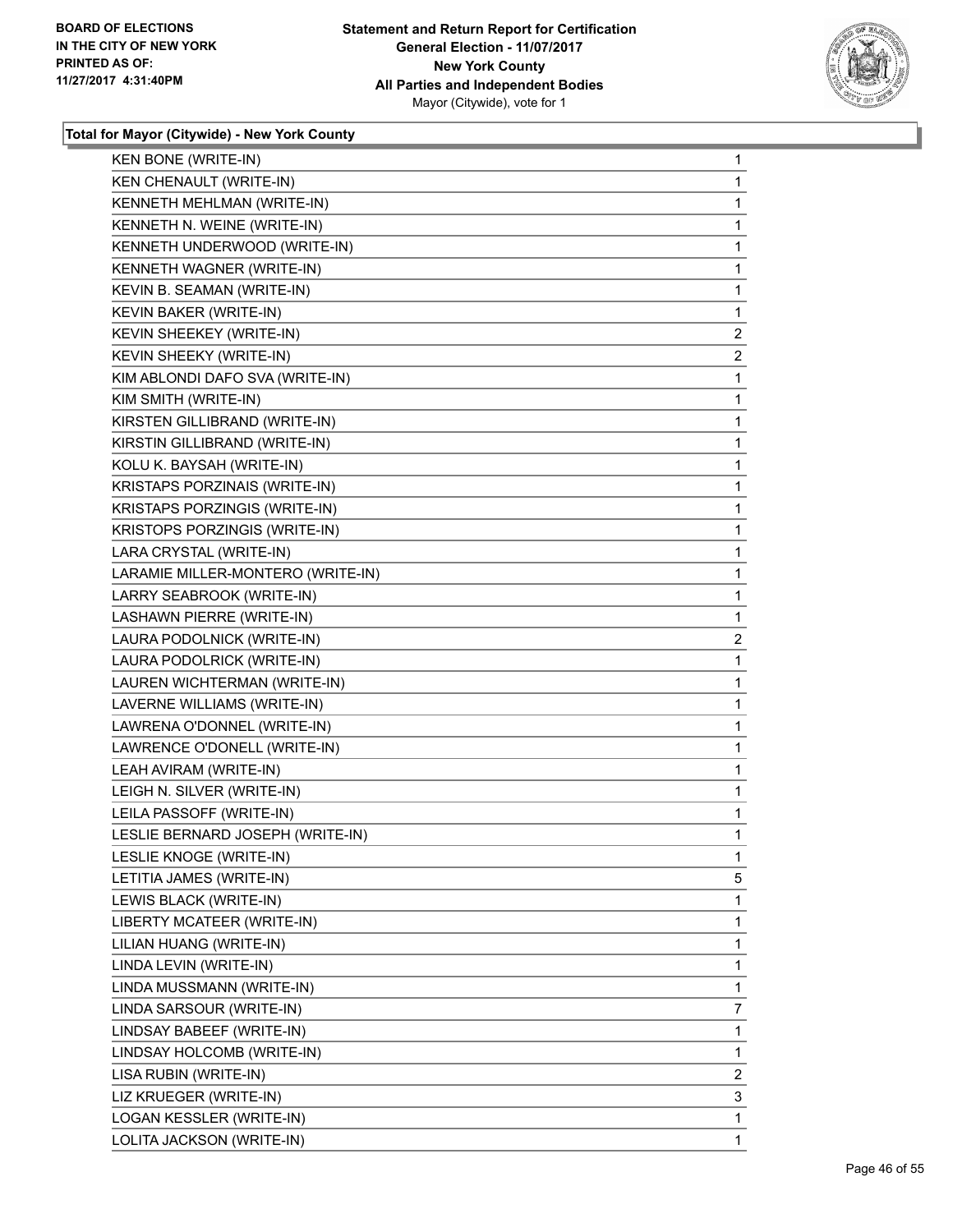

| LOUIS H. HART III (WRITE-IN)      | 1              |
|-----------------------------------|----------------|
| LUCY MARTY (WRITE-IN)             | 1              |
| LUIS TEJADA (WRITE-IN)            | 1              |
| LUKE D. MILLER (WRITE-IN)         | 2              |
| LYNDON B. JOHNSON (WRITE-IN)      | 1              |
| M. BLOOMBERG (WRITE-IN)           | 1              |
| MACNEON WHITE (WRITE-IN)          | 1              |
| MADDY DELORE (WRITE-IN)           | 1              |
| MAGDA BROWN (WRITE-IN)            | 1              |
| MAHFUZUR RAHMAN (WRITE-IN)        | 1              |
| MALCOLM MACKAY (WRITE-IN)         | 1              |
| MANNY J. SHAPIRO (WRITE-IN)       | 1              |
| MANNY SILVERBERG (WRITE-IN)       | 1              |
| MARC BAUN (WRITE-IN)              | 1              |
| MARC FLIEDNER (WRITE-IN)          | 10             |
| MARCIA KRAMER (WRITE-IN)          | 1              |
| MARCIE CLEARY (WRITE-IN)          | 1              |
| MARCIE VICALE CLEARY (WRITE-IN)   | 1              |
| MARGARET ANNE WEINRICH (WRITE-IN) | 1              |
| MARGUERITE KREUZER (WRITE-IN)     | 1              |
| MARILYN NAPOLI (WRITE-IN)         | 1              |
| MARISA REDANTY (WRITE-IN)         | 1              |
| MARK BERGER (WRITE-IN)            | 1              |
| MARK GREENE (WRITE-IN)            | 1              |
| MARK HANNEMANN (WRITE-IN)         | 1              |
| MARK LANDIS (WRITE-IN)            | 1              |
| MARK LEVINE (WRITE-IN)            | 1              |
| MARK M. RUBIN (WRITE-IN)          | 1              |
| MARK MANYSON (WRITE-IN)           | 1              |
| MARK MENTIG (WRITE-IN)            | 1              |
| MARK STEIN (WRITE-IN)             | 1              |
| MARK THOMPSON (WRITE-IN)          | 5              |
| MARK WEPRIN (WRITE-IN)            | 1              |
| MARLENA SYRIAQUE (WRITE-IN)       | 1              |
| MARQUIS JENKINS (WRITE-IN)        | 1              |
| MARSHA HARRIS (WRITE-IN)          | $\overline{2}$ |
| MARTIN M CHAPMAN (WRITE-IN)       | 1              |
| MARTIN SWEENEY (WRITE-IN)         | 1              |
| MARVIN HOLLAND (WRITE-IN)         | 1              |
| MARVIN SPRUILL (WRITE-IN)         | 1              |
| MARY BASSETT (WRITE-IN)           | 1              |
| MARY BERNER (WRITE-IN)            | 1              |
| MARY BETH MALONEY (WRITE-IN)      | 1              |
| MARY CULIUNOO (WRITE-IN)          | 1              |
| MARY IMPERATO (WRITE-IN)          | 1              |
| MARY JAY HARRIS (WRITE-IN)        | $\overline{2}$ |
|                                   |                |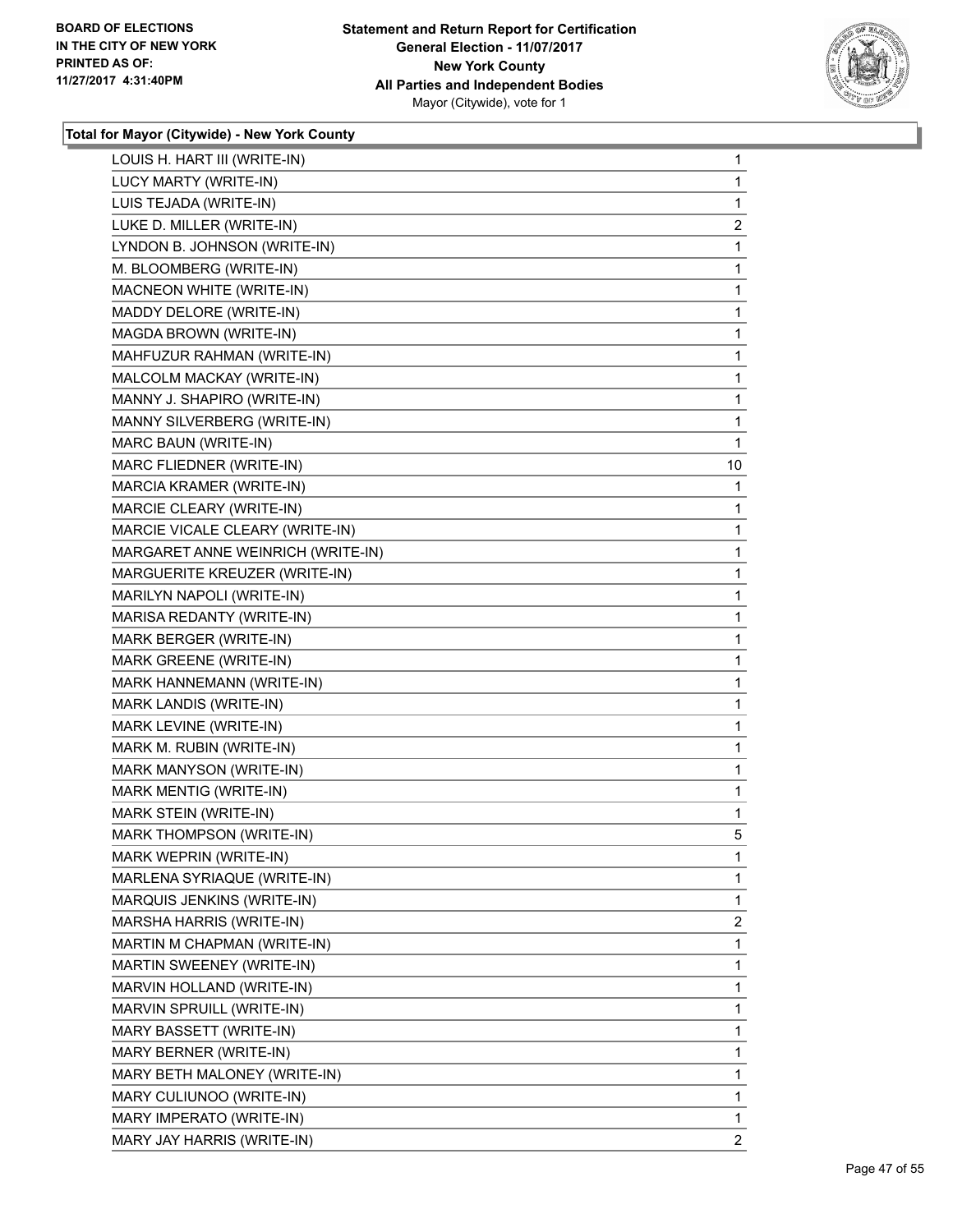

| MARY PANNELL (WRITE-IN)           | $\mathbf{1}$ |
|-----------------------------------|--------------|
| MARYANNE SAULLEY (WRITE-IN)       | $\mathbf 1$  |
| MATT CONNELLY (WRITE-IN)          | 1            |
| MATTHEW BARBEHENN (WRITE-IN)      | $\mathbf 1$  |
| MATTHEW BENTZ (WRITE-IN)          | 1            |
| MATTHEW JACOBS (WRITE-IN)         | 1            |
| MATTHEW KAUFMAN (WRITE-IN)        | 1            |
| MATTHEW LEE ODELL (WRITE-IN)      | $\mathbf 1$  |
| MATTHEW SEARS (WRITE-IN)          | 1            |
| MATTHEW STRAZZA (WRITE-IN)        | 2            |
| MATTHEW WALKER (WRITE-IN)         | 1            |
| MAUDE M. MITCHELL (WRITE-IN)      | 1            |
| MAUREEN CLERKIN (WRITE-IN)        | $\mathbf 1$  |
| MAUREEN M. COLE (WRITE-IN)        | $\mathbf 1$  |
| MAX POTTERS BERNSTEIN (WRITE-IN)  | 1            |
| MAX VARON (WRITE-IN)              | $\mathbf 1$  |
| MEGAN SANTA MARIA (WRITE-IN)      | 1            |
| MELANIE ZUCKERMAN (WRITE-IN)      | 1            |
| MELISSA MARK VIVERITO (WRITE-IN)  | 1            |
| MELISSA MARK VIVERTO (WRITE-IN)   | $\mathbf 1$  |
| MELISSA MARK VIVIERITO (WRITE-IN) | 1            |
| MELISSA MARK-VIVERITO (WRITE-IN)  | $\mathbf 1$  |
| MERRYL TISCH (WRITE-IN)           | 1            |
| MERYL HOLT (WRITE-IN)             | 1            |
| MICAH LASHER (WRITE-IN)           | 1            |
| MICHAEL ALLEGRETTI (WRITE-IN)     | 1            |
| MICHAEL BASCH (WRITE-IN)          | 1            |
| MICHAEL BLECHER (WRITE-IN)        | 1            |
| MICHAEL BLOOMBERG (WRITE-IN)      | 645          |
| MICHAEL ENGBER (WRITE-IN)         | 1            |
| MICHAEL FRANCESCA (WRITE-IN)      | 1            |
| MICHAEL GREY (WRITE-IN)           | 1            |
| MICHAEL H. SAUL (WRITE-IN)        | 1            |
| MICHAEL HALPERT (WRITE-IN)        | 1            |
| MICHAEL HILLER (WRITE-IN)         | 1            |
| MICHAEL HOVELLBERG (WRITE-IN)     | 1            |
| MICHAEL JACOBS (WRITE-IN)         | 2            |
| MICHAEL JONES (WRITE-IN)          | 1            |
| MICHAEL MCNAMARA (WRITE-IN)       | 1            |
| MICHAEL MOORE (WRITE-IN)          | 1            |
| MICHAEL MYERS (WRITE-IN)          | 1            |
| MICHAEL R. BLOOMBERG (WRITE-IN)   | 3            |
| MICHAEL STREETER LEWIS (WRITE-IN) | 1            |
| MICHEAL BLOOMBERG (WRITE-IN)      | 6            |
| MICHEL J. FAULKNER (WRITE-IN)     | 1            |
| MICHELLE OBAMA (WRITE-IN)         | 2            |
|                                   |              |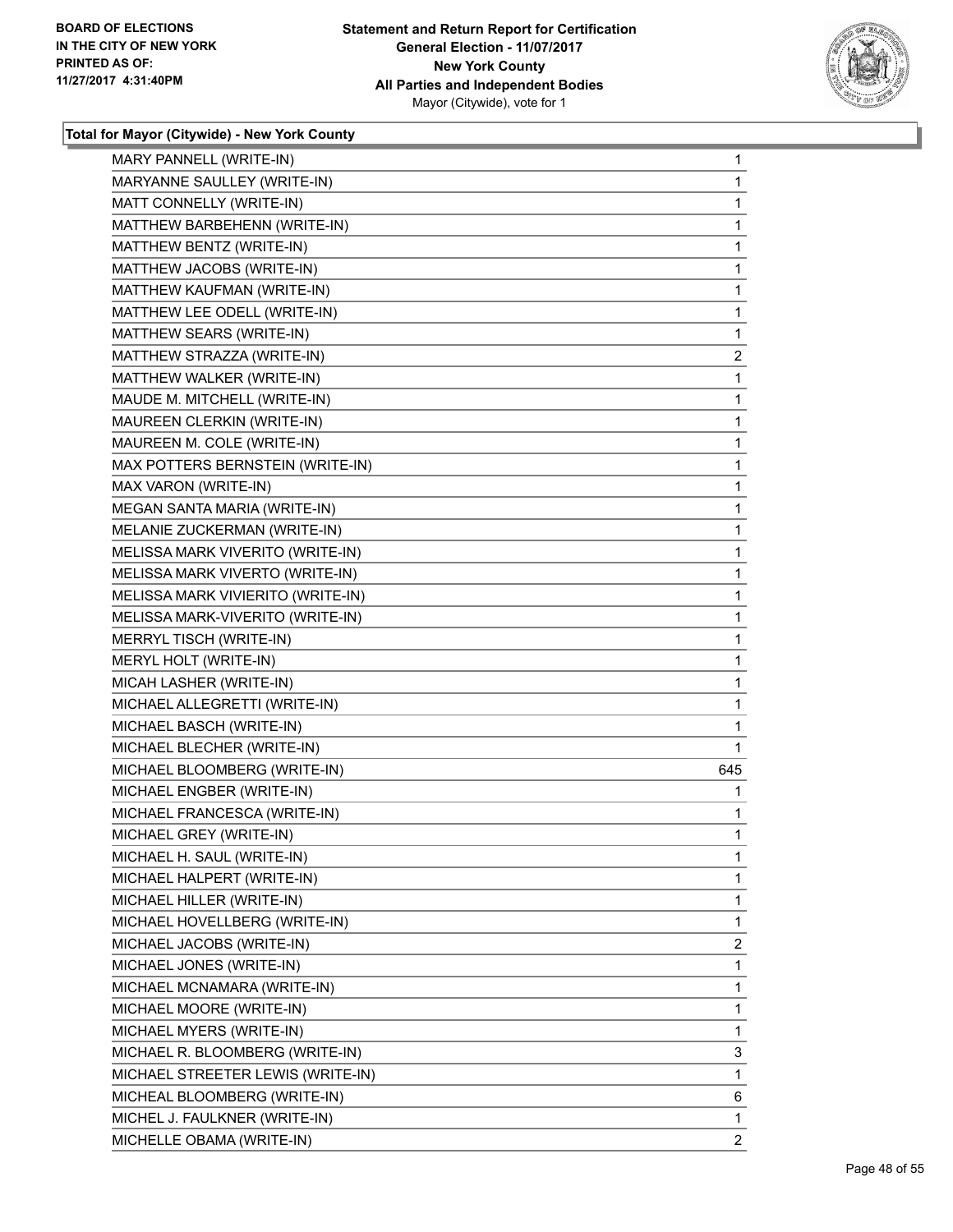

| MIKE BLOOMBERG (WRITE-IN)        | 1              |
|----------------------------------|----------------|
| MIKE MCGLADE (WRITE-IN)          | 1              |
| MILES LINDAHL (WRITE-IN)         | 1              |
| MILO NOVEN-ADLER (WRITE-IN)      | $\overline{2}$ |
| MING MUI (WRITE-IN)              | 1              |
| MITCHELL SILVER (WRITE-IN)       | 1              |
| MITZI LEVY (WRITE-IN)            | $\overline{2}$ |
| MOE GREEN (WRITE-IN)             | 1              |
| MONA JOY ROTH (WRITE-IN)         | 1              |
| MONICA MOOREHEAD (WRITE-IN)      | 1              |
| MOPSIE ROSENBERG (WRITE-IN)      | 1              |
| NAEEMAH LAMONT (WRITE-IN)        | 1              |
| NATALIE BAELMAN (WRITE-IN)       | 1              |
| NATE SCHUSTER (WRITE-IN)         | 1              |
| NATHAN SIGAL (WRITE-IN)          | $\overline{2}$ |
| NELINI STAMP (WRITE-IN)          | 1              |
| NICHAEL BLOOMBERG (WRITE-IN)     | 1              |
| NICHOLAS CAGE (WRITE-IN)         | 1              |
| NICOLE BRISBAN (WRITE-IN)        | 1              |
| NILY ROZIE (WRITE-IN)            | 1              |
| NOAH BRILL (WRITE-IN)            | 1              |
| NORMAN MAILER (WRITE-IN)         | $\overline{2}$ |
| NORMAN SIEGEL (WRITE-IN)         | 1              |
| NOY RCID (WRITE-IN)              | 1              |
| OBI WAN KENOBI (WRITE-IN)        | 1              |
| OL'DEBBIL ELLA HARRIS (WRITE-IN) | 1              |
| ORENTHAL J. SIMPSON (WRITE-IN)   | 1              |
| <b>OSBORN HART (WRITE-IN)</b>    | 1              |
| <b>OSBORNE HART (WRITE-IN)</b>   | 10             |
| <b>OSBORUE HART (WRITE-IN)</b>   | 1              |
| OTIS WETHERBEE (WRITE-IN)        | 1              |
| PAMELA GREENBAUM (WRITE-IN)      | 1              |
| PAT KIERNAN (WRITE-IN)           | 1              |
| PATRICIA PADDOCK (WRITE-IN)      | 1              |
| PATRICK JACOBS (WRITE-IN)        | 1              |
| PATRICK KENNEL (WRITE-IN)        | 1              |
| PATRICK KIERNAN (WRITE-IN)       | 1              |
| PATRICK MCCABE (WRITE-IN)        | 1              |
| PATTY NG (WRITE-IN)              | 1              |
| PAUL ALPERT (WRITE-IN)           | $\overline{2}$ |
| PAUL FISHER (WRITE-IN)           | 1              |
| PAUL HUDSON (WRITE-IN)           | 1              |
| PAUL HYMAN (WRITE-IN)            | $\overline{2}$ |
| PAUL J. MASSEY (WRITE-IN)        | 1              |
| PAUL JOHN MASSEY JR (WRITE-IN)   | 1              |
| PAUL KINGBERG (WRITE-IN)         | 1              |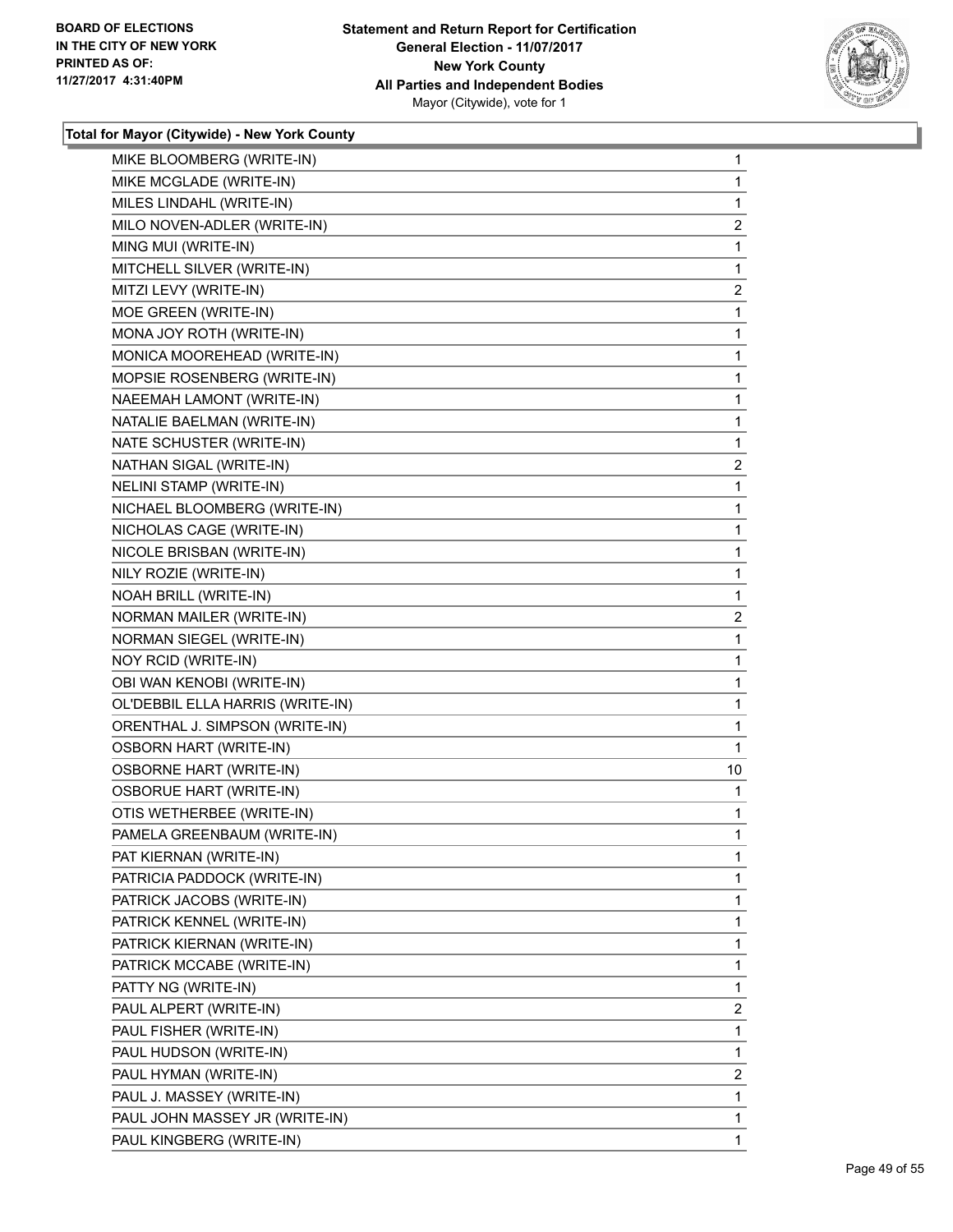

| PAUL MANSOUR (WRITE-IN)            | $\mathbf 1$    |
|------------------------------------|----------------|
| PAUL MASSEY (WRITE-IN)             | $\overline{2}$ |
| PAUL MASSEY JR (WRITE-IN)          | 2              |
| PAUL NEWELL (WRITE-IN)             | $\overline{a}$ |
| PAUL NICHOLAS TORRES (WRITE-IN)    | 1              |
| PAUL STEDG WHITE (WRITE-IN)        | 1              |
| PAUL STEELY WHITE (WRITE-IN)       | 1              |
| PAUL T. RANGEL (WRITE-IN)          | 1              |
| PAUL WHELAN (WRITE-IN)             | 1              |
| PERN WALLACH (WRITE-IN)            | 1              |
| PETER GLEASON (WRITE-IN)           | 1              |
| PETER KUPFER (WRITE-IN)            | 1              |
| PETER MIGLIORINI (WRITE-IN)        | 1              |
| PETER MOSES (WRITE-IN)             | 1              |
| PETER SCHWARTZ (WRITE-IN)          | 1              |
| PETER WERTHEIM (WRITE-IN)          | $\overline{c}$ |
| PETER WERTHIEM (WRITE-IN)          | 2              |
| PHILIP FOSTER NAPOLI (WRITE-IN)    | 1              |
| PHILIP KARASYK (WRITE-IN)          | 3              |
| PHILIP SEGAL (WRITE-IN)            | 1              |
| PHILIP WEISS (WRITE-IN)            | 1              |
| PHILLIP W. WEISS (WRITE-IN)        | 1              |
| POLLY TROTTENBERG (WRITE-IN)       | 1              |
| PREET BHARARA (WRITE-IN)           | 17             |
| PRESTON NIBLACK, PHD (WRITE-IN)    | 1              |
| RACHAEL HONIG (WRITE-IN)           | 1              |
| RACHEL HOING (WRITE-IN)            | 1              |
| RACHEL HONIG (WRITE-IN)            | $\overline{a}$ |
| RACHEL MADDOW (WRITE-IN)           | 3              |
| RACHEL MADOW (WRITE-IN)            | 1              |
| RADMILA DAVYDOV (WRITE-IN)         | $\mathbf 1$    |
| RAJEEN NARANG (WRITE-IN)           | 1              |
| RANDA JAWAD SHLASH (WRITE-IN)      | 1              |
| RAVA KINNAMAN (WRITE-IN)           | 1              |
| RAVEL HUENER (WRITE-IN)            | 1              |
| RAY KELLY (WRITE-IN)               | 3              |
| RAYMOND FRAUTZ (WRITE-IN)          | 1              |
| RAYMOND MENDEZ (WRITE-IN)          | 1              |
| REBECCA LAMORTE (WRITE-IN)         | 1              |
| REBECCA LINDSKOV LAUSEN (WRITE-IN) | 1              |
| REECE DAMEAN (WRITE-IN)            | 1              |
| RENEE BRODE (WRITE-IN)             | 1              |
| RESHMA SUJANI (WRITE-IN)           | 1              |
| RICARDO E. MORALES (WRITE-IN)      | 2              |
| RICHARD ABORN (WRITE-IN)           | 1              |
| RICHARD BASHNER (WRITE-IN)         | $\overline{2}$ |
|                                    |                |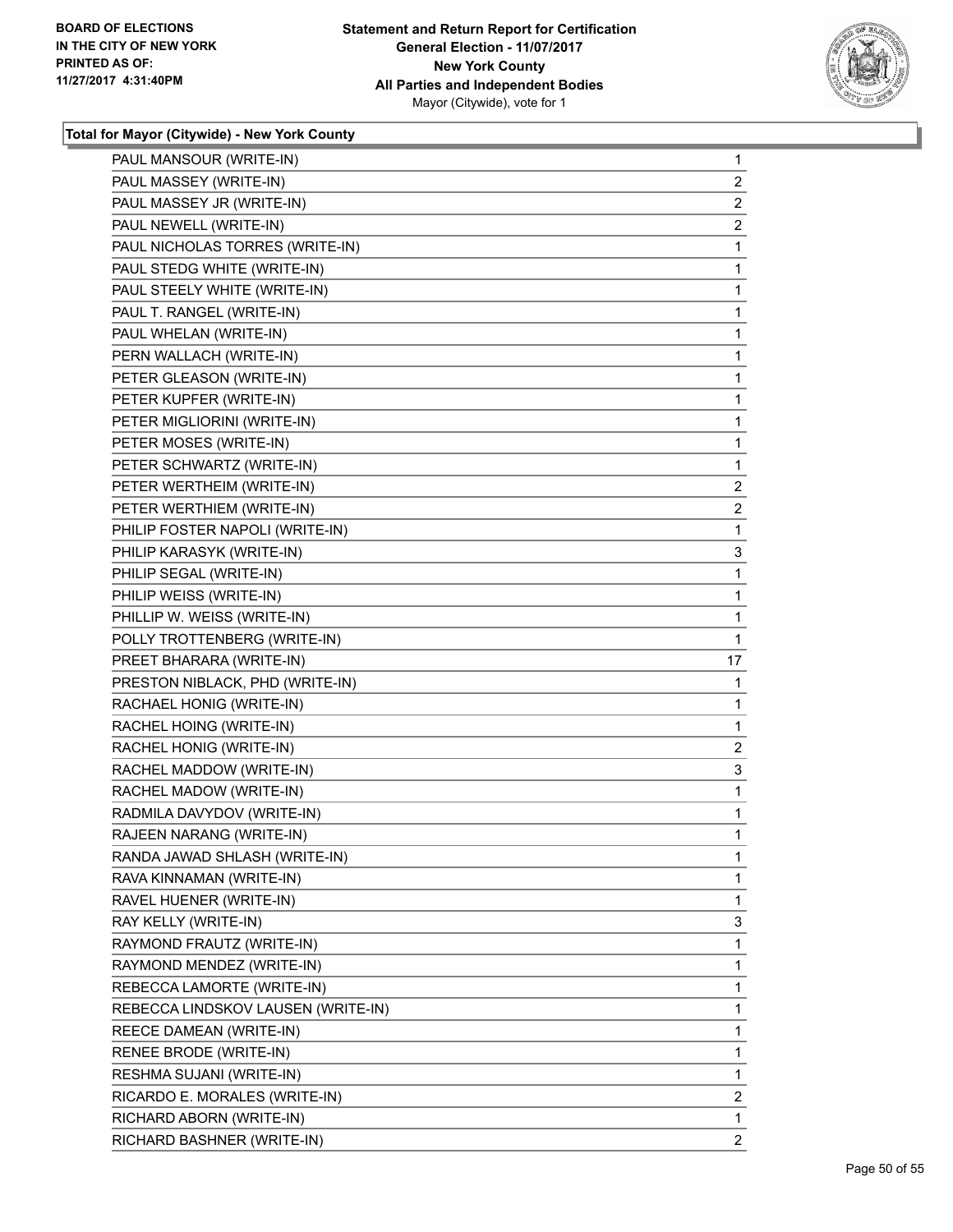

| RICHARD BASHSNER (WRITE-IN)          | 1              |
|--------------------------------------|----------------|
| RICHARD BLEKERG (WRITE-IN)           | 1              |
| RICHARD BOSHNER (WRITE-IN)           | 1              |
| RICHARD CONDON (WRITE-IN)            | 1              |
| RICHARD DIETL (WRITE-IN)             | 1              |
| RICHARD E. STONE (WRITE-IN)          | 1              |
| RICHARD HELFINAN (WRITE-IN)          | 1              |
| RICHARD KIND (WRITE-IN)              | 1              |
| RICHARD KLEIN (WRITE-IN)             | 1              |
| RICHARD PUNCH (WRITE-IN)             | 1              |
| RICHARD RACITOH (WRITE-IN)           | 1              |
| RICK CARDENAS (WRITE-IN)             | 1              |
| RICK JAMES (WRITE-IN)                | 1              |
| RITA DUMAIN (WRITE-IN)               | 1              |
| ROB ROSSI JR. (WRITE-IN)             | 1              |
| ROBBIE GOSINE (WRITE-IN)             | 1              |
| ROBERT F. COTTER JR. (WRITE-IN)      | 1              |
| ROBERT GANG (WRITE-IN)               | 1              |
| ROBERT GANGI (WRITE-IN)              | 17             |
| ROBERT GANSI (WRITE-IN)              | 1              |
| ROBERT GOSINE (WRITE-IN)             | 1              |
| ROBERT H KANE (WRITE-IN)             | 1              |
| ROBERT J JOHNSON (WRITE-IN)          | 1              |
| ROBERT JEWELL (WRITE-IN)             | 1              |
| ROBERT LIEBOWITZ (WRITE-IN)          | 1              |
| ROBERT PAKOWITZ (WRITE-IN)           | 1              |
| ROBERT PANNULLO (WRITE-IN)           | 1              |
| ROBERT PETER CUTHBERT JR. (WRITE-IN) | 1              |
| ROBERT REFFLAN (WRITE-IN)            | 1              |
| ROBERTA FAEKAPP (WRITE-IN)           | 1              |
| ROBIN ARZON (WRITE-IN)               | 1              |
| ROBIN BYRD (WRITE-IN)                | $\overline{2}$ |
| ROBIN LAVERNE WILSON (WRITE-IN)      | 1              |
| ROBYN RIHANNA FENTY (WRITE-IN)       | 1              |
| ROCHELLE THOMPSON (WRITE-IN)         | 1              |
| ROLANDO PUJOL (WRITE-IN)             | 1              |
| RON KIM (WRITE-IN)                   | 2              |
| RON PAUL (WRITE-IN)                  | 1              |
| RONALD CURRIE (WRITE-IN)             | 1              |
| ROSANNE BARR (WRITE-IN)              | 1              |
| ROSAYN ANDERSON (WRITE-IN)           | 1              |
| ROSAYN D. ANDERSON (WRITE-IN)        | 1              |
| ROSE LINDSEY (WRITE-IN)              | 1              |
| ROSE M. PECK (WRITE-IN)              | 1              |
| ROSE-MARIE CRYSTALBARRY (WRITE-IN)   | 1              |
| ROSEMARY REDLIN (WRITE-IN)           | 1              |
|                                      |                |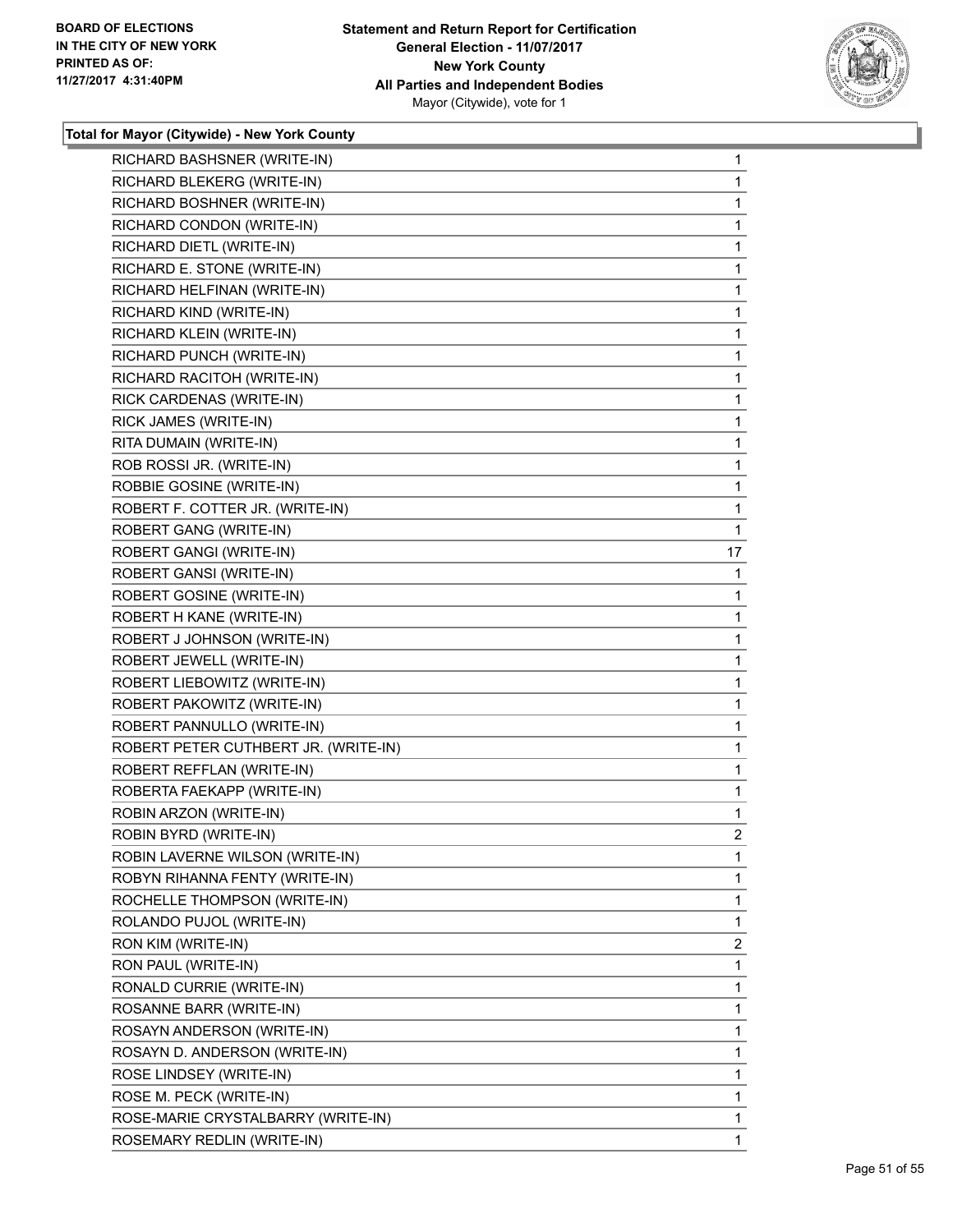

| ROW R. MILLER (WRITE-IN)            | 1            |
|-------------------------------------|--------------|
| RUBEN DIAZ JR (WRITE-IN)            | 1            |
| RUBEN DIAZ JR. (WRITE-IN)           | 1            |
| RUBY ALDEN RUBENSTEIN (WRITE-IN)    | 1            |
| RUDOLPH GIULIANI (WRITE-IN)         | 1            |
| RUDOLPH GULIANI (WRITE-IN)          | 1            |
| RUDY GIULIANI (WRITE-IN)            | 1            |
| RUMZI ARAZ (WRITE-IN)               | 1            |
| RUSSELL ROSENBLATT (WRITE-IN)       | 1            |
| RUTH CASSELL (WRITE-IN)             | 1            |
| SAAD RASHEED (WRITE-IN)             | 1            |
| SADIE PLATT (WRITE-IN)              | 1            |
| SADYE CAMPOAMOR (WRITE-IN)          | 1            |
| SAFEENA MECHLAI (WRITE-IN)          | 1            |
| SAM HUDIS (WRITE-IN)                | 1            |
| SAM LEBLUE (WRITE-IN)               | 1            |
| SAM ROBERTS (WRITE-IN)              | 1            |
| SAMUEL MARCUS (WRITE-IN)            | 1            |
| SAMUEL PAUL JANIS (WRITE-IN)        | $\mathbf{2}$ |
| SANDRA MERRILL (WRITE-IN)           | 1            |
| SANDRA YORDELMAN (WRITE-IN)         | 1            |
| SARA C. DAVIDSON (WRITE-IN)         | 1            |
| SARAH FINE (WRITE-IN)               | 1            |
| SARAH MARQUEZ (WRITE-IN)            | 2            |
| SASCHA PETER FREVND (WRITE-IN)      | 1            |
| SCCOTT STRINGER (WRITE-IN)          | 1            |
| SCHEHERAZADE SHERMANSONG (WRITE-IN) | 1            |
| SCOTT A. WEINBERG (WRITE-IN)        | 1            |
| SCOTT DTRINGER (WRITE-IN)           | 1            |
| SCOTT LEEMAN (WRITE-IN)             | 1            |
| SCOTT STRINGER (WRITE-IN)           | 32           |
| SEAN DIXON (WRITE-IN)               | $\mathbf{1}$ |
| SEAN MAGERS (WRITE-IN)              | 1            |
| SEAN MCKENZIE (WRITE-IN)            | 1            |
| SEAN MORAN (WRITE-IN)               | 1            |
| SEAN ROLLE (WRITE-IN)               | 1            |
| SEAN VERA (WRITE-IN)                | 1            |
| SETH MEYERS (WRITE-IN)              | 1            |
| SHANE YOUNG (WRITE-IN)              | 1            |
| SHARI C. HYMAN (WRITE-IN)           | 3            |
| SHARI HYMAN (WRITE-IN)              | 1            |
| SHARON EGILINSKY (WRITE-IN)         | 1            |
| SHAWN DONOVAN (WRITE-IN)            | 1            |
| SPIKE LEE (WRITE-IN)                | 1            |
| STANLEY ARONOWIDZ (WRITE-IN)        | 1            |
| STANLEY ZABAR (WRITE-IN)            | 1            |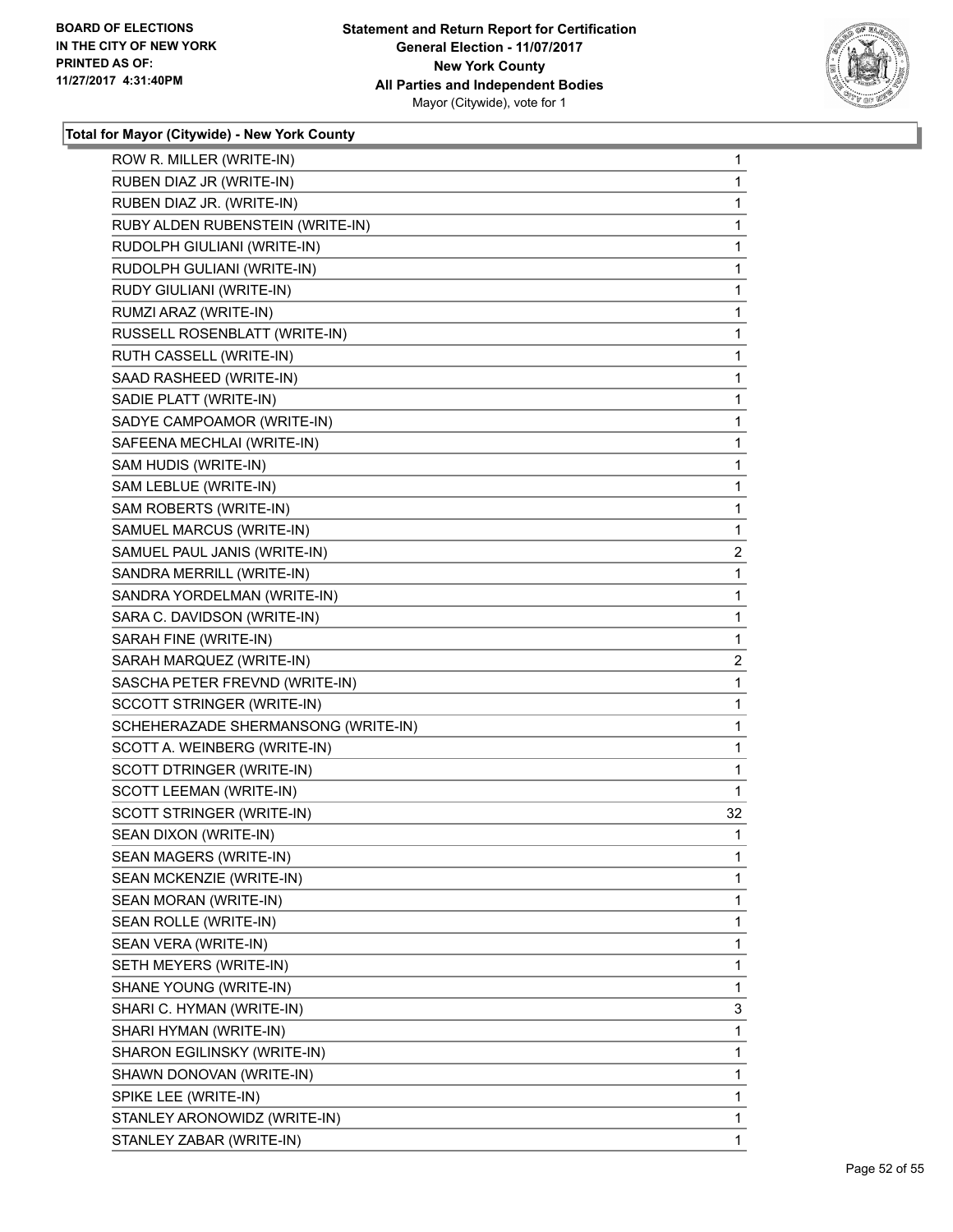

| STEPHEN BAUMAN (WRITE-IN)           | 1           |
|-------------------------------------|-------------|
| STEPHEN BUTTERS (WRITE-IN)          | 1           |
| STEPHEN COLBERT (WRITE-IN)          | 3           |
| STEPHEN LEVY (WRITE-IN)             | 1           |
| STEPHEN SONDHEIM (WRITE-IN)         | 1           |
| STEVEN B. ROSS (WRITE-IN)           | 1           |
| STEVEN JONES (WRITE-IN)             | 1           |
| STEVEN KAY (WRITE-IN)               | 1           |
| STEVEN M. HERTZBERT (WRITE-IN)      | 1           |
| STEVEN PLUDWIN (WRITE-IN)           | 2           |
| STUART SCHENENDORF (WRITE-IN)       | 1           |
| SUE ELLEN DODELL (WRITE-IN)         | $\mathbf 1$ |
| SUSAN B. WEAVER (WRITE-IN)          | 1           |
| SUSAN CACCAPPOLO (WRITE-IN)         | 1           |
| SUSAN FILIPSKI (WRITE-IN)           | $\mathbf 1$ |
| SUSAN KAYN (WRITE-IN)               | 1           |
| SUSAN SEIDEL (WRITE-IN)             | 1           |
| SUSAN WATSON (WRITE-IN)             | 1           |
| SYDNEY WILLIAMS (WRITE-IN)          | 2           |
| TAINE STRUNG (WRITE-IN)             | 1           |
| TAYLOR SWIFT (WRITE-IN)             | $\mathbf 1$ |
| TAYLOR VATTER (WRITE-IN)            | 1           |
| TED CRUZ (WRITE-IN)                 | 1           |
| TED STERNS (WRITE-IN)               | 1           |
| TERRI SASANOW (WRITE-IN)            | 1           |
| THEN REJHORNK (WRITE-IN)            | 1           |
| THEO BONIN (WRITE-IN)               | $\mathbf 1$ |
| THEODORE VICTOR MARZILLI (WRITE-IN) | 1           |
| THOMAS BRIDGES DICKEY (WRITE-IN)    | 1           |
| THOMAS JOHN WRIGHT (WRITE-IN)       | $\mathbf 1$ |
| THOMAS NAPULI (WRITE-IN)            | $\mathbf 1$ |
| TIM ROBERTS (WRITE-IN)              | 1           |
| TIMOTHY J CAHN (WRITE-IN)           | 1           |
| TIMOTHY MCGILLICUDDY (WRITE-IN)     | 1           |
| TISA LAPADULA (WRITE-IN)            | 1           |
| TODD GLICK (WRITE-IN)               | 1           |
| TOM ALLON (WRITE-IN)                | 1           |
| TOM DELONGE (WRITE-IN)              | 1           |
| TOM EUBANKS (WRITE-IN)              | 1           |
| TOM HANKS (WRITE-IN)                | 1           |
| TOMHANKS (WRITE-IN)                 | 1           |
| TONY AVELLA (WRITE-IN)              | 3           |
| TRACY A. MUR (WRITE-IN)             | 1           |
| TRENT RHOTON (WRITE-IN)             | 1           |
| TREVOR NOAH (WRITE-IN)              | 1           |
| TREVOR SIMON (WRITE-IN)             | 1           |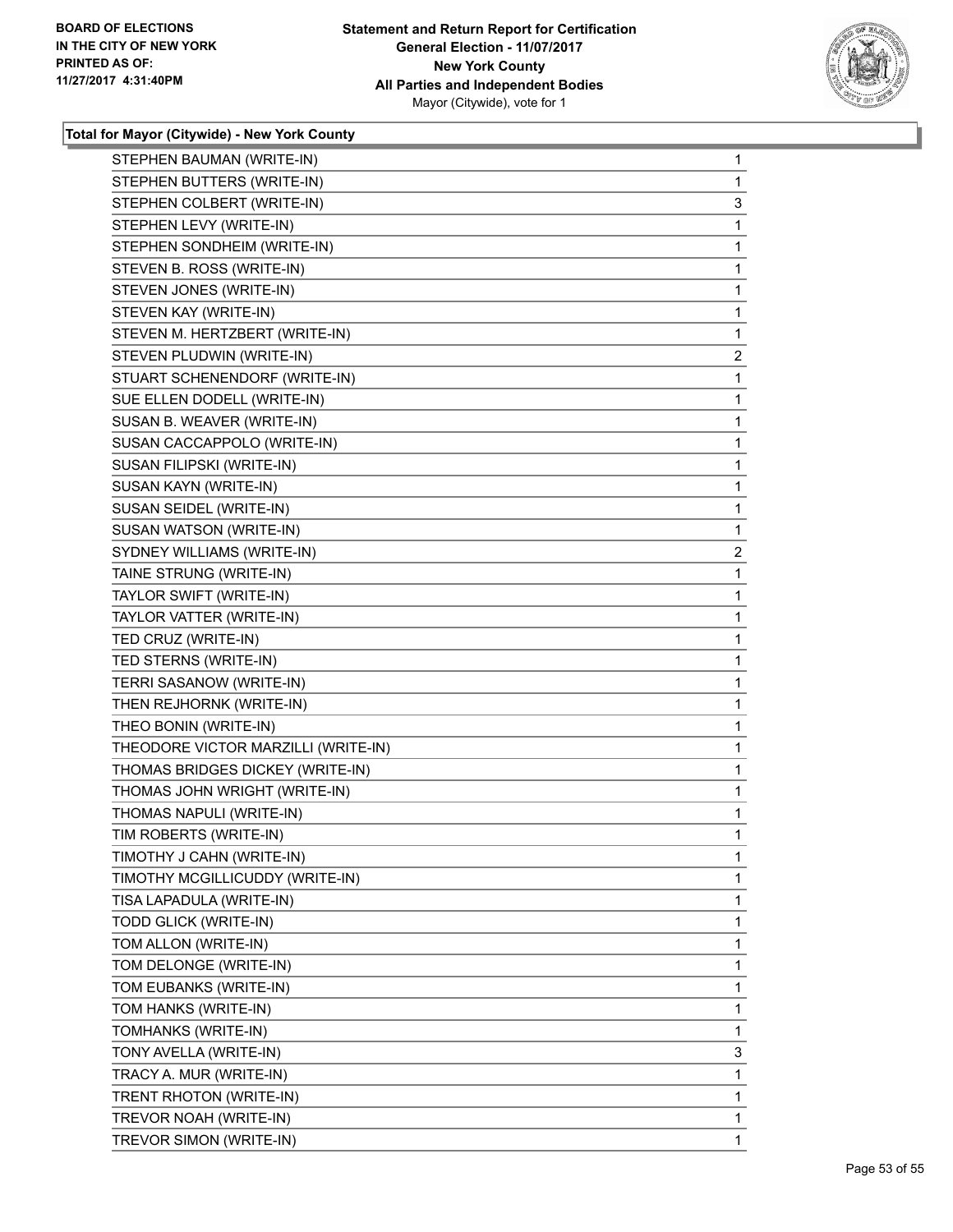

| TRYON PRYCE (WRITE-IN)                    | 1       |
|-------------------------------------------|---------|
| UNATTRIBUTABLE WRITE-IN (WRITE-IN)        | 230     |
| UNCOUNTED WRITE-IN PER STATUTE (WRITE-IN) | 25      |
| VERONICA JEAN (WRITE-IN)                  | 1       |
| VICKIE TAYLOR POZZOLIOI (WRITE-IN)        | 1       |
| VIGAL SKLAVIN (WRITE-IN)                  | 1       |
| VINCENT J. ROMANO ESQ (WRITE-IN)          | 1       |
| VIVIAN ORLEU (WRITE-IN)                   | 1       |
| W. DYER HALPERN (WRITE-IN)                | 2       |
| W. IAN LIPKIN (WRITE-IN)                  | 1       |
| WALI SYWVLAK (WRITE-IN)                   | 1       |
| <b>WAYNE MUITONE (WRITE-IN)</b>           | 1       |
| WES MOORE (WRITE-IN)                      | 1       |
| WHITNEY COHEN (WRITE-IN)                  | 1       |
| WILLAND SCHULTZ (WRITE-IN)                | 1       |
| WILLIAM BRADFORD JAIMAN (WRITE-IN)        | 1       |
| WILLIAM C. THOMPSON (WRITE-IN)            | 1       |
| WILLIAM CLARK (WRITE-IN)                  | 1       |
| <b>WILLIAM CLINTON (WRITE-IN)</b>         | 1       |
| WILLIAM HENRY JONES II (WRITE-IN)         | 1       |
| WILLIAM JEFFERSON CLINTON (WRITE-IN)      | 1       |
| WILLIAM ROSENBLUM (WRITE-IN)              | 1       |
| WILLIAM VAN DOLSEN (WRITE-IN)             | 1       |
| WILLIAM WHITE (WRITE-IN)                  | 1       |
| WILSON URIST (WRITE-IN)                   | 1       |
| WINSTON WARNER (WRITE-IN)                 | 1       |
| WOODY PASCAL (WRITE-IN)                   | 1       |
| YANIS RODRIGUEZ (WRITE-IN)                | 1       |
| YIEAL SKIARIN (WRITE-IN)                  | 1       |
| YOAV BERENER (WRITE-IN)                   | 1       |
| YOAV GONEN (WRITE-IN)                     | 1       |
| YVONNE FITZNER (WRITE-IN)                 | 1       |
| ZACHARY SCHWAB (WRITE-IN)                 | 1       |
| ZACHARY SLATER (WRITE-IN)                 | 1       |
| ZEPHYR TEACHOUT (WRITE-IN)                | 3       |
| ZOEY F OROL (WRITE-IN)                    | 1       |
| <b>Total Votes</b>                        | 266,508 |
| Unrecorded                                | 5,571   |